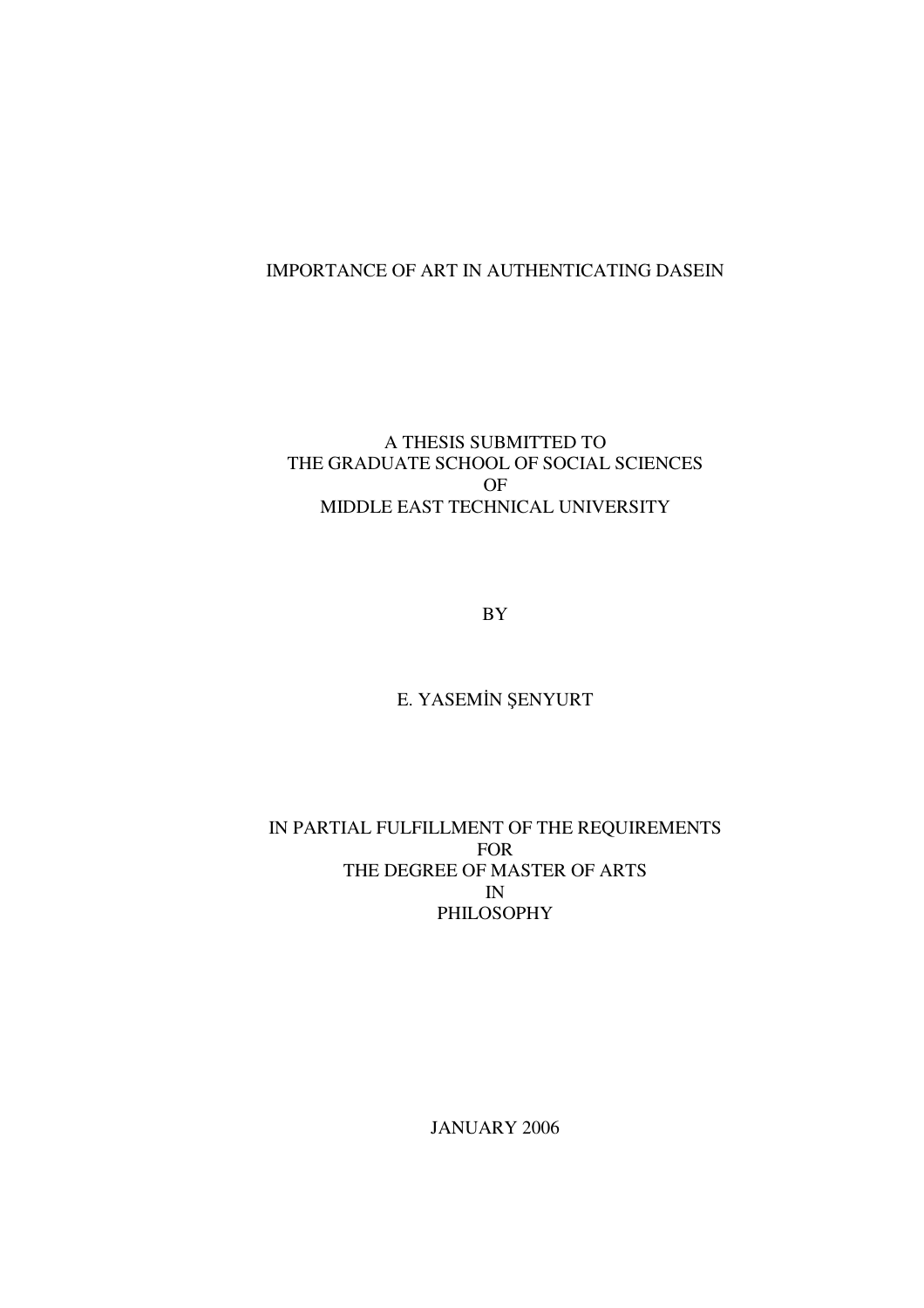Approval of the Graduate School of Social Sciences

 Prof.Dr. Sencer Ayata Director

I certify that this thesis satisfies all the requirements as a thesis for the degree of Master of Arts.

> Prof.Dr. Ahmet İnam Head of Department

This is to certify that we have read this thesis and that in our opinion it is fully adequate, in scope and quality, as a thesis for the degree of Master of Arts.

> Prof.Dr. Ahmet İnam Supervisor

**Examining Committee Members (first name belongs to the chairperson of the jury and the second name belongs to supervisor)** 

Prof. Dr. Ahmet İnam (METU,Philosophy) Asst.Prof. Ertuğrul Rufayi Turan (Ankara Uni., Philosophy)

Assoc.Prof. Ayhan Sol (METU, Philosophy)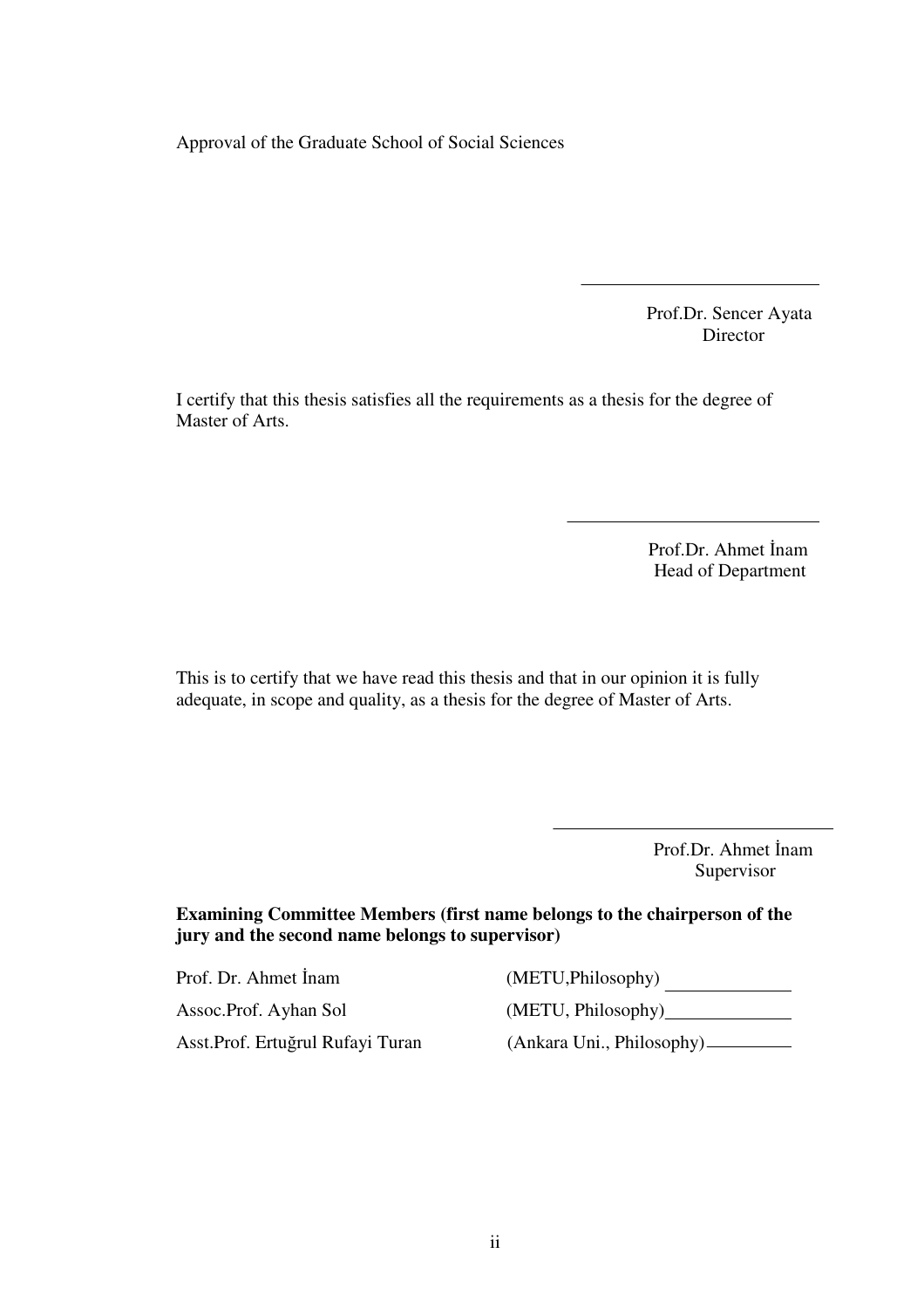**I hereby declare that all information in this document has been obtained and presented in accordance with academic rules and ethical conduct. I also declare that, as required by these rules and conduct, I have fully cited and referenced all material and results that are not original to this work.** 

Name, Last name : E. Yasemin Şenyurt

Signature :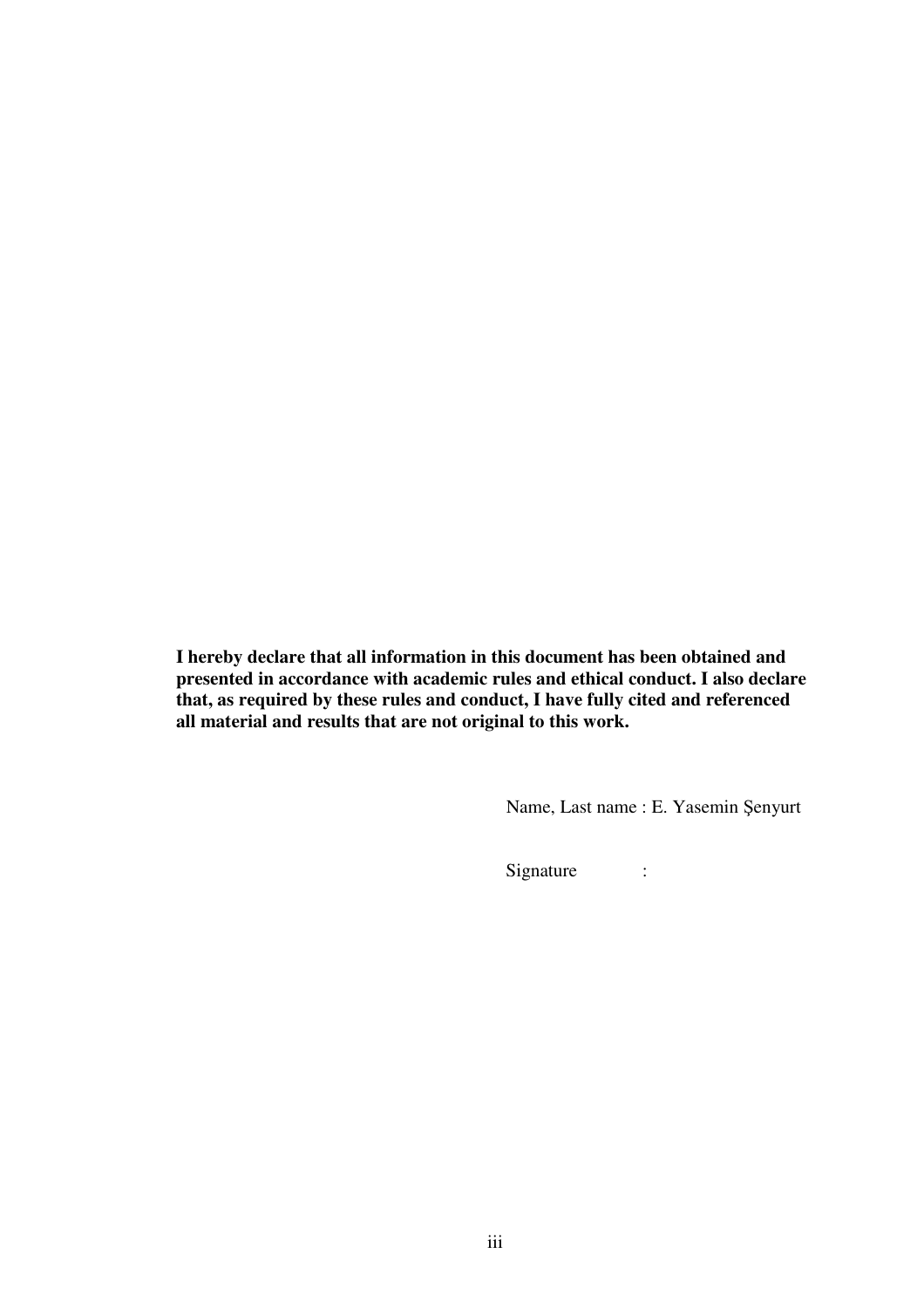# **ABSTRACT**

## IMPORTANCE OF ART IN AUTHENTICATING DASEIN

Şenyurt, E. Yasemin M.A.., Department of Philosophy Supervisor: Prof. Dr. Ahmet İnam

January 2006, 63 pages

The aim of this thesis is to try to establish a relationship between Heidegger's thought on authenticity and art, and to show the role of art in authentic being of Dasein. Dasein's being authentic depends on Dasein's revealing of itself as itself. In this respect art plays an important role in revealing Dasein as itself. Thus, the relation between art and authenticity can be based on alethia which is the revealing of being as itself. At the same time art plays an important role in authenticating Dasein by its world-disclosing feature as it allows Dasein's own world to reveal itself in its own way.

Keywords: Heidegger, Art, Authenticity, Dasein, Alethia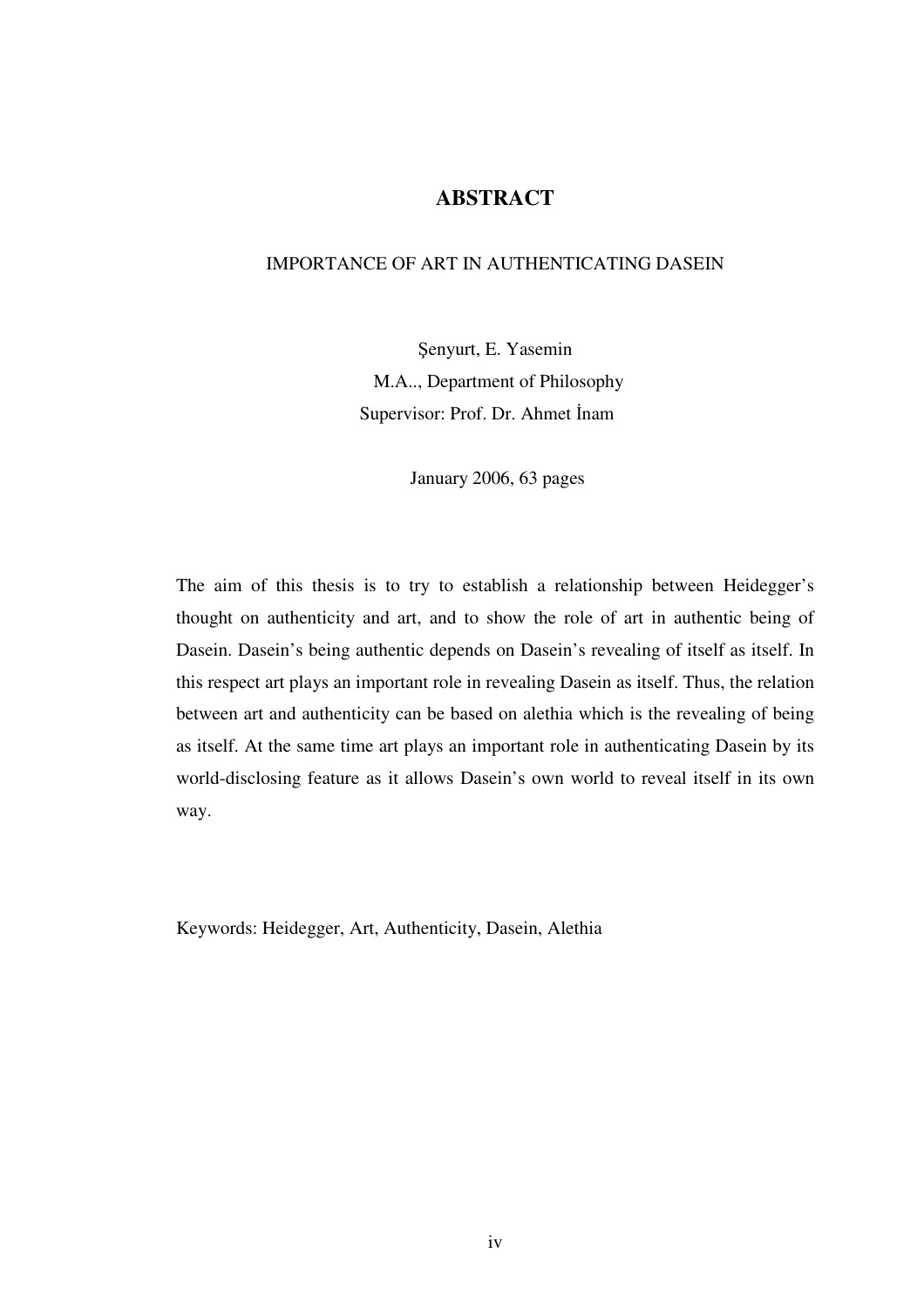# **ÖZ**

## DASEIN'IN OTANTİK OLABİLMESİNDE SANATIN ÖNEMİ

Şenyurt, E. Yasemin Yüksek Lisans, Felsefe Bölümü Tez Yöneticisi: Prof. Dr. Ahmet İnam

Ocak 2006, 63 sayfa

Bu tezin amacı Heidegger'in otantiklik ile ilgili düşünceleri ile sanat anlayışı arasında bağ kurmaya çalışmak ve Dasein'in otantik olabilmesinde sanatın nasıl bir rolü olduğunu göstermektir.Dasein'in otantik olabilmesi kendinin kendi olduğu gibi açığa çıkabilmesi önemli bir rol oynar. Dolayısıyla sanat ve otantiklik ilişkisi varlığın kendini olduğu gibi açığa çıkarması anlamına gelen alethia üzerinden kurulabilmektedir. Aynı zamanda sanat dünya açımlayıcı özelliği ile Dasein'in kendine özgü dünyasının kendine özgü bir şekilde açığa çıkmasına olanak tanıdığı için de Dasein'in otantik olabilmesinde önemli bir rol oynamaktadır.

Anahtar Kelimeler: Heidegger, Sanat, Otantiklik, Dasein, Alethia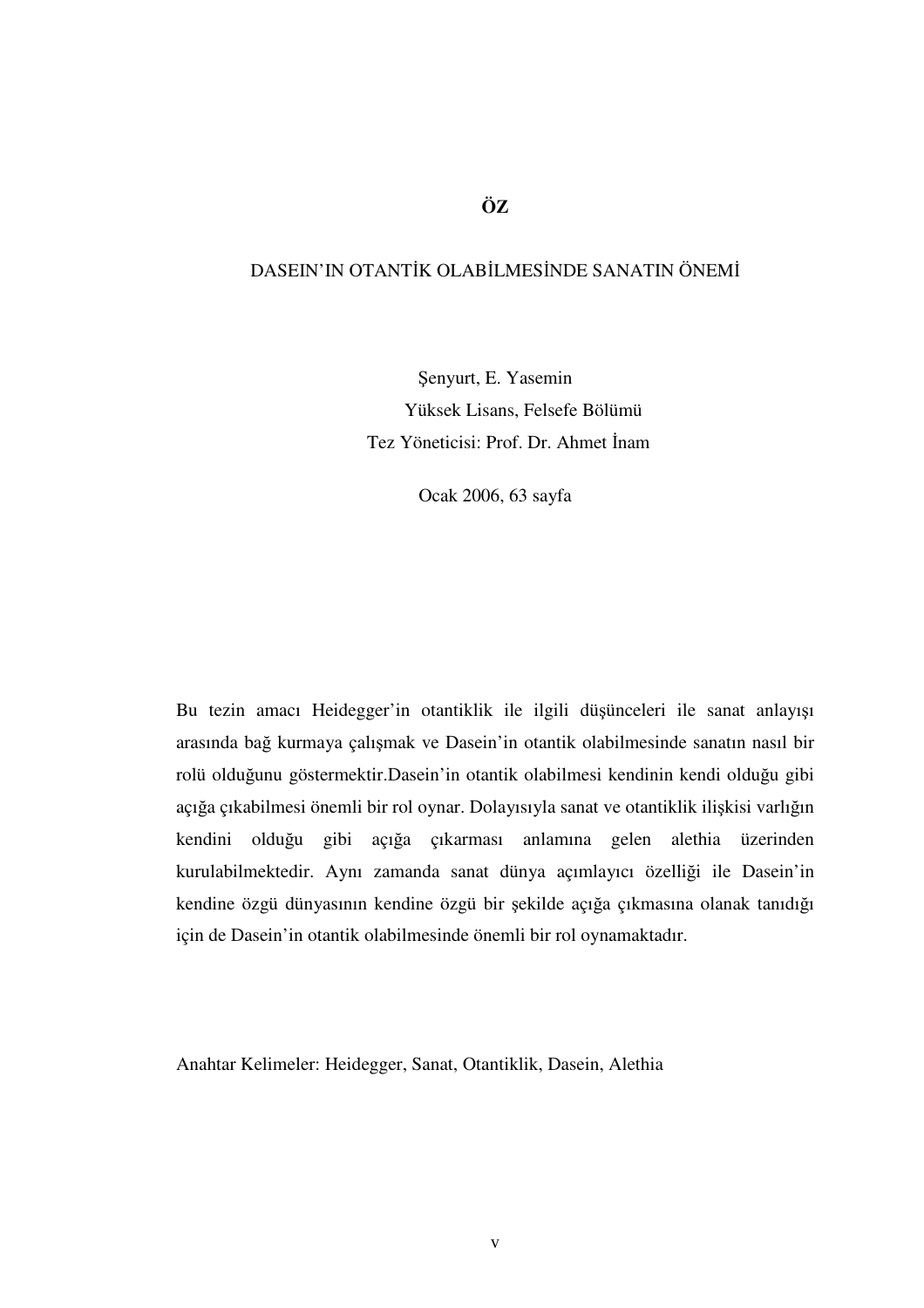To My Uncle and Aunt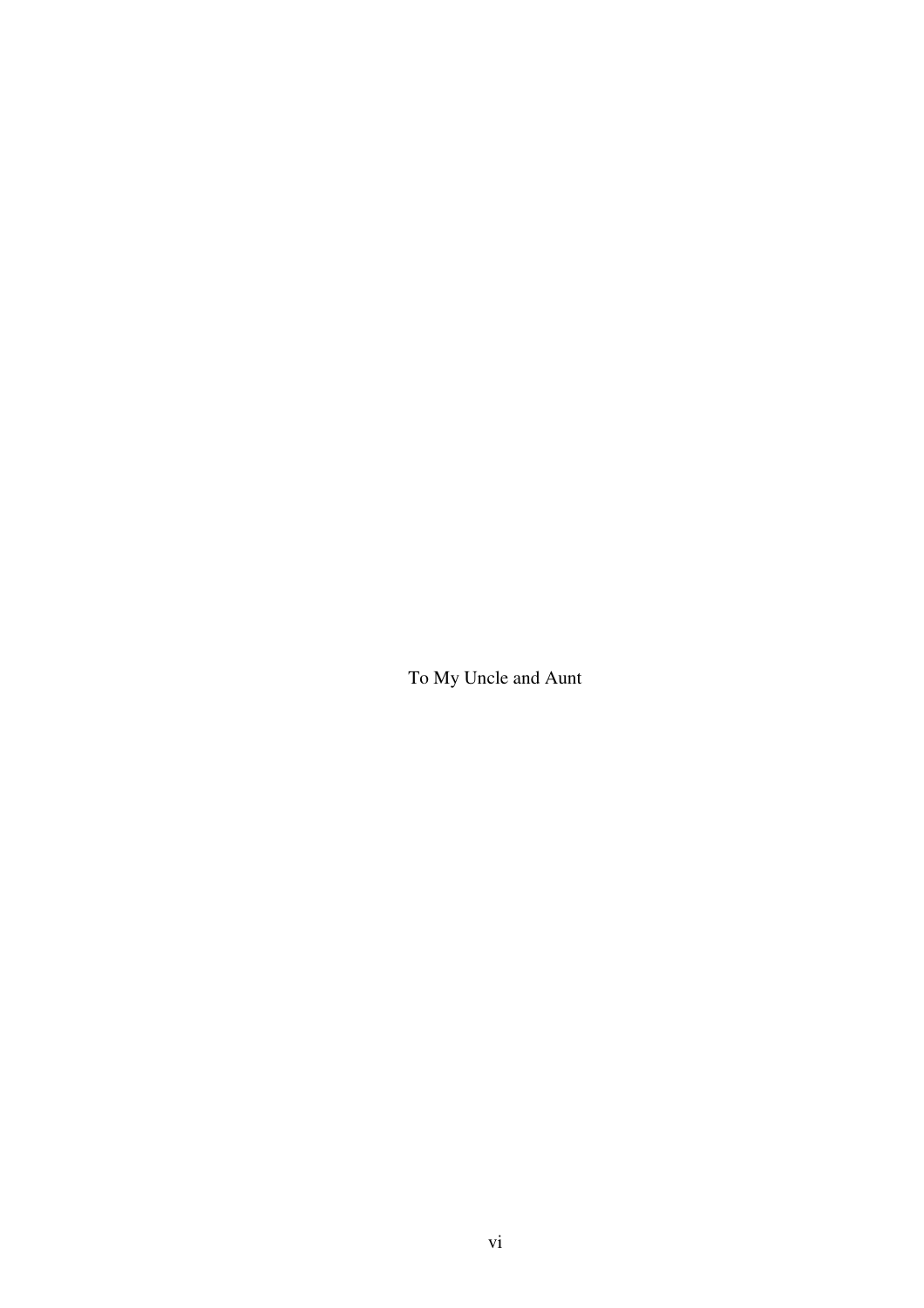## **ACKNOWLEDGMENTS**

First of all, I am grateful to my supervisor, Ahmet İnam, who contributed alot to the realisation of this thesis.

I am grateful to Ertuğrul Turan, Sanem Kurtar and Yurdagül Kılınç Adanalı for their valuable contributions to the thesis. I am also grateful to my friends Şervan Adar Avşar, Ekim Can Bayram, Eren Ağın, Burçak İsmet, Nilüfer Demirkan, Haldun Soygür, Dilek Türkoğlu and to my family for their support during my work on the thesis.

Finally, I would like to thank Assoc.Prof. Ayhan Sol and Asst.Prof. Ertuğrul Turan, both of whom agreed to take part in the examining committee.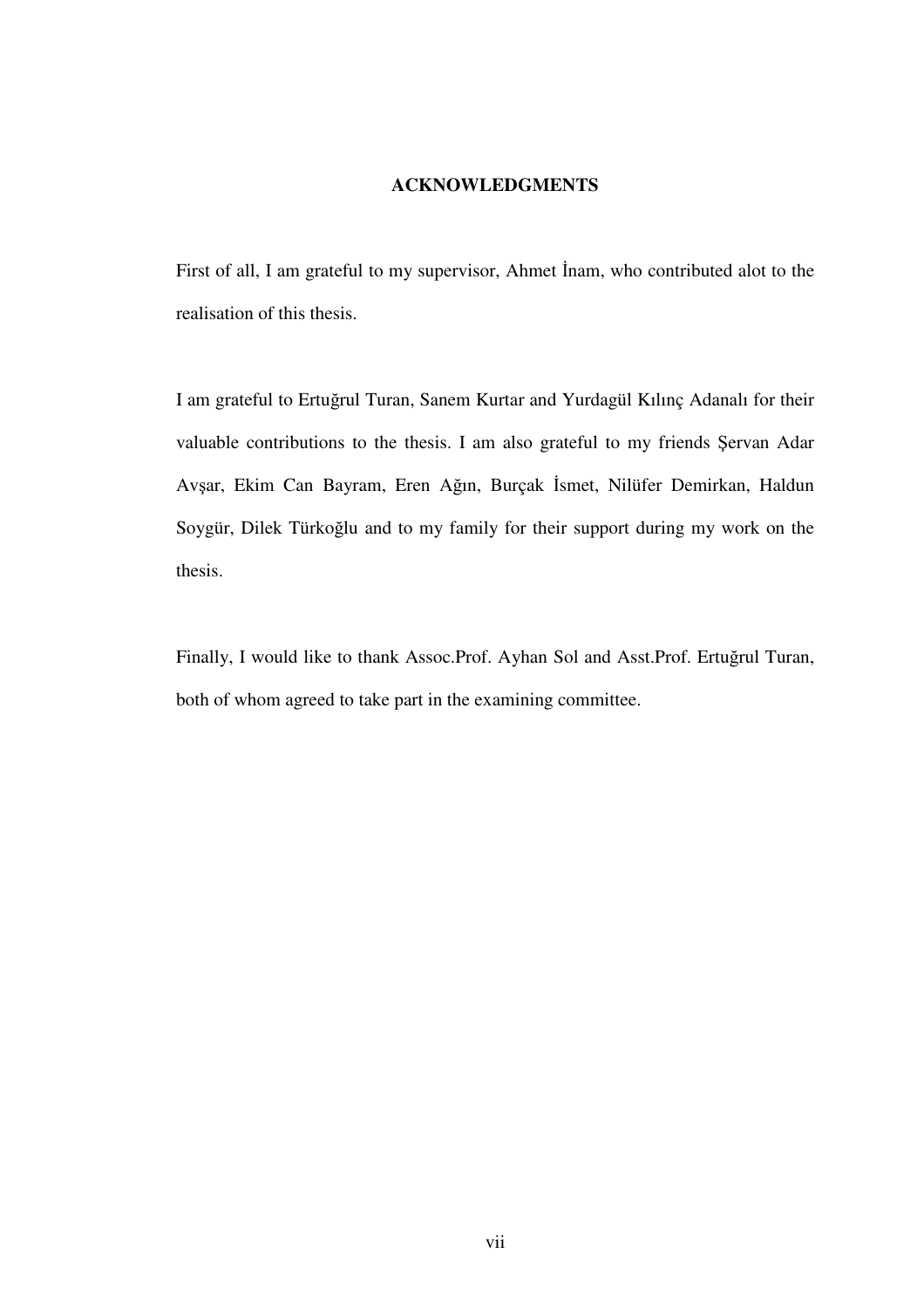# **TABLE OF CONTENTS**

|                                                        | iii            |
|--------------------------------------------------------|----------------|
|                                                        | iv             |
|                                                        | V              |
|                                                        | vi             |
|                                                        | viii           |
|                                                        | 1              |
| <b>CHAPTERS</b>                                        |                |
|                                                        | 5              |
| 1.1 The Priority and the Basic Structure of Dasein     | 5              |
| 1.1.1 Ontic and Ontological Priority of "Da-sein"      | 5              |
| 1.1.2 The "Mineness" ( <i>Jemeinigkeit</i> ) of Dasein | $\overline{7}$ |
| 1.1.3 "Being-in-the-World" as the Basic Structure of   |                |
|                                                        | 8              |
|                                                        | 9              |
|                                                        | 11             |
| 1.1.3.3 "The They" (Das Man) and Everyday Being        |                |
|                                                        | 12             |
|                                                        | 14             |
|                                                        | 14             |
|                                                        | 15             |
|                                                        | 17             |
| 1.2.4 The Inauthenticity of Dasein as "Fallenness"     |                |
|                                                        | 18             |
| 1.2.5 The Possibility of Uncovering of the "Authentic" |                |
|                                                        | 19             |
|                                                        | 21             |
| 1.2.5.2 The Experience of Nothingness in Anxiety       | 22             |
| 1.2.5.3 Uncanniness (Unheimlichkeit)                   | 23             |
| 1.2.5.4 The Structural Whole of Dasein's Being:        |                |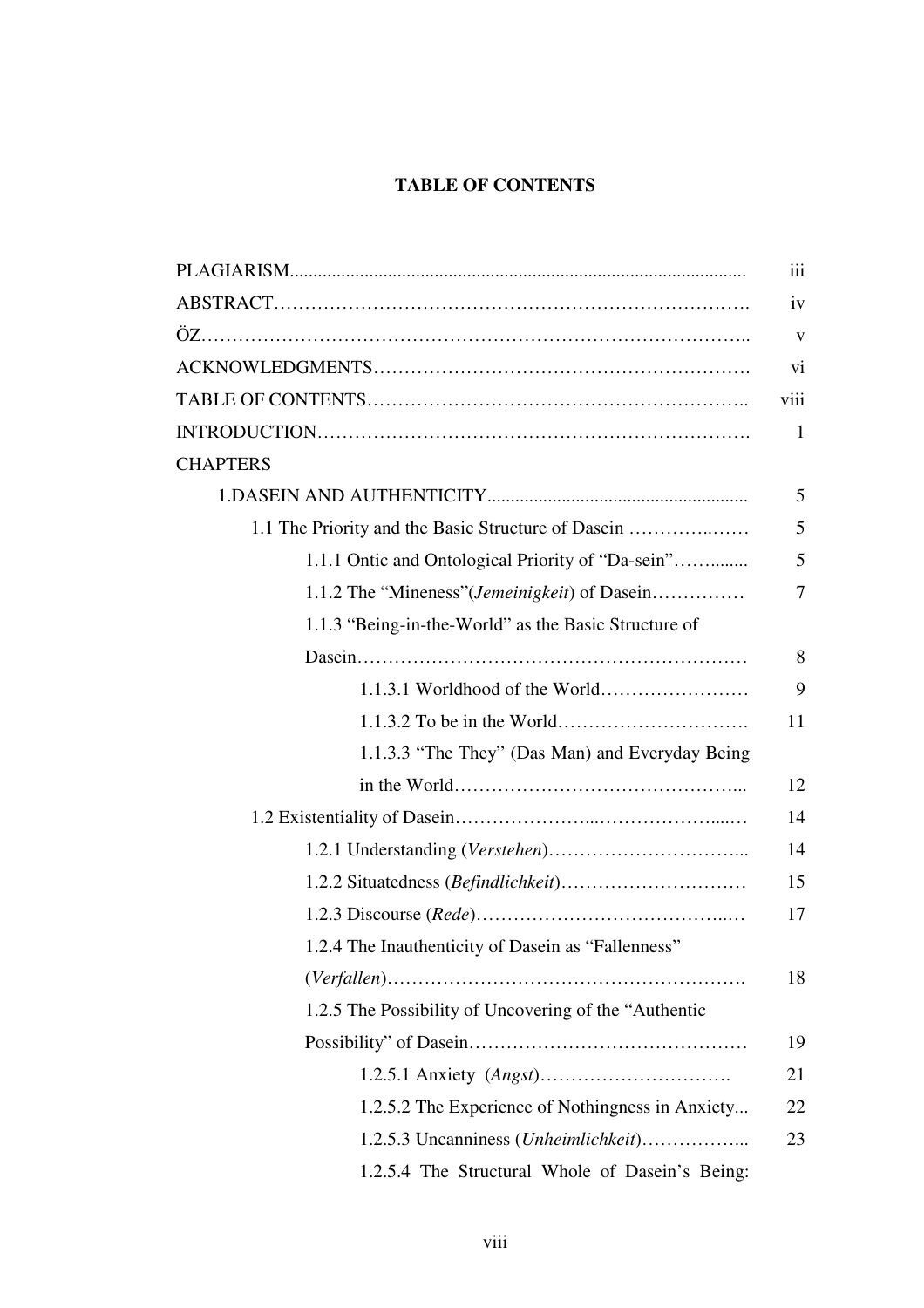|                                                                  | 24 |
|------------------------------------------------------------------|----|
|                                                                  | 27 |
|                                                                  | 27 |
| 2.1.1 What Does Death Mean as an "End?" (Dasein's                |    |
|                                                                  | 27 |
|                                                                  | 29 |
| 2.1.3 Death as a Possibility and Being-a-Whole                   | 31 |
| 2.1.3.1 Dasein's Facing with its Own Death                       | 32 |
| $2.1.3.2$ Call (as "Care") of Conscience                         | 34 |
| 2.1.3.3 Anticipatory Resoluteness as Having                      |    |
|                                                                  | 36 |
| 2.2 Existential Authenticity as Disclosing Dasein's Temporality. | 37 |
| 2.2.1 The Temporality of Dasein's Existential                    |    |
|                                                                  | 38 |
|                                                                  | 38 |
| 2.2.1.2 The Temporality of Being-in-the-World                    | 41 |
| 2.2.1.3 Inauthenticity and Temporality                           | 42 |
| Dasein's<br>Authenticity<br>and<br>2.2.2<br>the<br>Original      |    |
|                                                                  | 43 |
|                                                                  | 45 |
| 3.1 Heidegger's Inquiry on the "Origin" of the "Art"             | 45 |
| 3.1.1 Whether the "Artist" or the "Artwork" is the Origin        | 45 |
|                                                                  |    |
|                                                                  | 46 |
| 3.1.2.1 Artwork and the Thing                                    | 47 |
| 3.1.2.2 The Origin of the Work of Art: "World                    |    |
|                                                                  | 50 |
|                                                                  | 52 |
|                                                                  | 52 |
|                                                                  | 53 |
| 3.3 The Disclosure of Primordial Relation Between Authenticity   |    |
|                                                                  | 55 |
|                                                                  | 55 |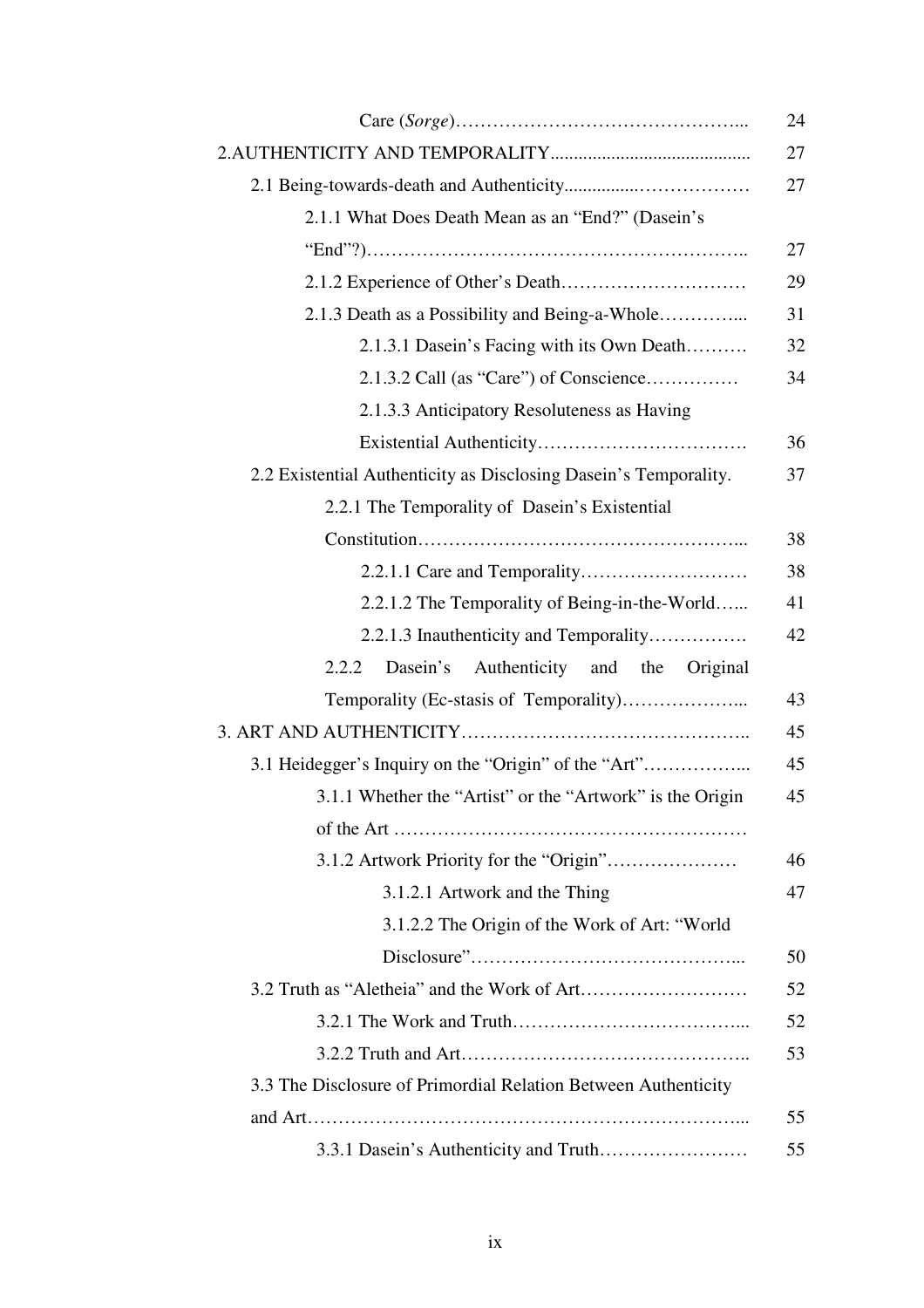| 3.3.2 The Influence of the Art as World Disclosure on | 57 |
|-------------------------------------------------------|----|
|                                                       |    |
|                                                       | 59 |
|                                                       |    |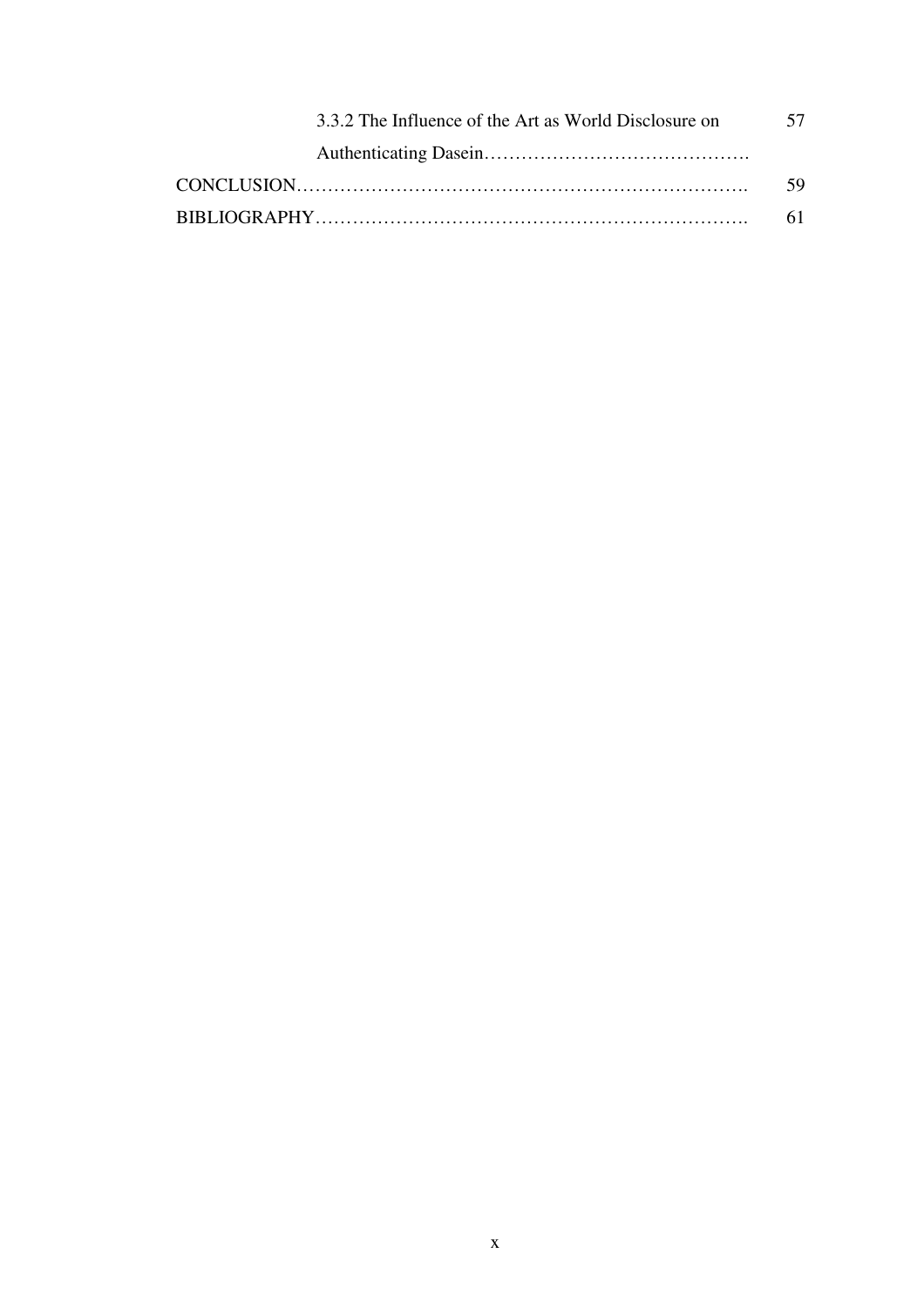## **INTRODUCTION**

Heidegger who commented world, entities-within-the-world and being with others in an existential-ontological analysis regarding Dasein's existence in *Being and Time*, demonstrated the original role of art by discussing the fundamental phenomena that was omitted in this Dasein centered comment in *The Origin of the Work of Art*. Because in a comment that is focused on Dasein's existence the fundamental problem to be discussed has to be the "thingly character of the thing" and meaning of the "world" in this context. At this point A. Mansbach (1997: 158) says that "there is continuity between Being and Time and The Origin of the Work of Art". According to Mansbach (1997: 159), Heidegger by seeing the fact that he can not pass beyond both Cartesian tradition and anthropocentric approach with only authentic existence and his own thought in Being and Time, he assigned art to this hard work in The Origin of the Work of Art.

 For Heidegger, understanding art can be possible by looking its self, origin and nature and make it to come out from there in every condition. In this context, he critizes traditional approach by mentioning that especially starting from Plato and Aristotle traditional western metaphysical approach limited art with aesthetics and for this reason reduced art to the phenomenon of beauty. Thus, opposing to traditional aesthetics he proposed that it has to be overthrown. The fundamental thought of Heidegger in this context is to turn back to the great art understanding of Ancient Greece and commenting on what lies in the heart of being great art characteristic of art work. According to Heidegger, great art can be characterized with its inconsumability namely, not being a definite thing. R. Bernasconi (1999: 95) examines as following: "According to Heidegger, the work which is incomplete, incompletable is great art". Great art is more original to aesthetics because when there was no aesthetics what existed was great art. However for Heidegger, when we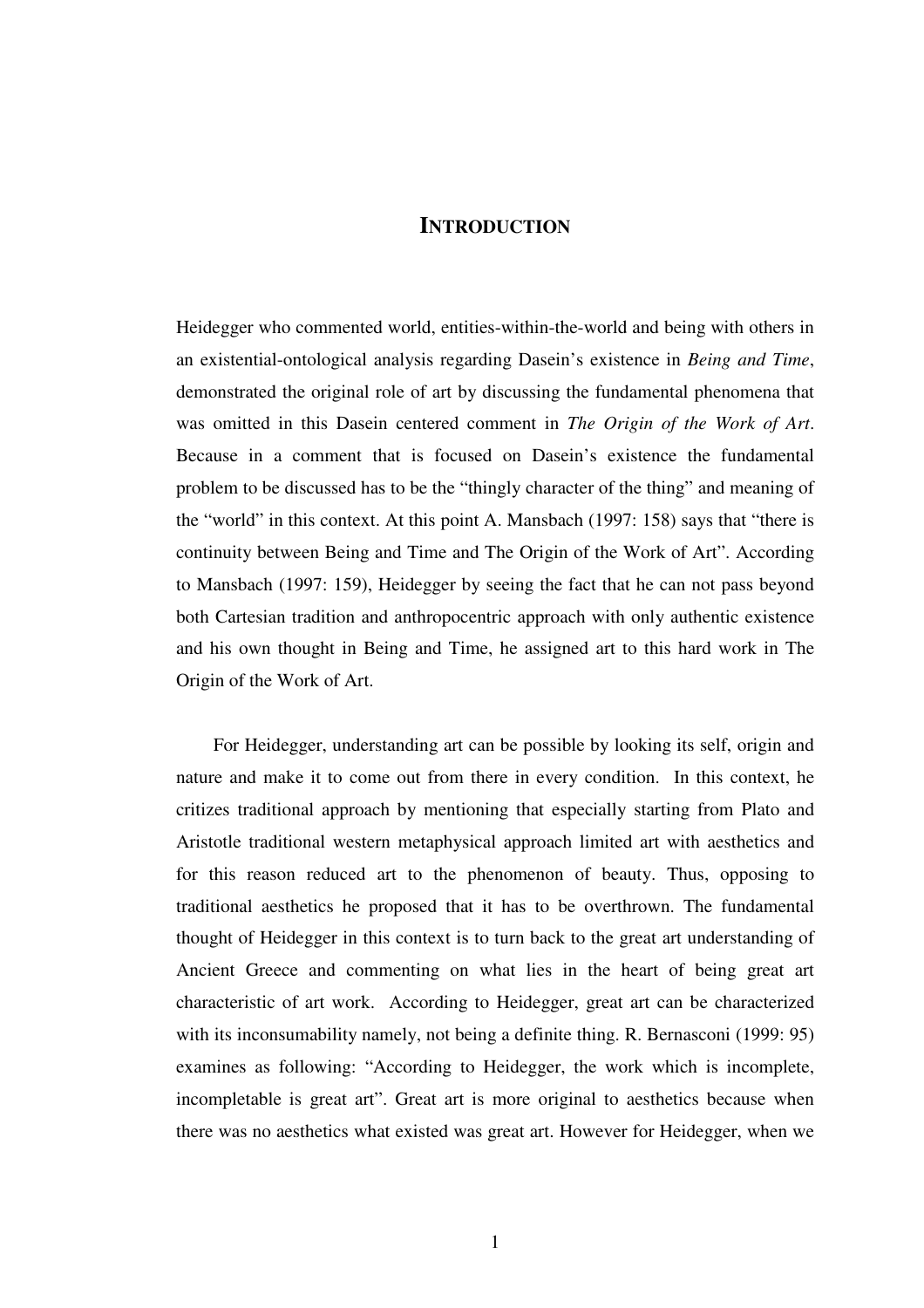come to Plato-Aristotle then aesthetics substitutes great art and an adventure in which art is limited to aesthetics begins.

 Heidegger believes that modern age forms the death of art. Great art is dead. In this condition, these questions can be asked: Why did great art die? What make great art be "Great Art"? Heidegger analyzes these questions in both characteristics of great art of commenting the world and earth. Because great art can show itself as a continuous and inconsumable period of commenting. Great art is the comment of disclosure, coming out period of human existence in the duality of earth and world namely its historically and existence itself in this historical adventure. Thus, Heidegger by turning back the work of art to the understanding of great art actually aims to demonstrate nature of art or its being formed by this commenting period. Because according to him, nature of art has an original relationship with truth. The truth which is commented by, again, turning back to the ancient era's concept of *aletheia* is unconcealedness of beings as it is explained in The Origin of the Work of Art (Heidegger, c1993: p176). Thus, Heidegger deals with the fundamental relation between nature of art and unconcealedness of beings.

 For Heidegger, art is the one that commented, opened its truth in the work. Art makes thing to come out as themselves by bringing things out of their secretness. The disclosure of things or events one by one (as themselves, as they are) means the disclosure of truth. According to Heidegger, art discloses truth by commenting a world in the world. Art creates a new world in this world as a work of art. Therefore, art can not be satisfied with the world that Dasein finds itself in and in the broadest sense that surrounds Dasein, art can not be limited to it. Because, in the world that Dasein finds itself in, entities or events are unable to come up one by one. Therefore, art opens a new world continuously.

 For Heidegger, great art that is in nature of the art, died in the modern age. Because, in modern age, the ability of art that discloses this world is abolished. According to him, the fundamental reason for this is the approach to the work of art as separated from the worlds that is disclosed by it. As it is considered before, the substitution of great art by aesthetics made the work of art be discussed in the relation of it and beauty. For Heidegger, taking art just as in relation to"beauty" is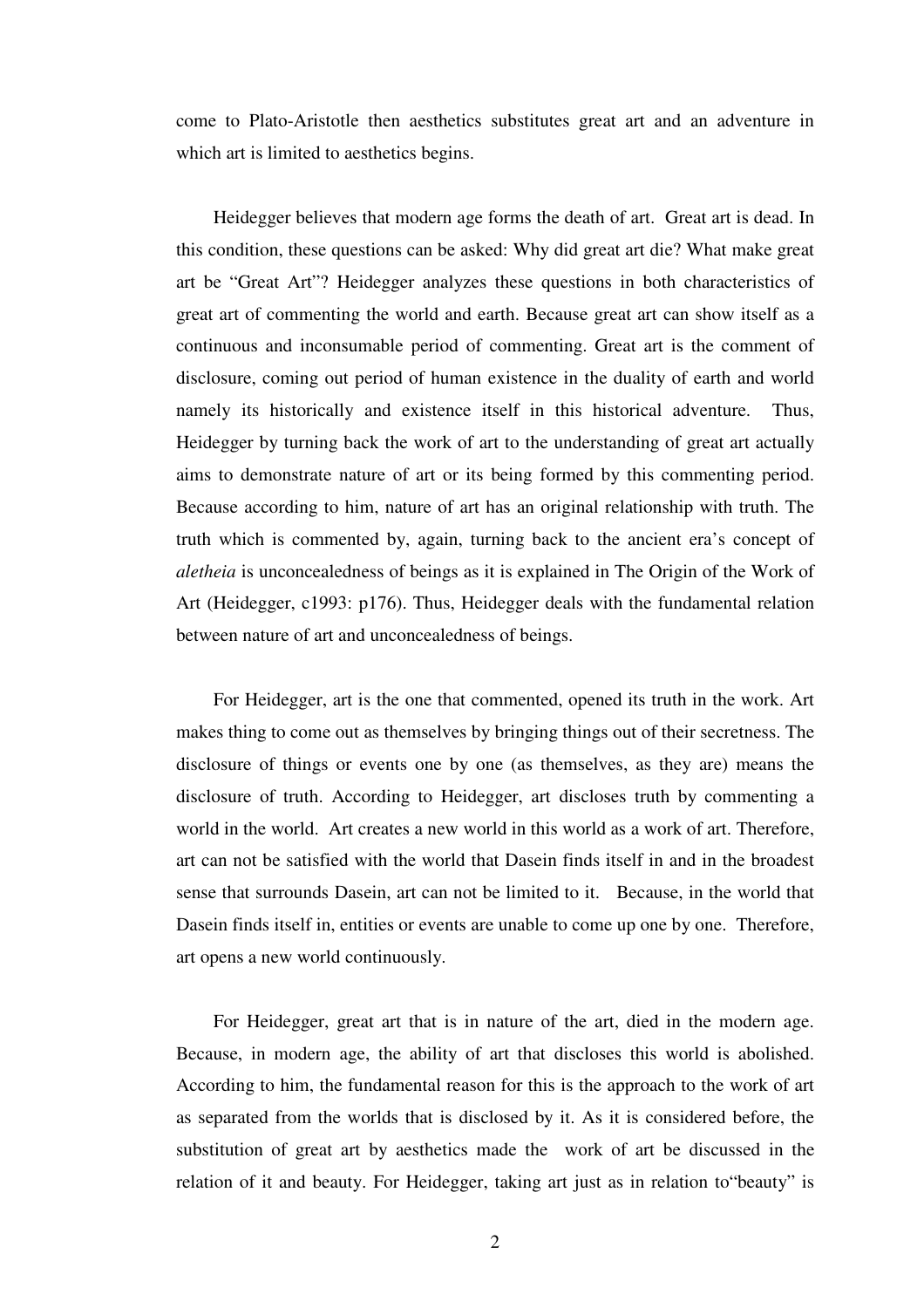disregarding of its world opening capability. Neglecting world disclosure capability of art means beginning to see it as a matter of consuming rather than seeing it as the place where truth is revealed.

Seeing work of art as a matter of consumption (for Heidegger), means separating it from its origins namely, from art and nature of art. In this case, art is fallen apart from the characteristic of great art which comments" the historicality of human existence. Therefore, it lost or covered its connection with authenticity of Dasein. According to Heidegger, the relation between authenticity of Dasein and art can only be established in the place where art discloses truth by opening world inside this world. Dasein's authenticity depends on Dasein's escape from the coveredness in the 'they' area, actually being itself, coming out of itself. Art plays a crucial role in Dasein's being authentic by making it disclose its own world in work of art since Dasein gains the possibility of disclosing its own world through work of art. Disclosure of Dasein's specific world means Dasein's own disclosure as itself. Based on the masterpiece of Heidegger, *Being and Time*, and another work, *The Origin of the Work of Art*, this thesis will bring together the understanding of Dasein's being authentic that is commented in Being and Time and discussion about nature of origin in The Origin of the Work of Art and will demonstrate what kind of relation exists between Dasein's authenticity and nature of the art.

 In order to construct this relation in the first part, under the title of *Dasein and Authenticity,* before all else the reason why in Heidegger Dasein has ontic and ontological priority will be explained. In addition to this, it will be demonstrated how this priority is analyzed as being-in-the-world, then it will be discussed what is authenticity and inauthenticity (the possibilities of Dasein) and finally, the relation between Dasein's existence and authenticity will be shown. In second part, under the title of *Authenticity and Temporality*, it will be discussed what kind of end and possibility "death" is for Dasein. After that the relation of Dasein's authenticity and temporality will be discussed. In the third part, under the title of *Authenticity and Art*, Heidegger's understanding of art will be tried to be given by limiting the subject with the discussion of nature of art in Heidegger's article, The Origin of the Work of Art and then the relation between Dasein's authenticity and art will be considered. For this end, before all else, what kind of relationship exists between Dasein's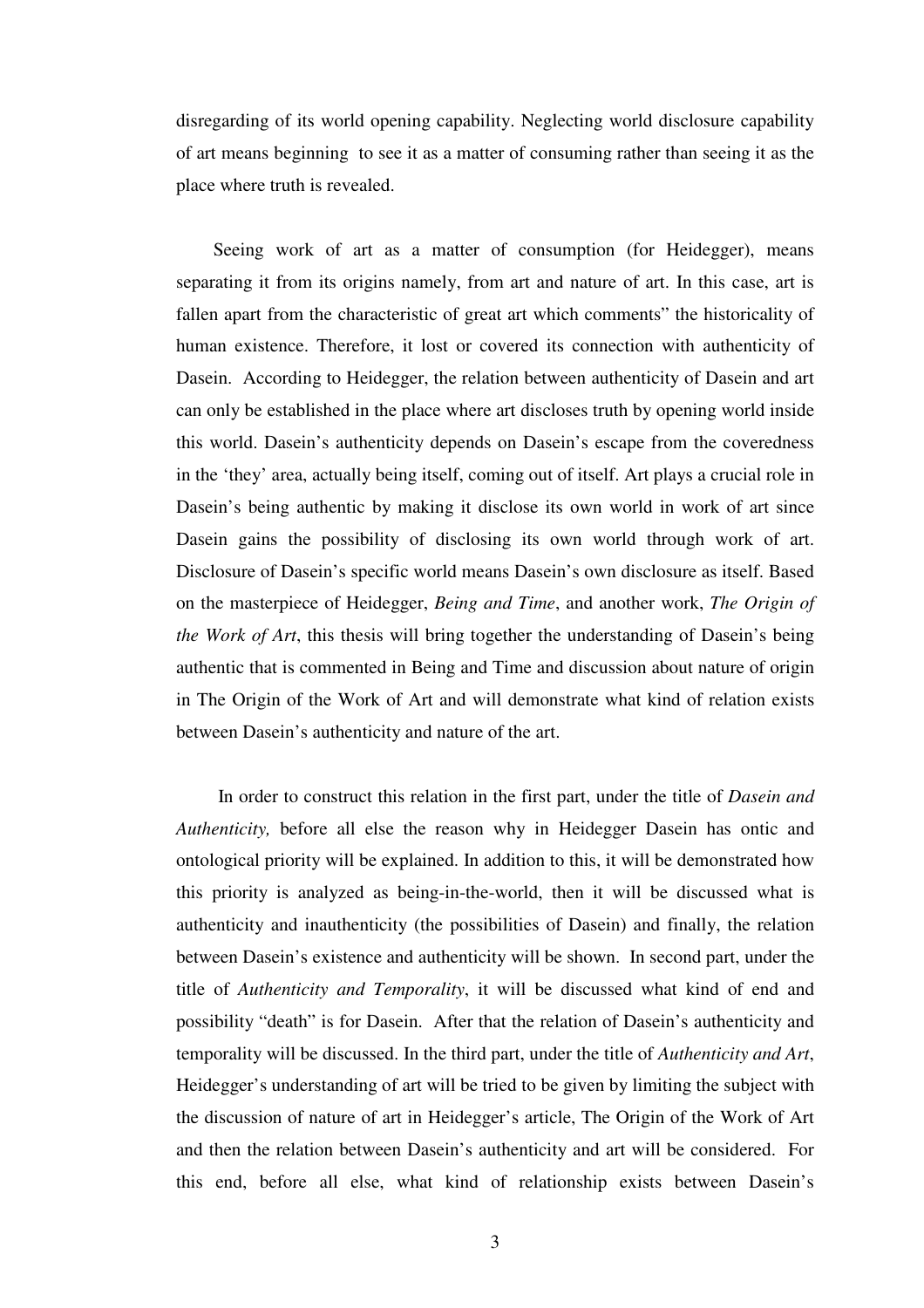authenticity and truth will be shown and lastly the role of world disclosure feature of the work of art in Dasein's authenticity will be discussed.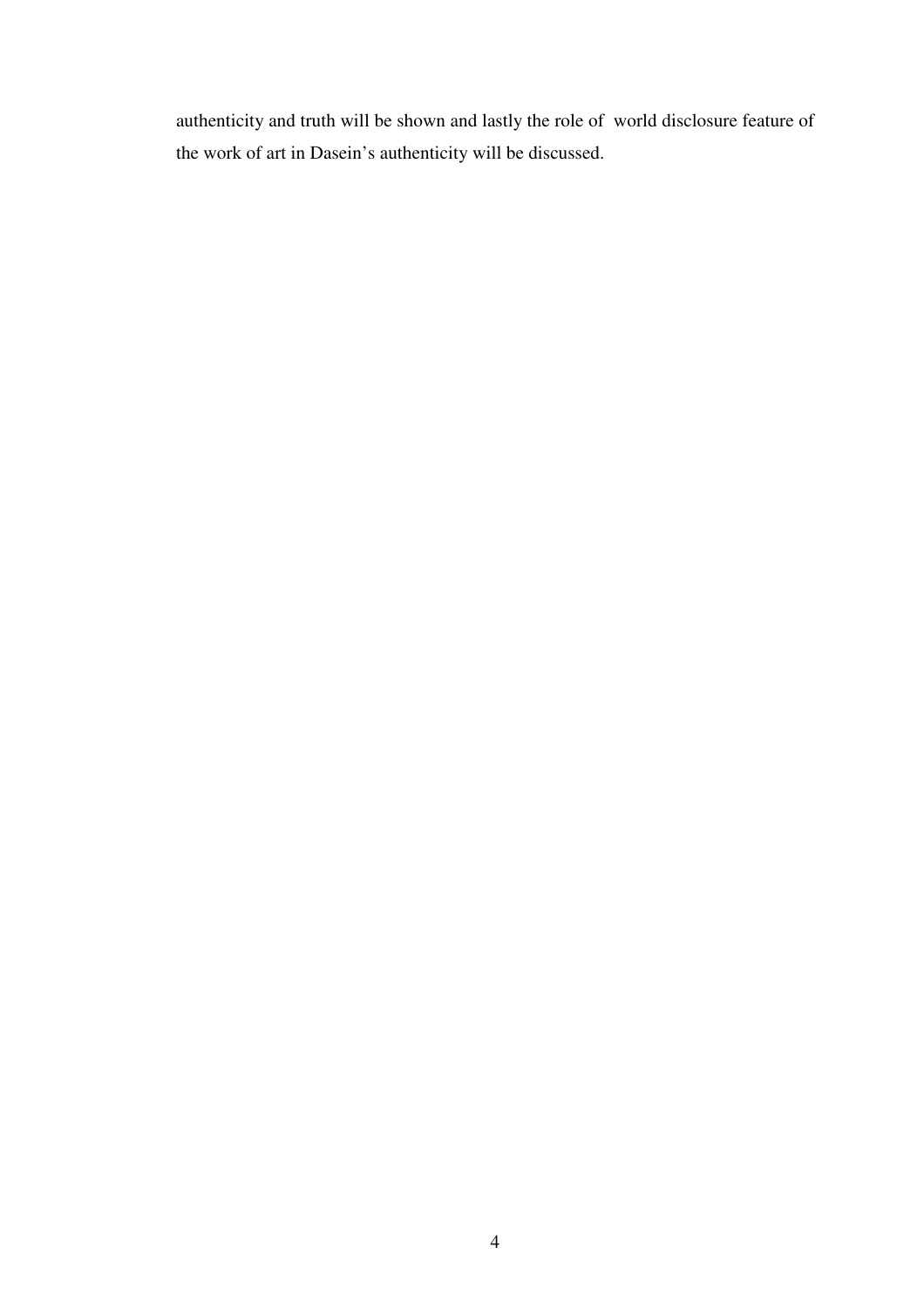# **CHAPTER I DASEIN AND AUTHENTICITY**

The issue, designed under this chapter, is the investigation of why Heidegger gives priority, especially in *Being and Time*, to the existence of Dasein ontically and ontologically and how the structure of this priority is analyzed in terms of Dasein's "mineness" (*Jemeignikeit)* and *"Being-in-the-World"*. In this investigation, it will be shown that how Heidegger relates the existence of Dasein and authenticity by mentioning the concepts of authenticity and inauthenticity, which are the original possibilities of basic existential structures of Dasein.

### **1.1 The Priority and the Basic Structure of Dasein**

This topic will investigate, in Heidegger, the reason of the *existential analysis* about the being of Dasein is prior and the basic structure of this privileged being. For this reason, first of all, the Ontic and the ontologic priority of Dasein in Heidegger will be discussed and then it will be investigated how he elucidated the basic structure of this priority as *Being-in-the-World*.

## **1.1.1 Ontic and ontological Priority of "Da-sein"**

According to Heidegger, the conceptual meaning of Dasein is "being-there". Because, "Da", in German, means "there" and "Sein" means "being". As "beingthere", Dasein has first ontic and ontological priority. For Heidegger, Dasein's ontic priority is its "existence" (*Ek-sistenz*) and ontological priority is its understanding (*Verstehen*) of its own "Being" and all of the beings (*seiendes*) which involve it.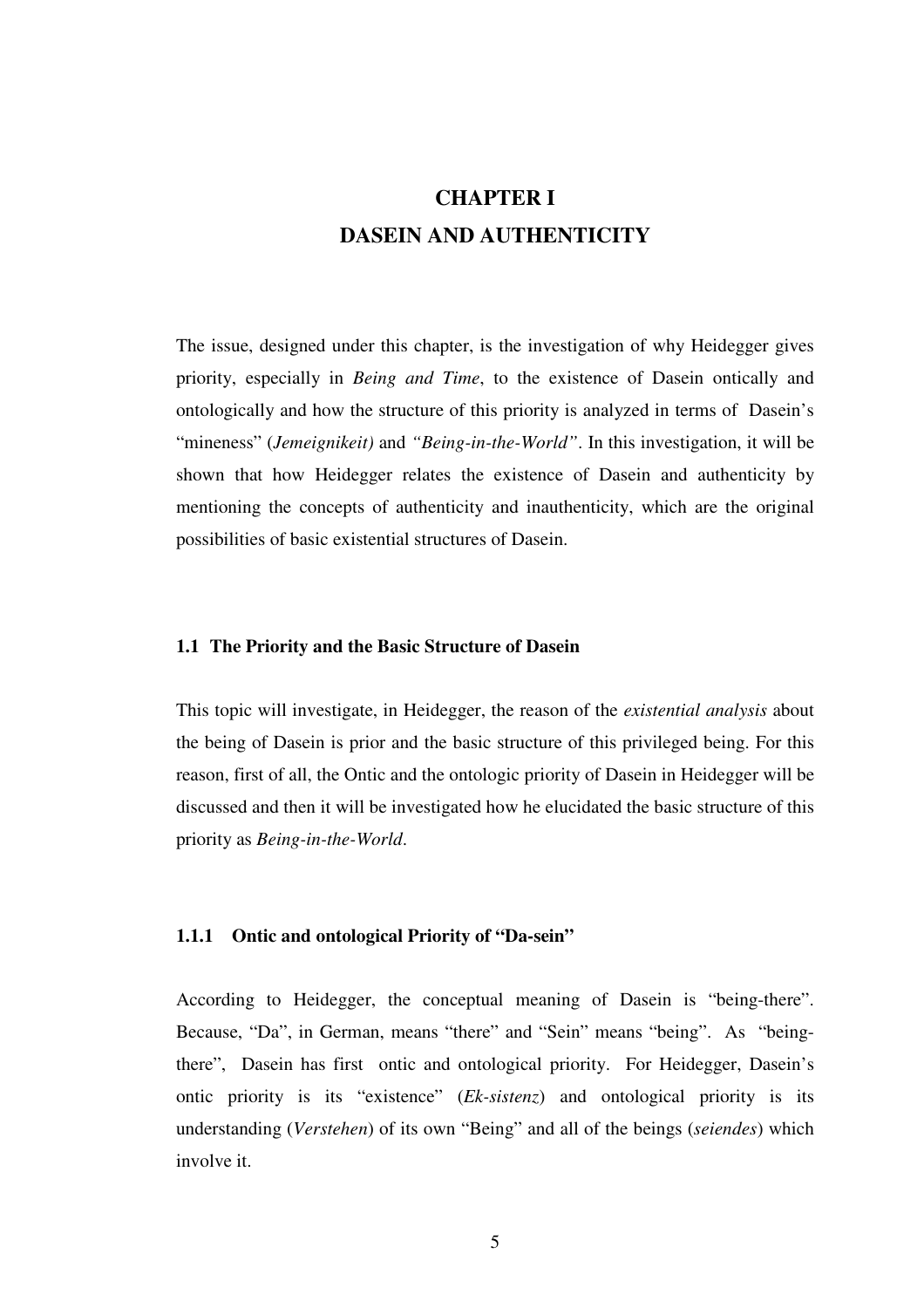Why, for Heidegger, Dasein's being an "existence" before all else, in other words ontic priority, is a priority and what consists of the basis of this priority? Being and Time answers this question by determining and analyzing the existence of Dasein before all else and the original distinction between the all other individual things or events that surround Dasein. Thus, what is the distinction between existence of Dasein and all other things or events? Heidegger (1996: 32) finds this distinction in Dasein's ability of making its existence a self-subject, i.e. a subject to be considered by the Dasein itself. Dasein, by making its existence a self-subject, ontically differs from all other things. For Heidegger, the basis of this distinction lies in the understanding of Dasein's nature. For Dasein is, before of all, an "existence" and can be understood in this form. To put it in a different way, "The essence of Dasein lies in its existence" (Heidegger, 1996: 67). Here 'exist' is taken in a "special sense, in which the original force of the Latin prefix 'ex' (out of) is brought back into play" (Naess, 1968: 188). Therefore, one can say that 'existence' has the sense of 'stand out from' as man stands out from entities; he ex-sists. Saying that Dasein's nature is existence means that different from all other things Dasein has kinds of potential existing. All other things except Dasein however, have no possibility of being another way because of being "existed" in that way. It can be assumed that their existence is a kind of continuous necessity. Hence, Heidegger considers Dasein as human existence, in a different context from the western metaphysics.

> For Heidegger, the essence of human being cannot be thought of as a biological fact; nor can it be imagined as metaphysically constructed substance. On the other hand, neither anthropology nor psychology could be capable of giving us this essence at all (Günok, 2004: 45).

The meaning of Dasein's having an ontological priority means that its potentiality of understanding the existence of itself and the existence of the things outer to itself. In other words, "Dasein is the only thing that is in relation between itself and between things and understanding this original relation makes it different among the other things" (Pöggeler, 1987: 45). Dasein, with its ontological priority, becomes the basic being of understanding, in this respect a two-way period which goes continually and originally. While one side of this binary-process which is based upon Dasein's existence as an "understanding being", tends to its world and thus to "things-inworld" that surround it, the other tends to Dasein's self existence, ie. Dasein's self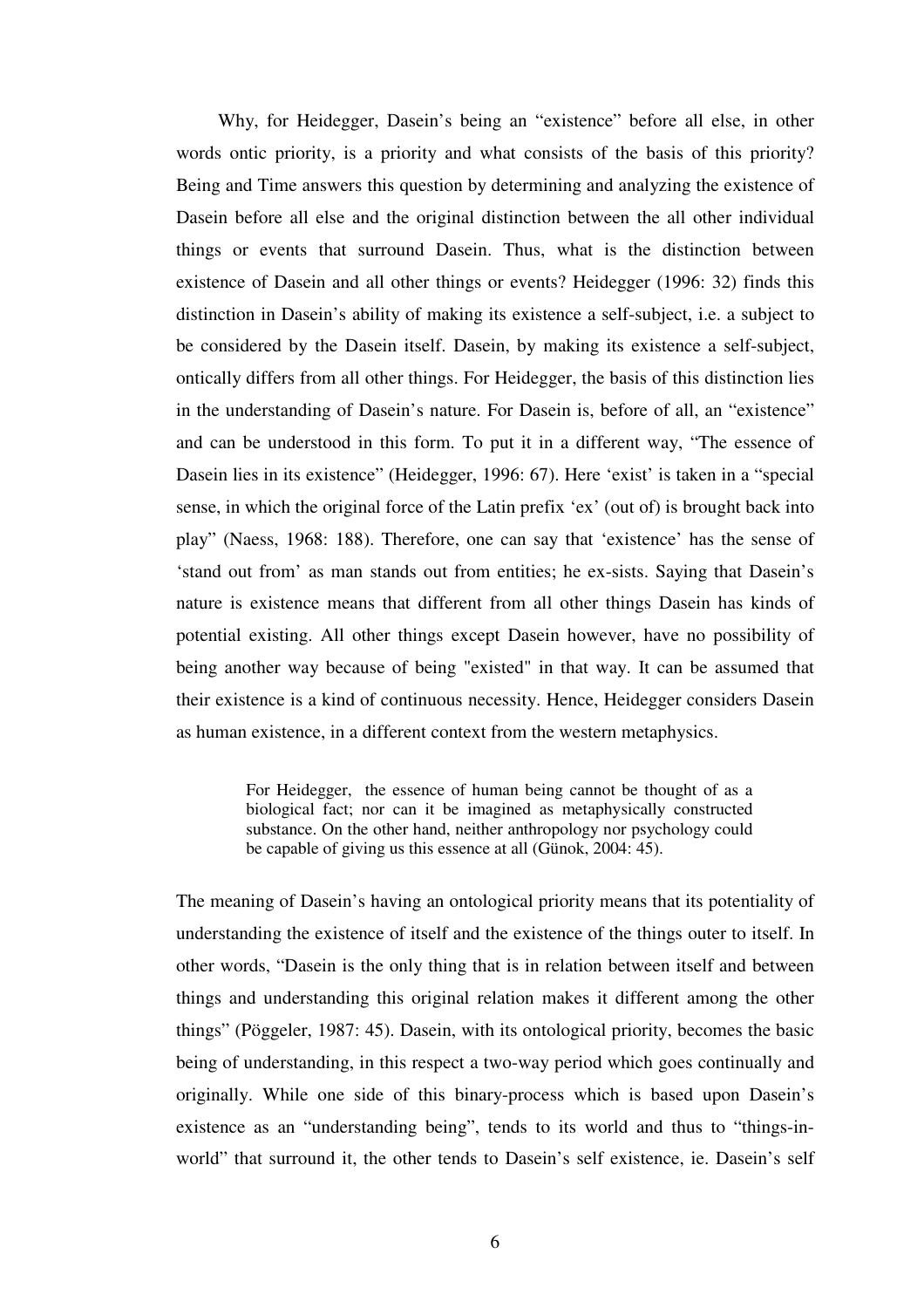understanding. For Heidegger, this binary form of understanding is always together and can be seen as whole with Dasein's self understanding. Because in Being and Time, in all cases Dasein as a human existence is for myself, for my existence (Heidegger, 1996: 27). Consequently, this characteristic of Dasein has to be considered before all else.

#### **1.1.2 The "Mineness"(***Jemeinigkeit***) of Dasein**

Dasein's existence, in each possible case, is itself and this self is the self of every human being, for being it self. Therefore, according to Heidegger, Dasein is itself in every case whether it is in a relation with its world in the context of its acts or tended its own existence; for, "understanding the being as itself is the most clear and most distinct characteristics of Dasein". (Heidegger, 1996: 32) According to Heidegger, understanding the being however is based on Dasein's originally being itself and understood via itself.

Dasein is towards its being in its self existence and this being is its "ownmost possibility". For Heidegger, Dasein is this possibility in every case and has this possibility but in no case this possibility is only an attribution of Dasein. As discussed in Being and Time, the clearest reason for this is that "in every case, fundamentally being its own possibility of Dasein" (Heidegger, 1996: 68). In the view of Heidegger, as being its own possibility fundamentally, Dasein itself can choose or gain but at the same time can loose itself. However, whatever case it would be, in other words whether it chooses and gains, accepts or vice versa Dasein has the possibility (potentiality) of being authentic. Authenticity and inauthenticity are the fundamental being forms or possibilities of Dasein's existence. Heidegger believes that, both of these possibilities are based upon Dasein's mineness. Thus, as Heidegger (1996: 69) examined in Being and Time, the priority of the existence *(existential)* that shapes Dasein to the essence *(essentia)* and its being for myself in each case opens a phenomenological area in the analysis of this thing –Dasein-.

As it is examined in possibility of being authentic and inauthentic, in Dasein's mineness it originates and can be understood in this fundamental. However, in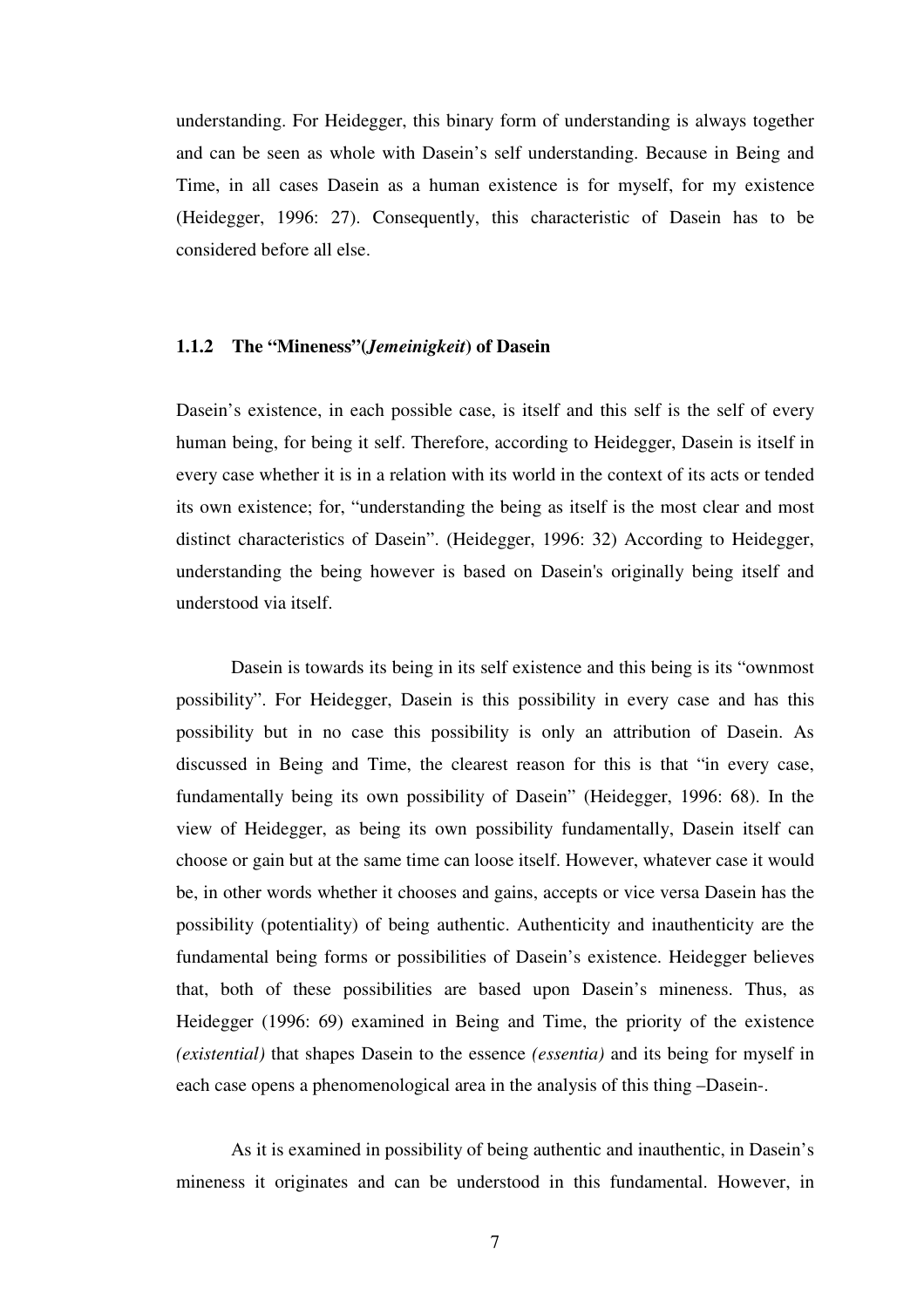Heidegger, these two possibilities nevertheless prior to creating a distinct pattern for Dasein's existence they should be seen and understood in the fundamentals of "Being-in-the-World". As it is considered in Being and Time, "the comment of Being-in-the-World is required for the fundamental design namely proper analysis of Dasein's existence in here" (Heidegger, 1996: 78).

#### **1.1.3 "Being-in-the-World" as the Basic Structure of Dasein**

Dasein's fundamental structure is Being-in-the-World. Because for Heidegger, "if the 'cogito sum' is to serve as the point of departure for the existential analytic of Dasein, then it needs to be turned around, and furthermore its content needs new ontologico-phenomenal confirmation. The 'sum' is then asserted first, and indeed in the sense that 'I am in a world' (Heidegger, 1996: 254). Heidegger criticizes Descartes in the point of taking 'cogito sum' as a starting point and defining world's existence from this starting point. The clearest reason for this is that for him it is impossible to think world and human-being as two distinct properties in the context of their fundamental structures and meanings. In other words, "there is no man without a world, and no world without Dasein" (Wild, 1963: 669). Hence, for Heidegger, its pointless to define the world as independent from the existence of Dasein and considering it in an isolated manner. Because, this and some other epistemological views underestimate the act of defining the world, the fundamentals of it namely the thing that precedes it. According to Heidegger, in every case, the prior area of definition requires existence of the world. For this reason, world is both ontologically and existentially prior. Thus, first of all the structure and form of this originality of the connection of world and Dasein has to be understood.

 Dasein's being in the world, for Heidegger, is not an extensional relationship like water in glass or dress in cupboard. In another word, "the being-in of Dasein is of a different nature; it is an existential being-in, instead of a spatial being in" (Overenget, c1998: 115); that is to say, "he is in the world by dwelling in it as a field of care, as soldier is in the army, or a doctor is in medicine" (Wild, 1963: 669).

Being-in-the-World has various forms. For instance,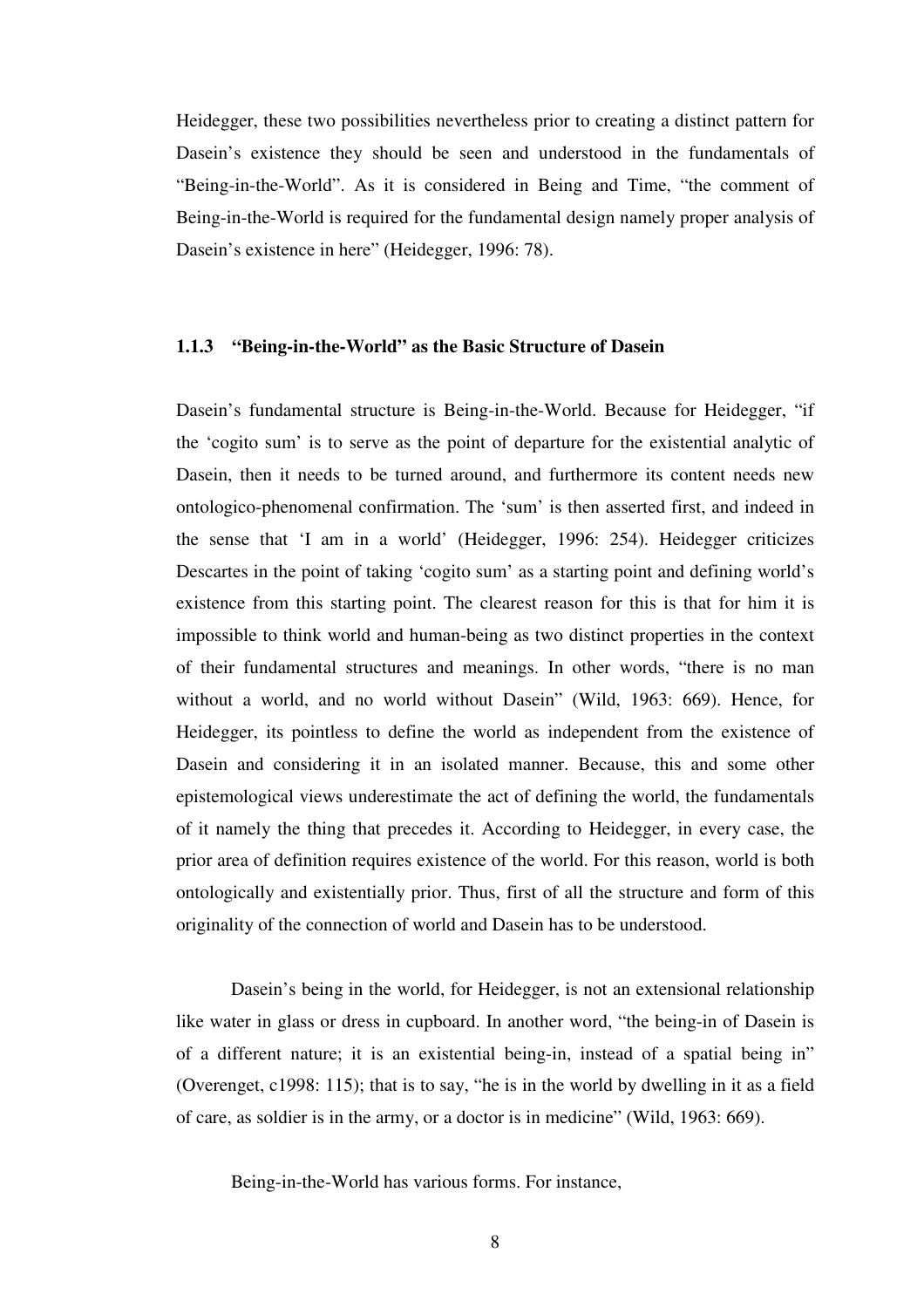having to do with something, producing something, attending to something and looking after it, making use of something, giving something up and letting it go, undertaking, accomplishing, evincing, interrogating, considering, discussing, determining…(Heidegger, 1996: 83)

What can be seen in these examples is that for Dasein, being in the world means to be used in with this world. Together with Dasein's acquaintanceship with this world this means for it that this acquaintanceship means being pre-acquaintanted (familiarity with world), being prior to. Heidegger believes that the world itself had to be commented before all else in order to understand this familiarity of Dasein with its world.

## **1.1.3.1 Worldhood of the World**

Heidegger, before all else, takes the world as a phenomenon. As a phenomenon, world has to show itself briefly open as itself. Therefore, according to Heidegger, world should not be considered as the totality of particular things one by one. Being and Time examines as the following:

> The world itself is not an entity within-the-world; and yet it is so determinative for such entities that only in so far as 'there is' a world can they be encountered and show themselves, in their Being, as entities which have been discovered. (Heidegger, 1996: 102).

As it can be understood from here, world is the meaningful whole of beings. The fundamental of this meaningfulness is Dasein. Thus, Dasein cannot see the world as a different, isolated thing.

 According to Heidegger, for the analysis of the worldhood of the world, first of all the structure of the connection between Dasein and the things one by one or the entities-within-the-world must be analyzed. In this context, Heidegger by making an analysis of the first and prior meaning of Dasein's relationship with entities according to context of the meaning of entities makes the distinction of ready-tohand and present-at-hand. The best example of this distinction is showing the hammer and hammering connection in Being and Time. According to Heidegger,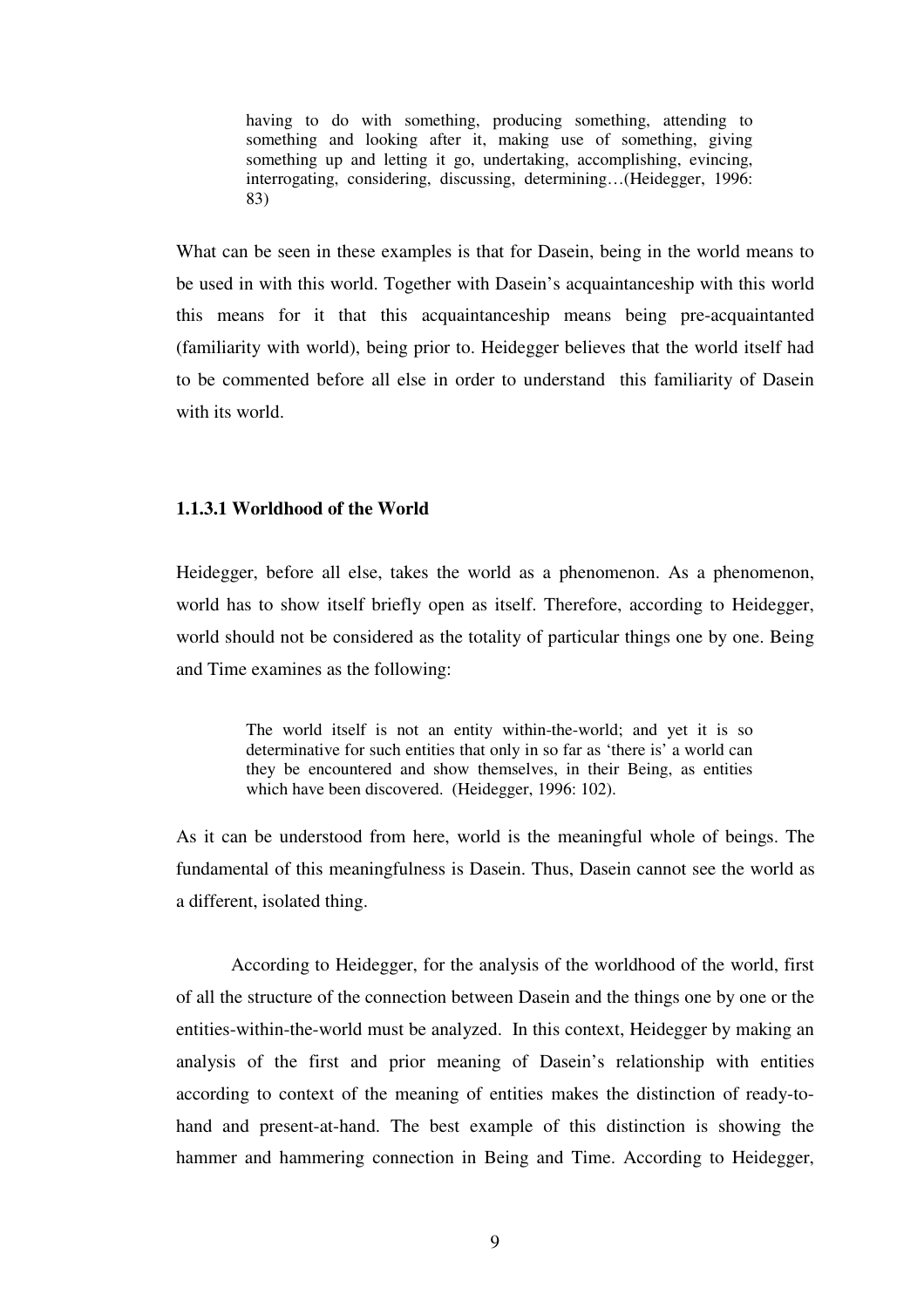when hammer is used for hammering the nail it is uncovered as a thing ready-athand. Being and Time examines as following:

> The less we just stare at the hammer-Thing, and the more we seize hold of it and use it, the more primordial does our relationship to it become, and the more unveiledly is it encountered as that which it is –as equipment. The hammering itself uncovers the specific 'manipulability' of the hammer. The kind of Being which equipment possesses- in which it manifests itself in its own right- we call "readiness-to-hand" (Heidegger, 1996: 98).

As it can be understood from here, using hammer for hammering does not require knowing, examining, defining or explaining it. However, at this point for Heidegger when hammer lost its actness, for instance divided into parts, started to evaluate as knowledge object than in this context hammer is present-at-hand. Hence, present as simple and as a material.

According to Heidegger, Dasein encounters ready-at-hands in the world. Briefly, Dasein's first encounter with hammer is not an encounter with the knowledge of its material or its color. Dasein's first encounter with the hammer is when it first uses the hammer based on the actness of it. Therefore, Heidegger opposes to the belief of first taking the world and human as two separate entities and then asking the question of how human knows the world. First question should not be how Dasein knows the world. It has to be the question, "how does Dasein experience the world?" Because, Dasein is in the world before it knows the world. It is originally in the world and is a worldly being. In Being and Time Heidegger (1996: 250) says the following:

> Our task is not to prove that an 'external world' is present-at-hand or to show how it is present-at-hand, but to point out why Dasein, as Being-inthe-world, has the tendency to bury the 'external world' in nullity 'epistemologically' before going on to prove it .

The meaning of the world as Heidegger explains as the totality of the ready-to-hands is that world is the totality of relationships. World is the world that Dasein experiences. Hence, dividing world as subject and object, taking them as two separete entities that are closed in themselves and thinking that subject tends to object just for information can only be derivated things. Fundamentally, Dasein is in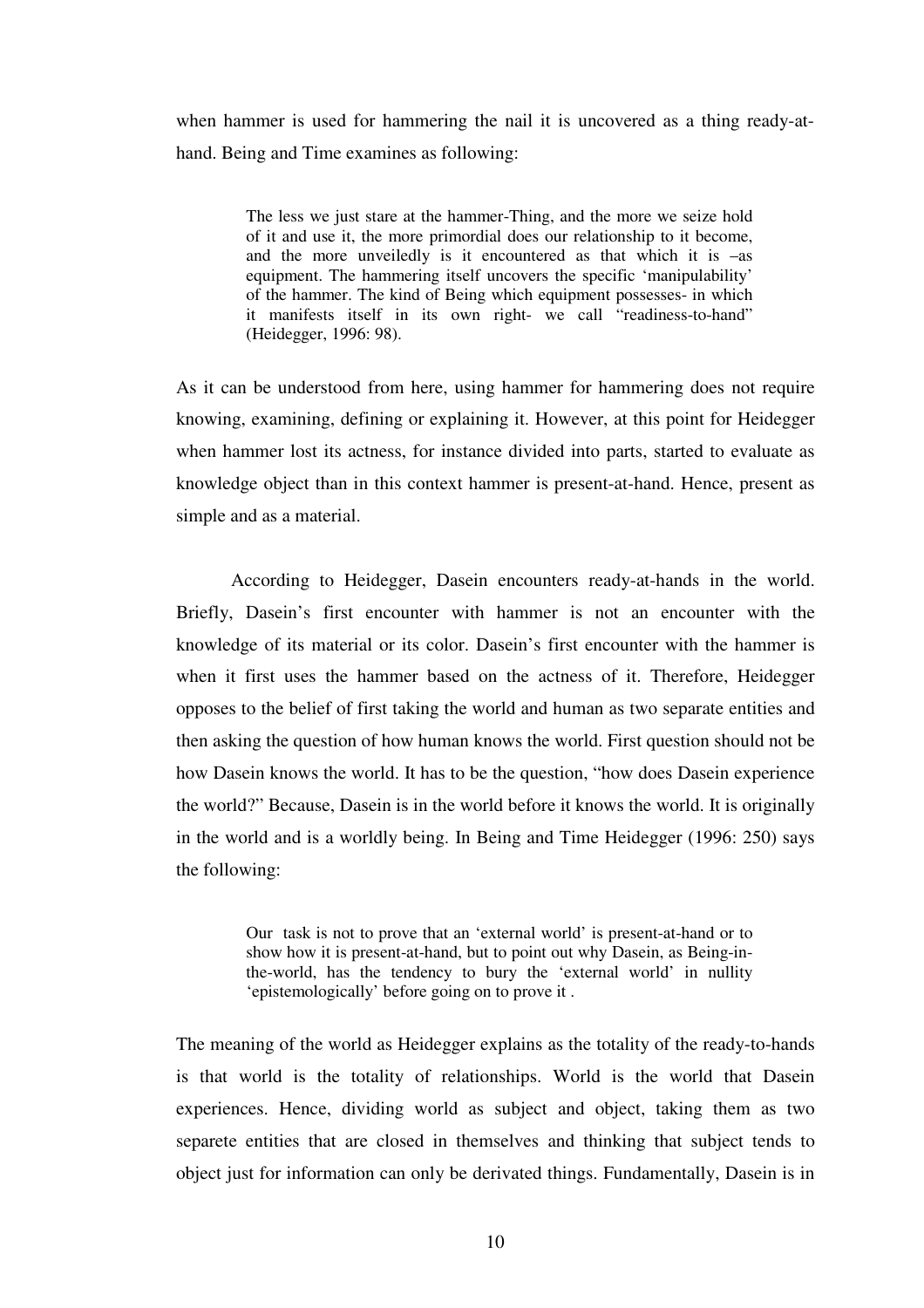a relationship with the world but the base of this relationship is not knowledge but "concern" (*Besorgen*).

## **1.1.3.2 To be in the World**

As being-in-the-world, Dasein is abreast with the other entities that surround it and together with the other Daseins, and all these things gain meaning in the being of Dasein. Heidegger (1996: 255) considers as following:

> Of course only as long as Dasein is (that is, only as long as an understanding of Being is ontically possible), 'is there' Being. When Dasein does not exist, 'independence' 'is' not either, nor 'is' the 'initself'. In such a case this sort of thing can be neither understood nor not understood. In such a case even entities within-the-world can neither be discovered nor lie hidden. In such a case it cannot be said that entities are, nor can it be said that they are not.

As long as Dasein tends to other entities in the world with interest, uses them and considers them, they will have meaning, too. For instance, table in itself has no meaning. Table is meaningful as the table that I eat on it, study on it. Thus, while entities in the world gain meaning because of Dasein, likewise the relationship of these entities with the other entities is possible as long as Dasein exists. Heidegger discloses the fundamentals of the relationship of Dasein with the entities-within-theworld in the abreastness of Dasein with these entities. Dasein is abreast with the other entities exist in the world however this abreastness is different from the one that is between Dasein and other Daseins, and carries different property. This property is explained in Being and Time as following:

> Of course Being towards Others is ontologically different from Being towards Things which are present-at-hand. The entity which is 'other' has itself the same kind of Being as Dasein. In Being with and towards Others, there is thus a relationship of Being from Dasein to Dasein (Heidegger, 1996: 162).

Heidegger calls Dasein's relationship with others (other Daseins, if we may say) "being-with" (*Mitsein*).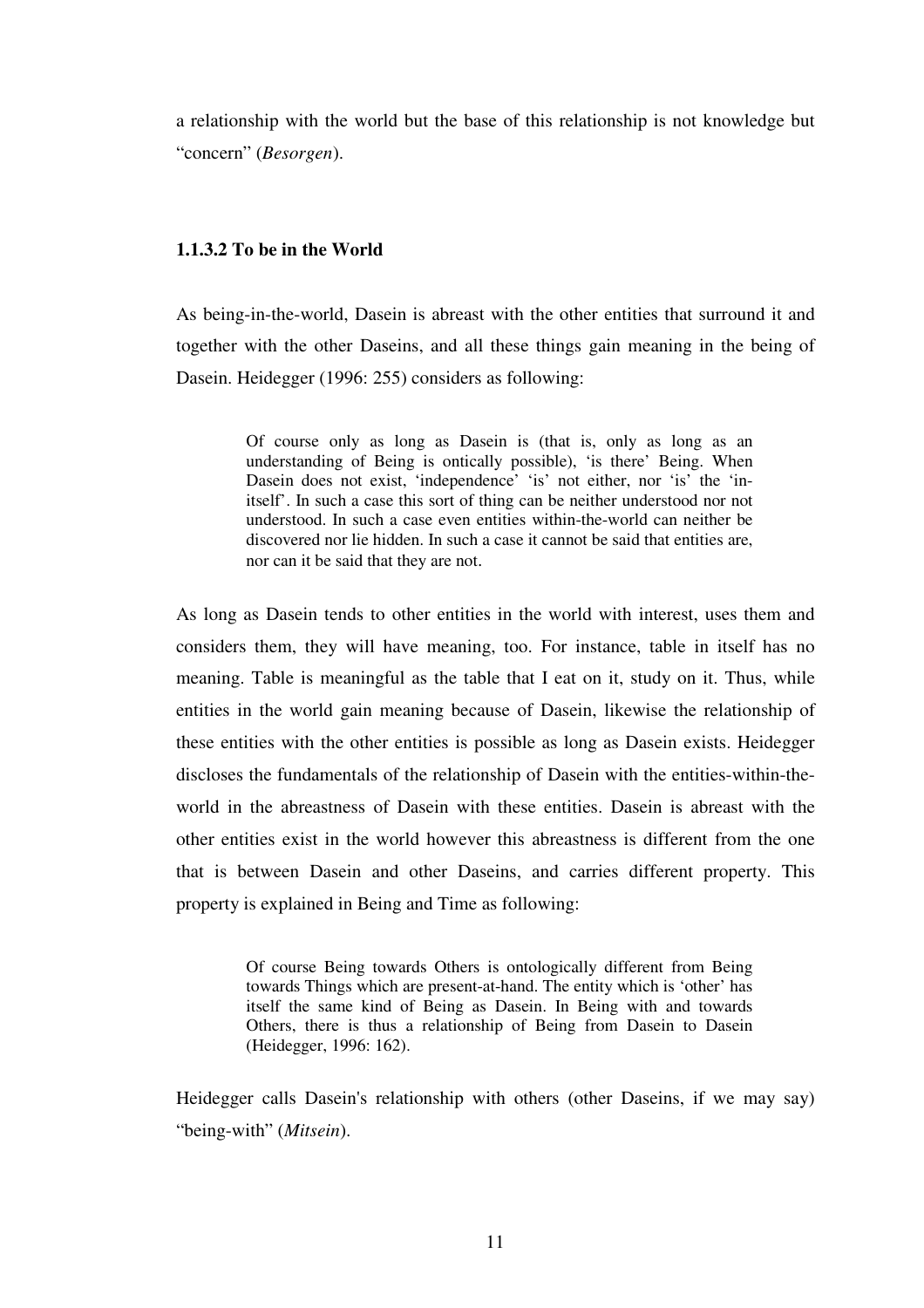But "by 'others' we do not mean everyone else but me- those over against whom the "I" stands out. They are rather those from whom, for the most part, one does not distinguish oneself- those among whom one is too (Heidegger, 1996: 154).

Heidegger does not see other beings as superior or lower than "I". According to Heidegger, Dasein is like others, Dasein is "being-with". However, at this point it must be noted that 'with' "is not a mathematical, but an existential category" (Günok, 2004: 45) for Heidegger, Dasein's abreast relationship with the entitieswithin-the-world and the originality of the relationship with others priorly and most of time is like average everydayness and in everydayness Dasein is defined by the they.

# **1.1.3.3 "The They" (Das Man) and Everyday Being in the World**

According to Heidegger, area of the 'they' is an area in which Dasein discloses itself as itself of the 'they' and this area is based upon Dasein's togetherness with others. For Heidegger, the question that has to be asked in the subject of everydayness which is shaped as the area of the 'they' in the context of Dasein's existential analysis is the who is Dasein in everydayness. He believes that in answering this question all existence structures of Dasein, as existence forms of Dasein, will follow this phenomenon. As it is noted in Being and Time as following:

> Proximally and for the most part Dasein is fascinated with its world. Dasein is thus absorbed in the world; the kind of Being which it thus possesses, and in general the Being-in which underlies it , are essential in determining the character of a phenomenon which we are now about to study. We shall approach this phenomenon by asking who it is that Dasein in its everydayness (Heidegger, 1996: 149).

The fundamental question in here is, given for everydayness, analysis of the structure of Dasein's this givenness and thus explaining what kind of selfness is the selfness of everydayness. As it is considered by Heidegger, this annotates in every case an area in which Dasein's self is self of the 'they', namely the area of the 'they'. Dasein, as itself of the 'they', fall away from itself of its being in everydayness and cannot take itself from the 'they'. As it is noted in Being and Time, "it itself is not; its Being has been taken away by the Others" (Heidegger, 1996: 164). How Others take back its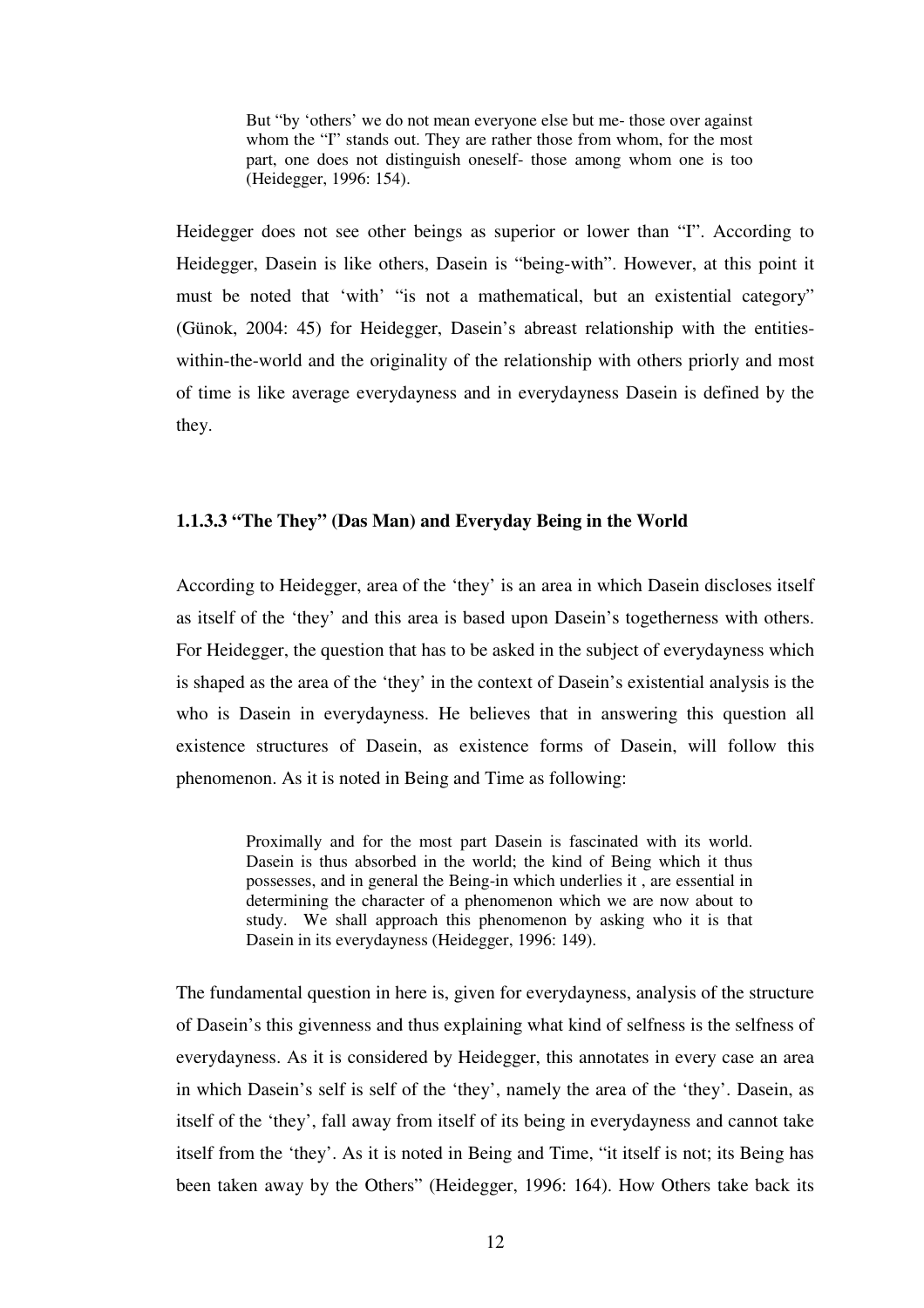Being from Dasein? Dasein is generally and most of the time, like Others and perceives, understands, thinks and acts like them. For Heidegger (1996: 164):

> We take pleasure and enjoy ourselves as they (man) take pleasure; we read, see and judge about literature and art as they see and judge; likewise we shrink back from the 'great mass' as they shrink back; we find 'shocking' what they find shocking.

Heidegger embodies the state that Being-There forgets itself, lost in daily life and vanished in Others as inauthenticity of Dasein. In none of the cases Dasein can be itself and can be disclosed to its possibilities. According to Heidegger,

> authentic personal existence is attainable only in part by struggle against these impersonal attitudes of Das Man, who runs away from his own fear, his own death, and his own concerns, to lose himself in technical business and the things that anyone interchangeably can do (in Wild, 1963: 669).

In order for being authentic namely being itself's existence and to disclose as itself drawing from the 'they' area is required, because "the danger of 'they' is that Dasein is not aware of its own 'true self' which provides a gate to see its own possibilities" (Turan, 1987: 19). Therefore, for Heidegger, first of all the fundamental structures that shape Dasein's itself which is Dasein's existence and that elucidates it with-inthe-world and as the 'world', has to be analyzed.

### **1.2 Existentiality of Dasein**

Heidegger (1996: 167) calls the fundamental structures that shape Dasein's being and discloses it is as 'world' or world itself as existentiales. The basic existentiales that disclose Dasein as in-world are understanding, situatedness and discourse. Therefore, here under this topic, first of all these three existentiales are going to be examined and then the relation between daily life that Dasein is usually in and inauthenticity will be mentioned. Hence, it will be examined that what type of existence state or shape that Dasein is in its daily life for Heidegger. The importance of the definition the existence state or shape of Dasein is reaching the distinction of authenticity and inauthenticity. For Heidegger this two original possibility of Dasein is present as undifferentiated from each other. Therefore, before all else Dasein has to realize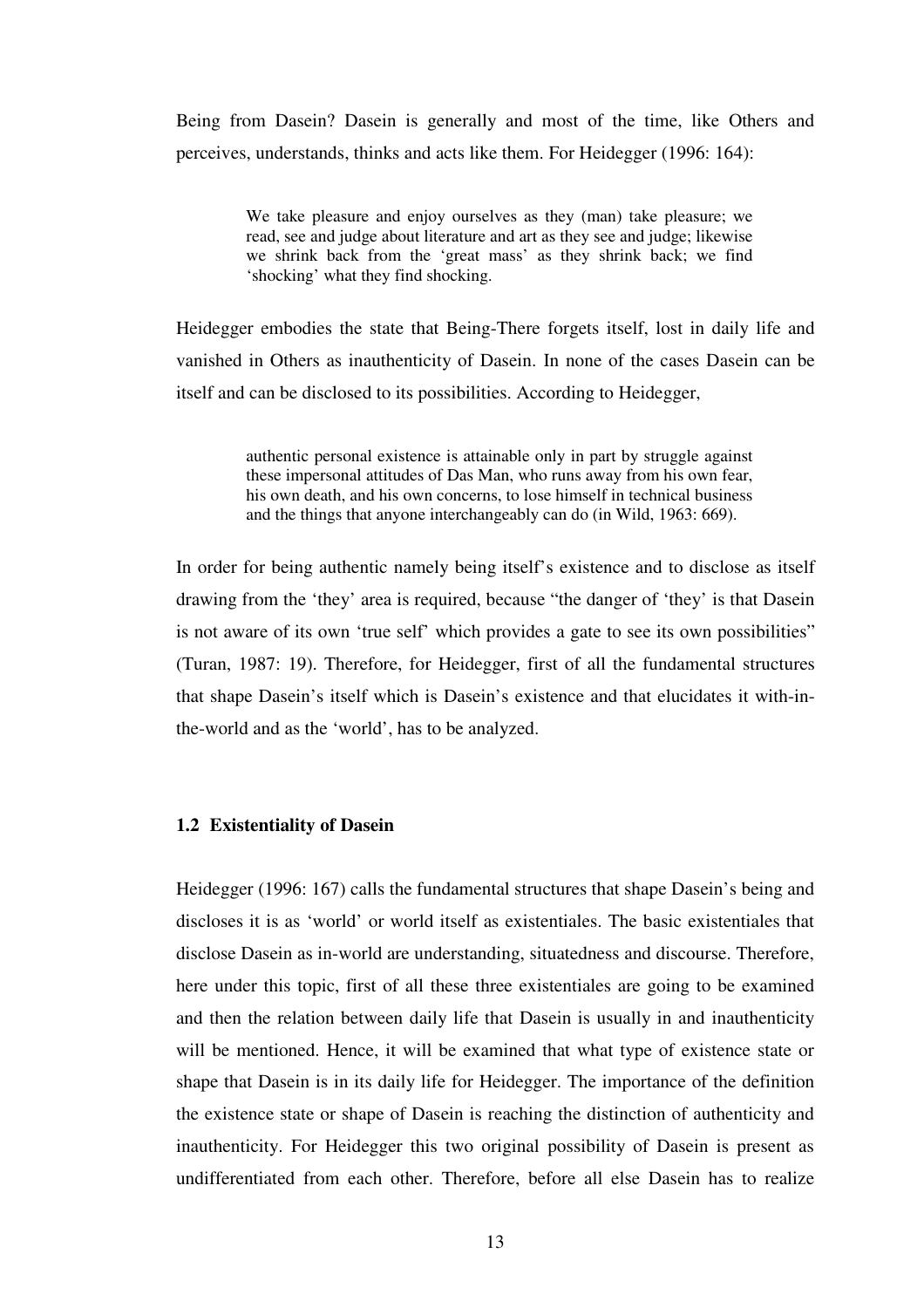these possibilities. Thus, it will be demonstrated that how Dasein draw back from the meanings of daily life and environment that surround it to its existence and what is the structural unity of this existence.

#### **1.2.1 "Understanding"(***Verstehen***)**

According to Heidegger, it is not possible to consider "understanding" just as a mental activity, since understanding is a fundamental existential. The interpretation of Overenget (c1998:123) explains why understanding is a fundamental existential in the following quote: "the essence of Dasein is existence, existence is understanding". For Heidegger (1996: 185), "as long as it is, Dasein always has understood itself and always will understand itself in terms of possibilities". Although what possibility indicates may not come to being yet, it has great importance for Dasein. Because, Being-possible can past beyond the limits of Being-actual. Being-actual may be real than the Being-possible but Being-possible is much meaningful than Being-Actual. According to Heidegger, understanding is the awareness of Dasein of its possibility. In this respect understanding is related to future.

Dasein's being-there discloses, appears with understanding. Therefore, as a being that understands, Dasein is the one that discloses itself. In daily life what is meant by understanding is comprehending and acting. However, for Heidegger (1996: 183),

> the kind of Being which Dasein has a potantiality-for-Being, lies in existentially in understanding. Dasein is not something present-at-hand which possesses its competence for something by way of an extra; it is primarily Being-possible.

We face with ready-at-hands in our tendency to world. In our first meeting with the world, we cannot make a judgement that can completely explain them we only interpret ready-to-hands as means. Understanding is a fundamental possibility both for interpretation and judgement. Because, understanding has form of being-asstructure. It gets disclosed in this form. Being-as-structure has three properties. First is fore-having, second is fore-sight. Fore-sight is the form of fore-having that is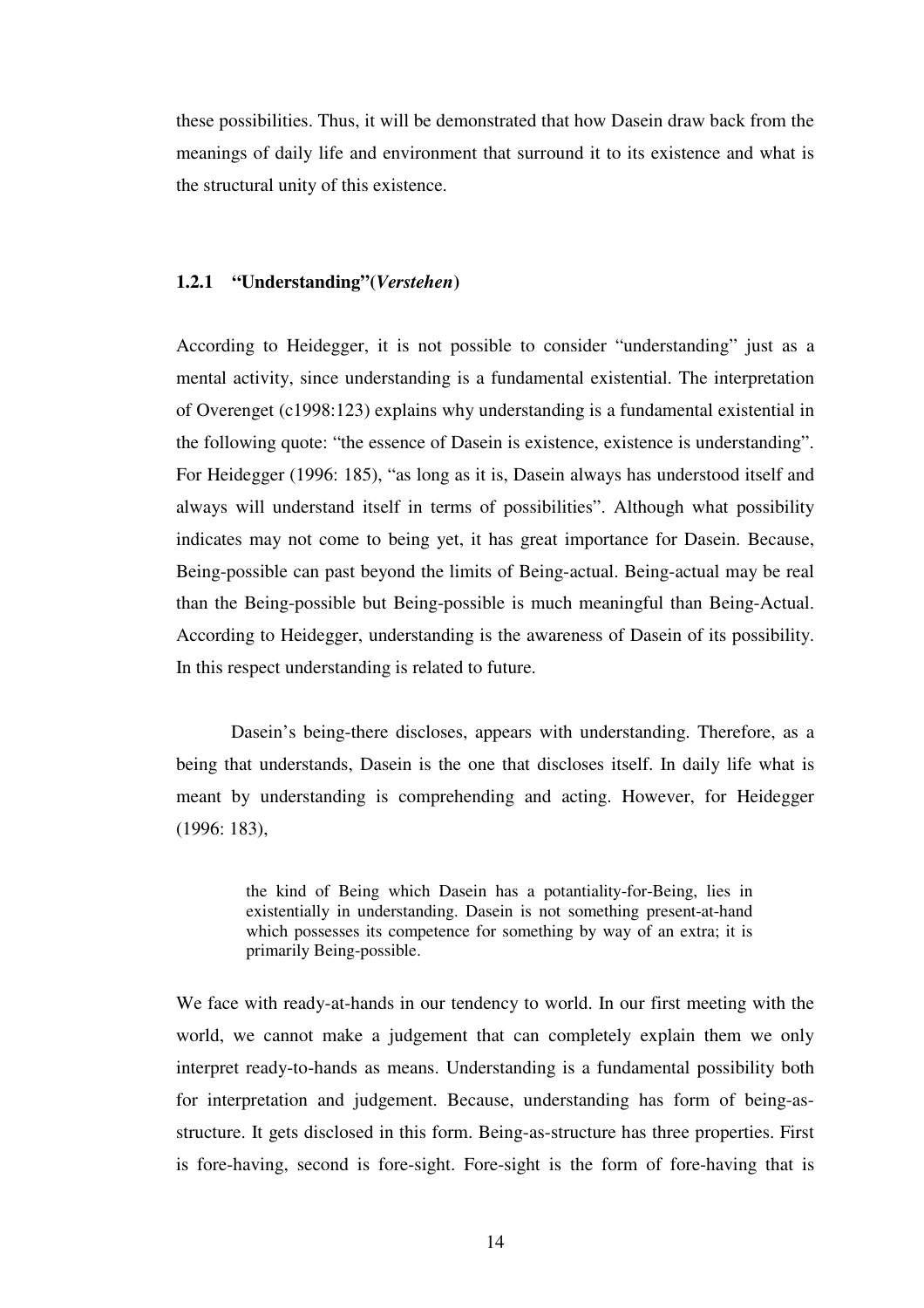reduced to private. The third property of being-as-structure is the fore-conception. It includes both fore-having and fore-sight.

Understanding introduces interpretation, understanding and interpretation together result in judgement. Judgement appears in three forms. First is judgement's statement of property of object. Second is judgement's statement of a property of subject distinct from other properties of subject. Third form of judgement's appearance is communication namely, narration to one another. Thus, "understanding" for Heidegger, constructs a context that is required for the semantic unity of the world and the comprehension of this unity by providing an ontological ground for interpretation and judgement.

## **1.2.2 "Situatedness" (***Befindlichkeit***)**

One of the other fundamental existentiales and priorly in the subject of the annotation of the world is situatedness. First of all, Dasein is in the world and exists as Being-inthe-world. Heiddegger, in the Dasein's being-in-the-world, calls the fundamental being kind as mood. Dasein always finds itself in this mood. Dasein's finding it self in such a mood is its awareness of its being-in-the-world. Because, Dasein is a being in moods an discloses as moods. Michael Gelven's (1989: 81) examination of this is as follows:

> State-of-mind discloses or reveals the fact that Dasein is in the world; but not why or for what purpose. Hence there is always something unknown about one's actual state in the world.

The existential ground of Dasein's being-in-the-world is "throwness" (*Geworfenheit*). According to Heidegger (1996: 174), Dasein is thrown to the world. As it is explained in Being and Time, "an entity of the character of Dasein is its 'there' in such a way that, whether explicitly or not, it finds itself in throwness". Throwness is Dasein's disclosed state to its possibilities and in a world that is at present. This presentness is a destiny for Dasein that Dasein is doomed to live.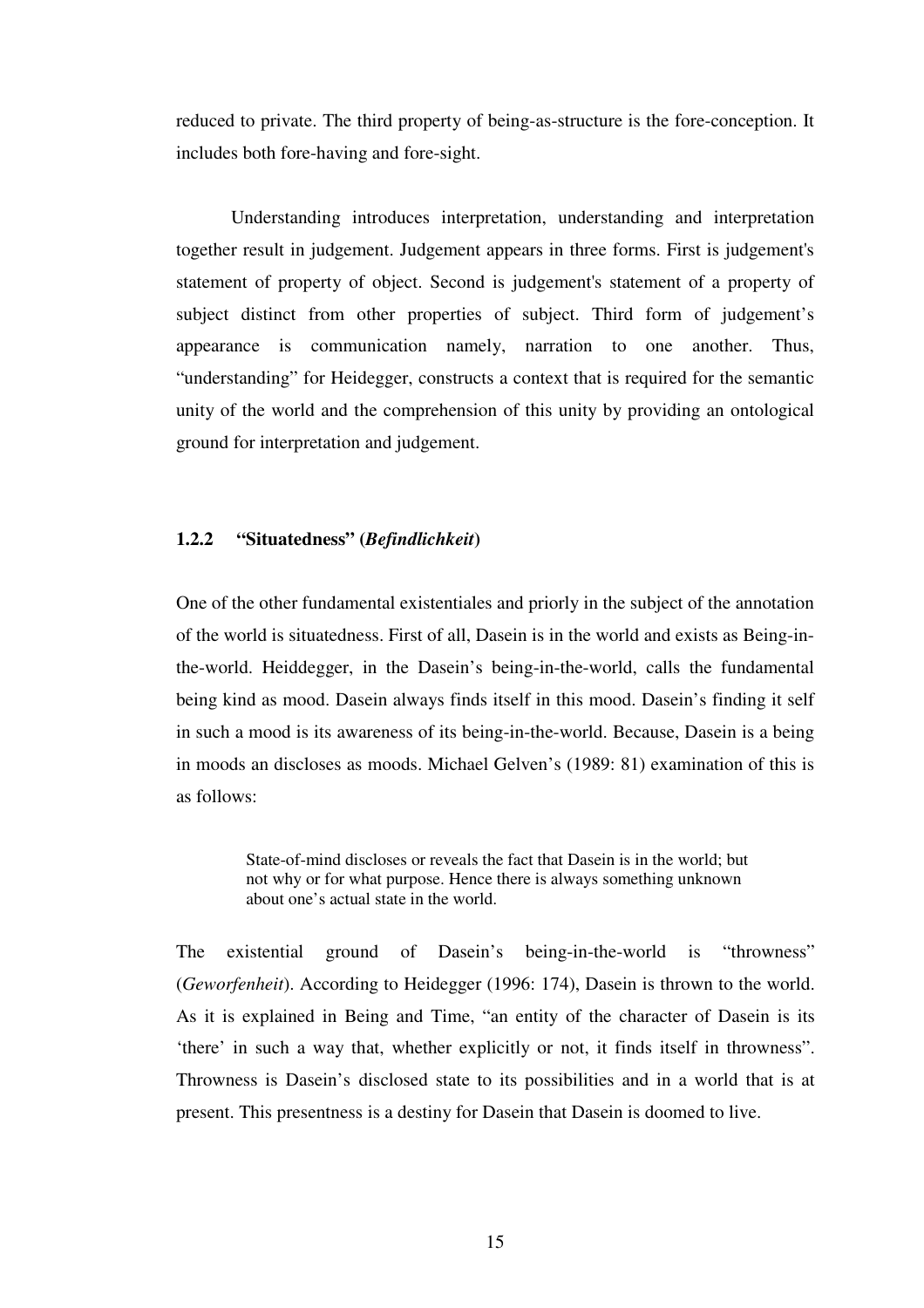For Heidegger, Dasein's throwness is disclosed as moods. In this context, the first mood that in the world and in the disclosed state to possibilities Dasein finds itself is "fear". According to Heidegger, fear is a representation of the uncovering and bringing front of Dasein and world interaction. What makes fear special in this context and what discloses it as a mood is its unidentified origin which cannot be taken back to a worldly entity. Therefore, fear is just a mood; but a passive state. Because, although there is no definite entity that constitutes it, it is the name of affectedness by ambiguity.

 Heidegger, that he elucidated the situatedness of Dasein in the mood of fear, therefore separates every self-reaction period from this way of self-discovery period. As it is written in Being and Time:

> State-of-mind are so far from being reflected upon, that precisely what they do is to assail Dasein in its unreflecting devotion to the world with which it is concerned and on which it expends itself (Heidegger, 1996: 175).

#### **1.2.3 "Discourse"(***Rede***)**

The apprehensibility of the mood of Dasein is possible with "discourse". Discourse is not simply speech, silence and hearing also placed in discourse. Heidegger's (1996: 208) explanation of the importance of discourse for Dasein is as follows:

> Man shows himself as the entity which talks. This does not signify that the possibility of vocal utterance is peculiar to him, but rather that he is the entity which is such as to discover the world and Dasein itself.

Discourse is in every case, about something. Discourse has the potentiality of transferring, namely, communication with the entity to which it is related. The possibility of this potentiality in discourse is conducted by hearing. However, for Heidegger, something is required that makes hearing possible. This possibility of hearing is, therefore, keeping silent. Fundamental reason for this is explained in Being and Time as: "Keeping silent authentically is possible only in genuine discoursing. To be able to keep silent, Dasein must have something to say" (Heidegger, 1996: 208). According to Heidegger, the most important property of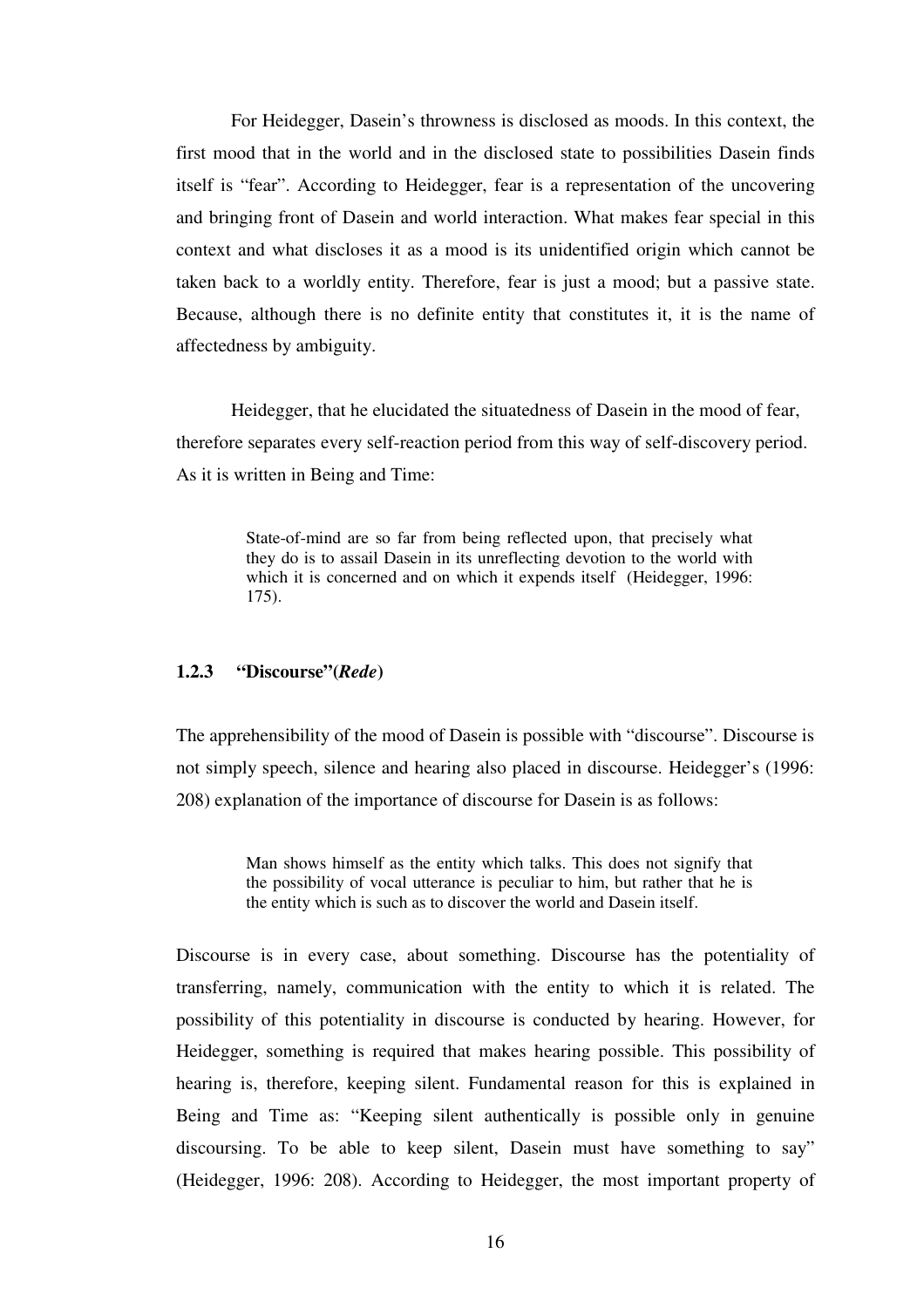what is heard in keeping silent is being meaningful namely, apprehensibility. Therefore, the most important feature of discourse is its being meaningful. As it is discussed, understanding is the fundamental existentiale of Dasein that understands of both its existence and its world and so in this context disclosure of itself as beingin-the-world. Therefore, understanding makes discourse possible and this dual structure shapes it. The structure that is disclosed as hearing and keeping silent in discourse forms two possibilities for Dasein. Hearing is the one that relates Dasein and the meaningful unity of its environment. This hearing is based upon the inauthentic discourse. Thus, Dasein is disclosed in this hearing to others and entitieswithin-the-world; generally surrounded by daily life and the others being the *they* of itself. In this context, it is fallen away from itself. In keeping silent, however, Dasein is able to hear both itself and Others. If Dasein manages to shut the voices of Others that come to it from outside and hears its own voice then authentic discourse will disclose itself. According to Heidegger, only in this kind of discourse Dasein could be recalled from its fallenness. Besides, fallenness forms a prior being mood in Dasein's being itself.

#### **1.2.4 The Inauthenticity of Dasein as "Fallenness" (***Verfallen***)**

However, the existential structures of Dasein had been explained however, it must also be analyzed that how these structures can be seen in Dasein's daily life. Discourse, one of the Dasein's existentiales, appears as idle talk, curiosity and ambiguity in daily life.

 The significance of idle talk is that speaking is being done just for speaking. Another property of idle talk is speech's repeating of the known meanings. Idle talk is a non-grounded discourse with these properties. In Being and Time, Heidegger (1996: 213) says the following:

> Discourse, which belongs to the essential state of Dasein's Being and has a share in constituting Dasein's disclosedness, has the possibility of becoming idle talk. And when it does so, it serves not so much to keep Being-in-the-world open for us in an articulated understanding, as rather to close it off, and cover up the entities within-the-world.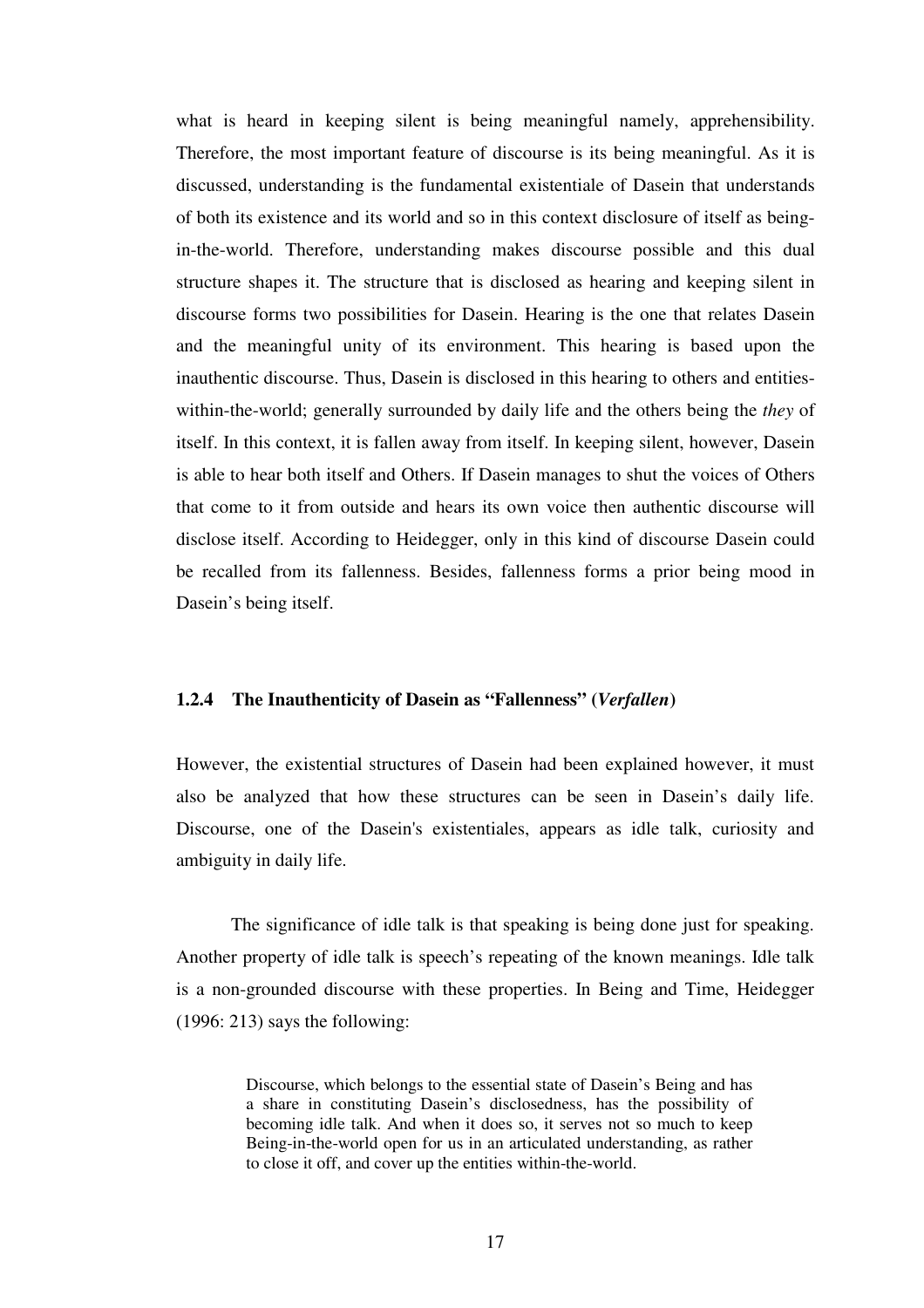Curiosity, likewise in the case of idle talk as being done just for speaking, is trying to see just for seeing. In curiosity, there is no will of understanding or discovery. In Being and Time, Heidegger (1996: 217) makes this explanation about curiosity:

> Curiosity has nothing to do with observing entities and marveling at them. To be amazed to the point of not understanding is something in which it has no interest. Rather it concerns itself with a kind of knowing, but just in order to have known.

What consists of ambiguity is idle talk and curiosity. The point in ambiguity is its indifferent manner against entities-within-the-world and other Daseins. For Heidegger (1996: 219),

> Dasein is always ambiguously 'there'- that is to say, in that public disclosedness of Being-with-one-another where the loudest idle talk and the most ingenious curiosity keep 'things moving', where, in an everyday manner, everything(and at bottom nothing) is happening.

In daily life, "idle talk", "curiosity" and "ambiguity" are the most important indicators of Dasein's fallenness. Heidegger (1996: 225) uses this expression in Being and Time: "Being-in-the-world is always fallen". However, the fallenness here is not in a negative meaning. Heidegger (1996: 220) believes that Dasein is fallen away from itself namely to the world. Fallenness, refers to inauthenticity however, if Dasein realizes its fallenness and begins following its possibilities then will become authentic. Otherwise, "we desperately struggle for fitting into patterns that are told us by the norms, speaking words truly, dressing appropriately, etc. This is how we have fallen into inauthenticity" (Magee, 1988: 278).

Therefore, what is the meaning of Dasein's inauthenticity? Heidegger (1996: 220) answers this question by explaining what is not meaning inauthenticity:

> On no account, however, do the terms "inauthentic" and "non-authentic" signify 'really not', as if in this mode of Being, Dasein were altogether to lose its Being. 'Inauthenticity' does not mean anything like Being-nolonger-in-the-world, but amounts rather to a quite distinctive kind of Being-in-the- world-the kind which is completely fascinated by the 'world' and by the Dasein with of Others in the 'they'.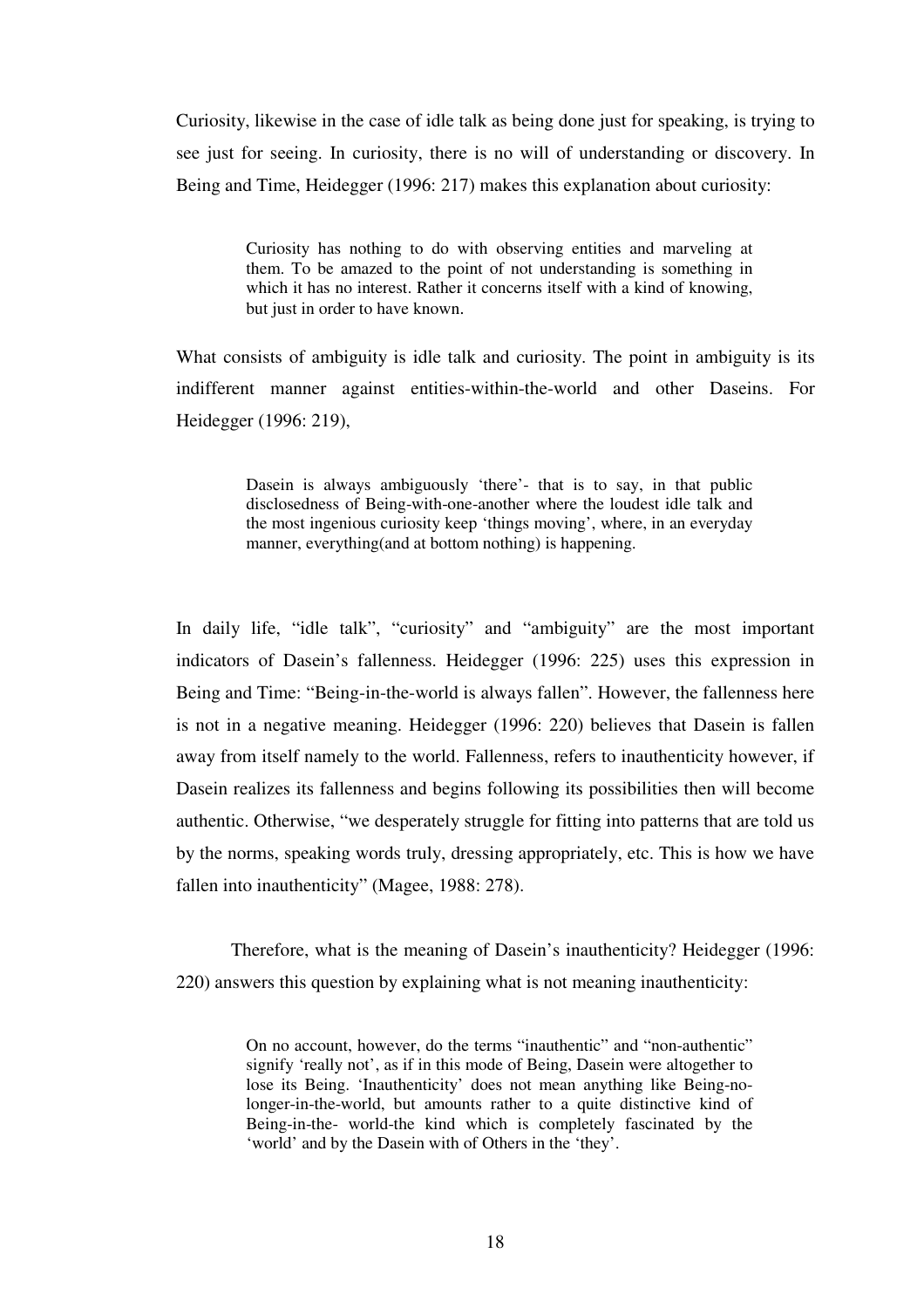Inauthenticity can be defined as: "Inauthenticity (*Uneigentlichkeit*) refers to the actual state of Dasein in which it is not aware of its own power of illuminating" (Turan, 1987: 18).

## **1.2.5 The Possibility of Uncovering of the "Authentic Possibility" of Dasein**

There is no chance of changing Dasein's existence and that it shall die, however it may experience the life between these two incidents (birth and death), by seeing its possibilities and choosing different modes existence. "Only Dasein can ask: How should I be? How should I exist: should I own my Being or let it be expropriated by everydayness?" (Golomb, 1995: 118) Can human beings choose their own modes of existence in all occasions? Heidegger says that this depends on human beings. According to Heidegger (1996: 68),

> in each case Dasein is its possibility, and it 'has' this possibility, but not just as a property, as something present-at-hand would. And because Dasein is in each case essentially its own possibility, it can, in its very Being, 'choose' itself and win itself; it can also lose itself and never win itself; or only 'seem' to do so.

That Dasein cannot choose itself or cannot choose itself seeming to be choosing itself prevents it from having an authentic life. At this point, it is essential to emphasize a point which is important to Heidegger. For Heidegger (1996: 68), "the inauthenticity of Dasein does not signify any 'less' Being or any 'lower' degree of Being". Moreover, in order for Dasein to be authentic, perhaps it has to have an inauthentic life. Beside, while Dasein leads to an inauthentic life, it may be authentic, and while it leads an authentic life, it may start leading to an inauthentic life. That Dasein starts to live an authentic life once does not come to mean that it shall permanently live an authentic life after then.

Thus, what is authentic life? What does Dasein's being authentic or inauthentic mean? A human that has an existence in the world may experience an authentic or inauthentic life. The inauthentic life is a given one that is to say to live according to the possibilities that are granted to us. Whereas the authentic life is to be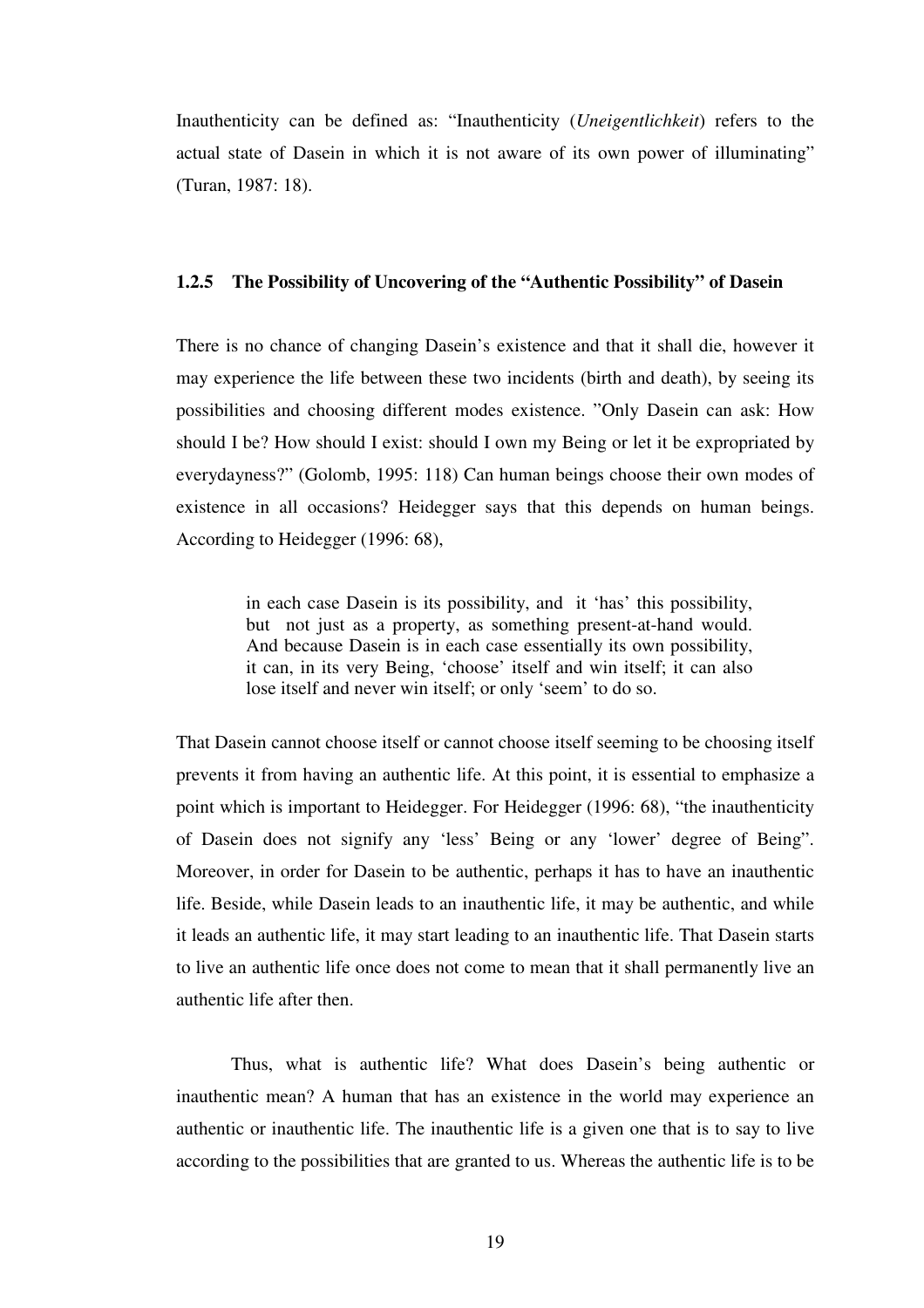aware of our being and also of the fact that we shall disappear or pass away sometime in the future. "By realizing my possibilities, by creating and 'winning' myself, reflecting on the meaning of Being and being concerned about its development, I am authentic Dasein"(Golomb, 1995: 94).

In daily life, Dasein postpones asking what is its meaning because of dealing with little issues. Dasein does not question the meaning of its acts, thoughts, does not asks itself the question, "What am I doing?" and thus loses its possibility of being authentic. Dasein may become authentic if only it asks these questions about itself and its life and if only it sees that its life is consist of the totality of possibilities. Because, Dasein can exists in various ways. It can try different existence states in its tendency to the world. Hence, Dasein's being authentic is actually Dasein's watching its possibilities. What makes Dasein authentic is the updating of the question about the meaning of the possibilities and existence of itself by realizing it.

In order to be authentic, Dasein has to live anxiety, has to face with the nothingness that appears in the anxiety and has to feel itself uncanniness in this nothingness. Therefore, the possibility of Dasein's authenticity namely anxiety, nothingness and uncanniness will be examined separately.

## **1.2.5.1 "Anxiety" (***Angst***)**

Anxiety with fear is another mood in Dasein's being-in-the world. However, for Heidegger, anxiety is more original mood then anxiety and a form of disclosure for Care. Because in fear, although in fear Dasein is in an ambiguous affectedness that is to say it is affected by the entities-in-the-world, by the ambiguity of them. This context, anxiety in none of the cases is based on the entities-in-the-world. Conversely, this anxiety "can be described as a "mood which contrives to disclose us to ourselves, to authentic being" (Naess, 1968: 205). This distinction is given as following in Being and Time: "That in the face of which one has anxiety is not an entity within-the-world" (Heidegger, 1996: 231). The reason for anxiety is "nothingness". However, nothingness in here refers to the nothingness of the entitiesin-the-world that Dasein meets.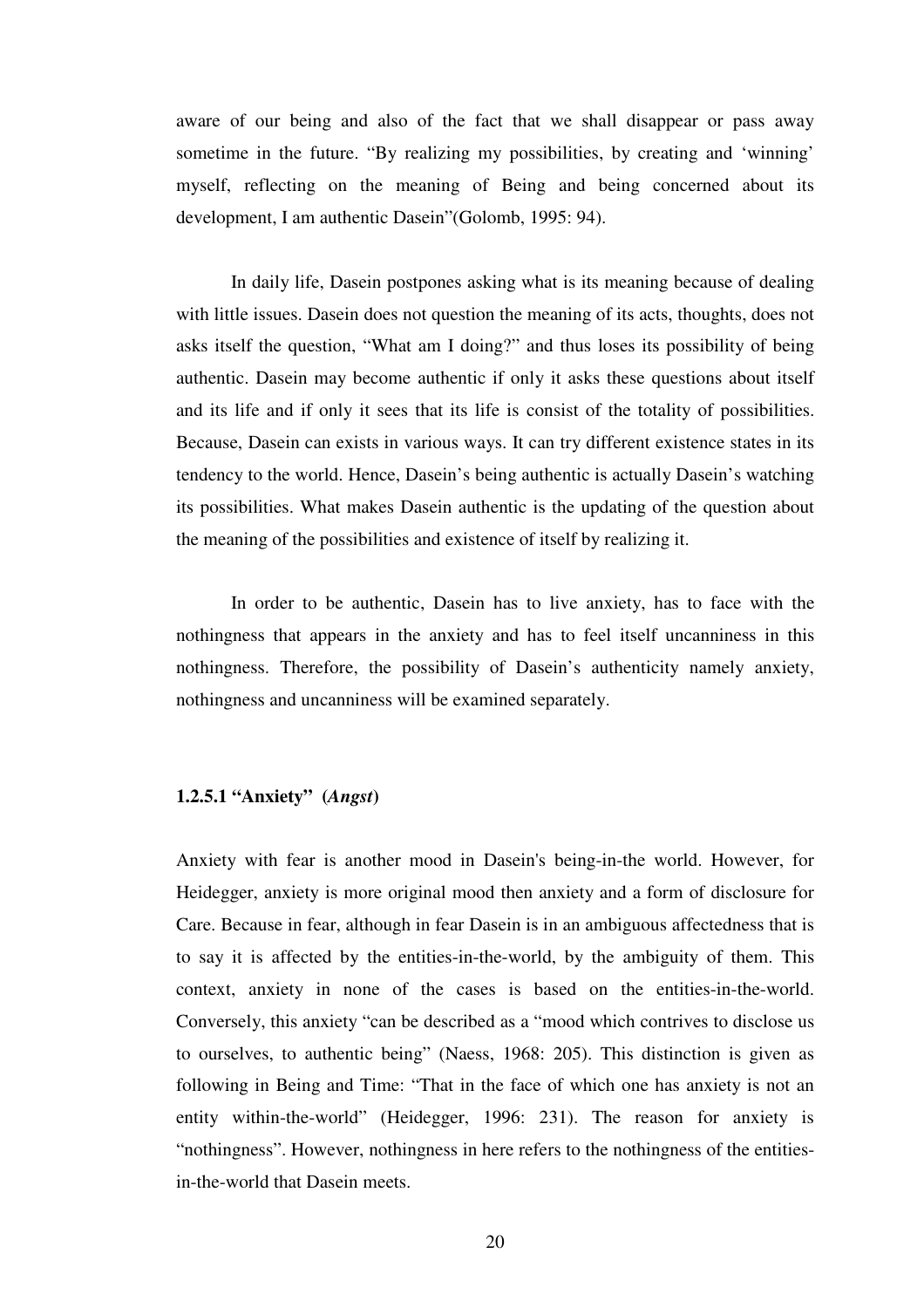Anxiety, is one of the phenomena that forms appearance of the possibility of Dasein's authenticity. Because, anxiety is a mood in which all these meaningless and ambiguity appears in Dasein's drawing from 'the they area'. Heidegger (1996: 232) explains this situation in the following quote:

> Anxiety thus takes away from Dasein the possibility of understanding itself, as it falls, in terms of the 'world' and the way things have been publicly interpreted. Anxiety throws Dasein back upon that which it is anxious about-its authentic potentiality-for-Being-in-the-world.

According to Heidegger, anxiety is a form of understanding of Dasein's self as a being-possible and understanding itself in the context of these possibilities. Michael Gelven (1989: 115) considers this as:

> Experience of dread is that it does seem to remove us from our concern about the things that are happening around us, and in so doing allows us to reflect upon our own stark and terrifying existence.

Dasein that meets anxiety cannot live like it has lived before. Because anxiety would make Dasein questions itself and its life. Dasein can escape either these questions or anxiety. It can be seen as the easiest way for Dasein to escape from anxiety however this escape will result in inauthenticity. Because, by anxiety, its relation with other Daseins and Others. How does this relation change? If Dasein prefers to accept anxiety rather than escaping from it maybe it can continue to do the things it previously does but the character of the acts and the relations will change. However, Heidegger, after 'Turn' (Kehre) starts to think historically and says that maybe anxiety did not live in Antiquity or Middle Ages. Anxiety is a mood that modern human faces (Magee, 1988: 282).

## **1.2.5.2 The Experience of Nothingness in Anxiety**

In anxiety, Dasein is driven back into a kind of meaninglessness, a loss of meaning in the environment that surrounds it and from the shared meaning belong to this environmental. In this draw back, Dasein is towards the ambiguity in itself. According to Heidegger, this state of ambiguity is nothing but facing with nothingness. Nothingness for Dasein can be understood as follows: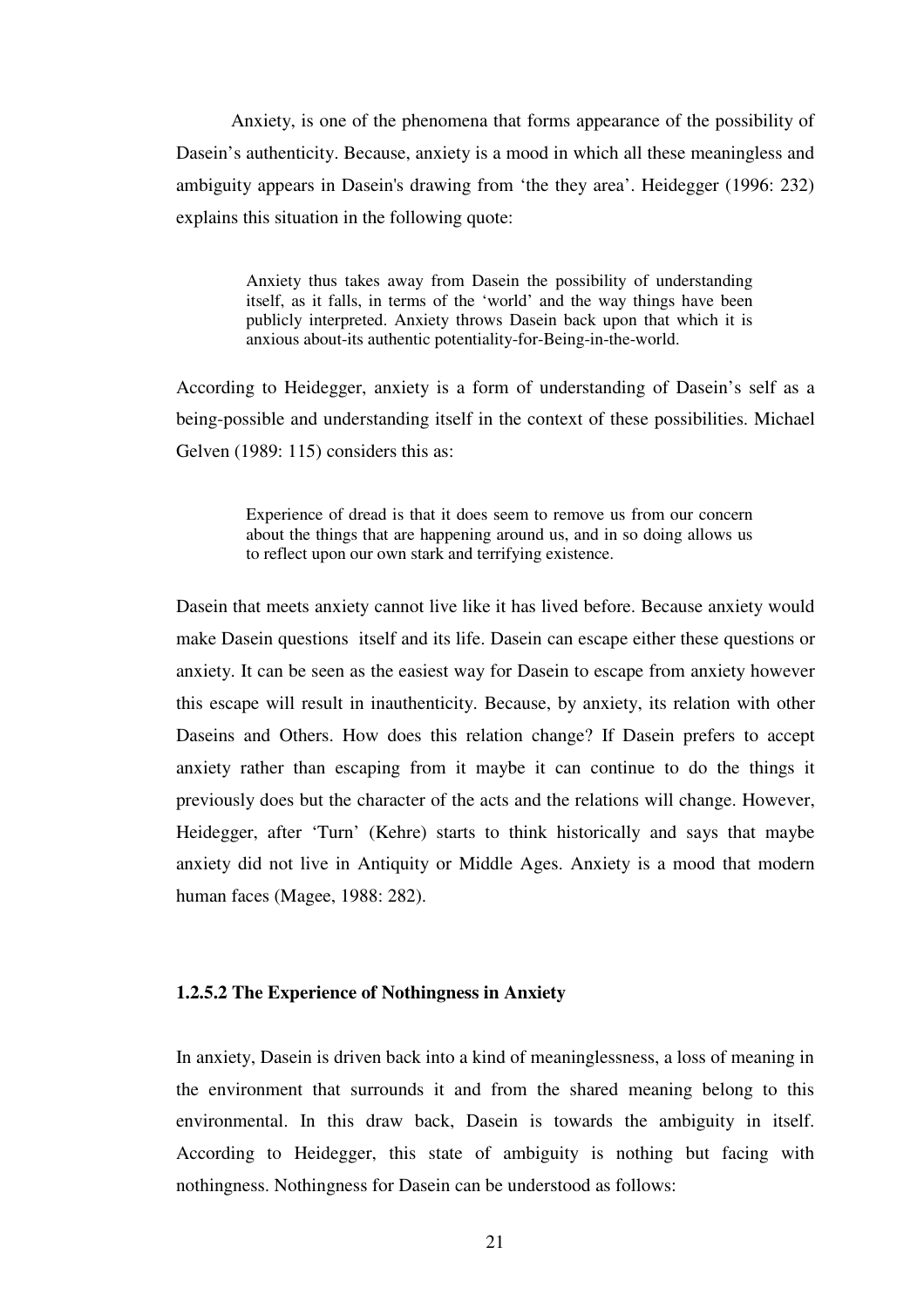Dasein never completely determined by the situation in which it finds itself. In so far as it transcends its situation, it is free to decide how it will develop the potential ways of existing which are open to it" (Bossart, 1968: 57).

According to Heidegger, most of the time Dasein cannot grasp the meaning of nothingness for itself and tries to escape from it. However, in daily life, what takes Dasein away from getting lost in the "Others" area is the experience of nothingness. This relation of Dasein that appears in the state of nothingness and anxiety shapes the possibility of comment on its potentiality of authentic potentiality. In Heidegger's (1996: 103) words, "Dasein means being held out into the nothing".

Dasein is the being that can hold itself in nothingness. For this reason, it has a fundamental distinction from other things. This distinction that belongs to Dasein is originally related to its form of existence or mood. What differentiates Dasein from other things or events and brings it in a relation with the nothingness and holds it in this relation is its being ambiguous as an existentiality. In Being and Time Heidegger considers this as "the non-comment state of existentiality as a whole as a thing that happened and end". Although other entities and events can be illustrated and told as a one thing, Dasein as being an existentiality is condemned to remain unidentified and ambiguous. When considered in this respect, anxiety invites Dasein to this ambiguity in its existence, to not being an happened and ended entity by facing with nothingness. For Heidegger, to investigate this relationship among Dasein, anxiety and nothingness properly it is required to examine the phenomena of death and temporality. Therefore, what has been said about nothingness and anxiety up to now should be adequate. However, we can continue with a question like this: What kind of ambiguity and meaningless that Dasein falls into by facing nothingness in anxiety? What is the meaning of this ambiguous or meaningless state for Dasein?

#### **1.2.5.3 Uncanniness (***Unheimlichkeit***)**

Dasein finds itself in 'nowhere' in anxiety. This is Dasein's uncanniness. Uncanniness of Dasein, at the same time, is its homelessness. Because, in anxiety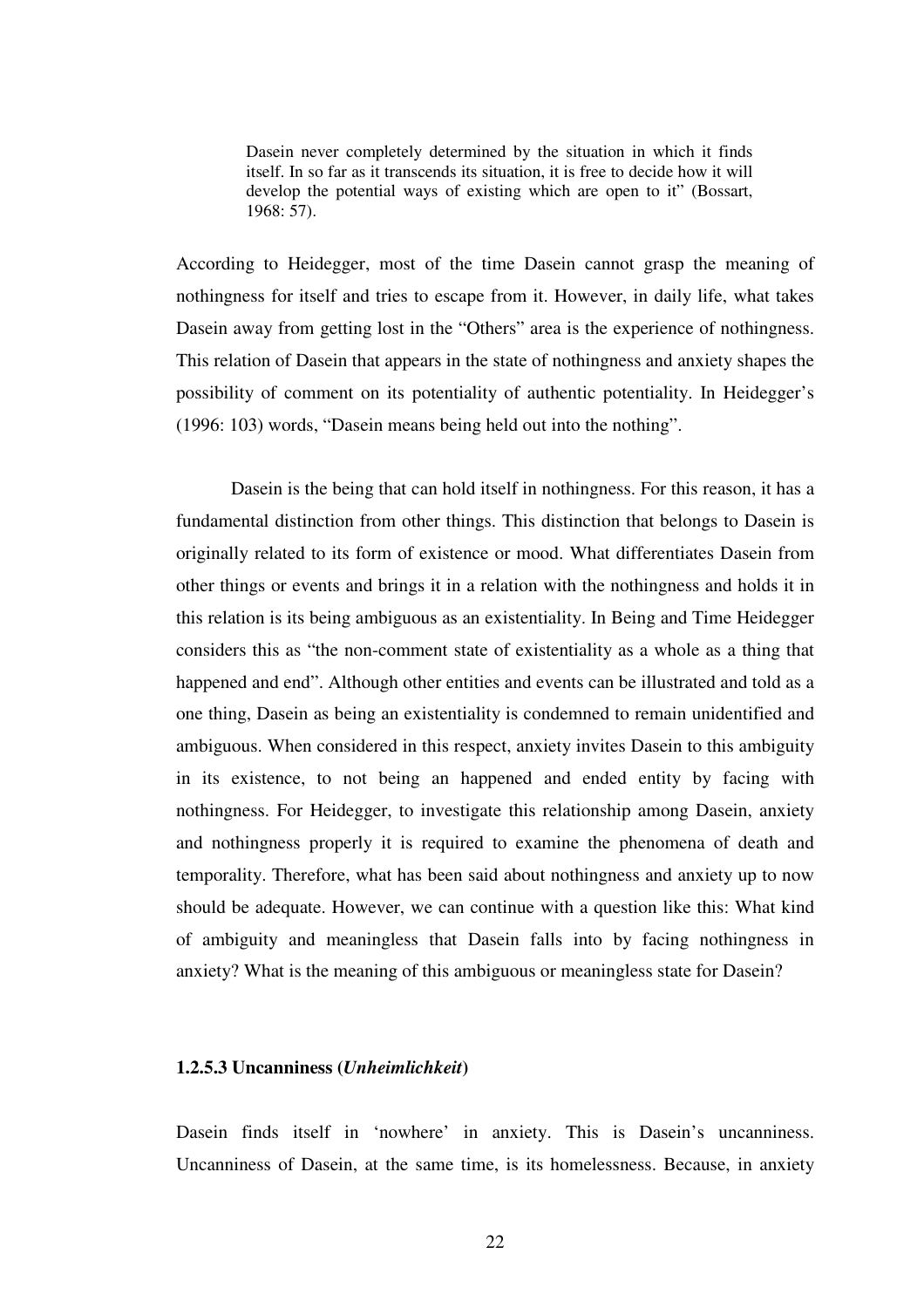one feels 'uncanny'. Here the peculiar indefiniteness of that which Dasein finds itself alongside in anxiety, comes proximally to expression: the "nothing and nowhere" (Heidegger, 1996: 233). However, what is meant by Dasein's Being-in-the-world in the concept of Dasein's abreastness with entities and togetherness with other Daseins is Dasein's being familiar with the world. Thus, anxiety takes Dasein away from daily life by retraining Dasein from this familiarity. However, Dasein itself tends to escape this uncanniness.

 What is the reason for the state of uncanniness or homelessness? Why does Dasein feels itself homeless? For Heidegger, any Dasein is always indistincly appreciate way of existence of the world is groundless and unfounded. What is meant by this is that there is no reason for someone to act as in the manner which has been acting presently. Likewise God is not commanding it in this way, human nature also does not imply this (Magee, 1988: 277). Dasein's escape from uncanniness is its "fallenness". In other words, the falling and the subjection to the they can be "characterized as a fleeing from homelessness in anxiety, and as a fleeing into the safety and home-comfort that inauthenticity gives" (Naess, 1968: 208).

### **1.2.5.4 The Structural Whole of Dasein's Being: Care (***Sorge***)**

In Being and Time, Heidegger comments all existantiales, which define Dasein's being as existential as a whole as care. In another words, definition of Dasein's being as a unity is possible in care that is its structural unity. Therefore, what is care as Dasein's structural unity and "what meaning does it carry?" According to Heidegger, in order to understand what care (*sorge*) is, it has to be differentiated from concern (*Besorgen*) and solicitude (*Fürsorge*). However, three properties of Dasein should be mentioned that makes up care. First of these is Dasein's being-ahead-of-itself. This is its existentiality. What is meant by Dasein's being-ahead-of-itself is that it's being towards future. Existentiality is equivalent of "understanding" that is one of the existence forms of Dasein in this world or discloses as understanding. In the world, Dasein understands itself through its possibilities and from these possibilities. Another property of Dasein that forms it as care is its being-already-in-the-world. Heidegger calls this facticity. Facticity is equivalent of situatedness or discloses as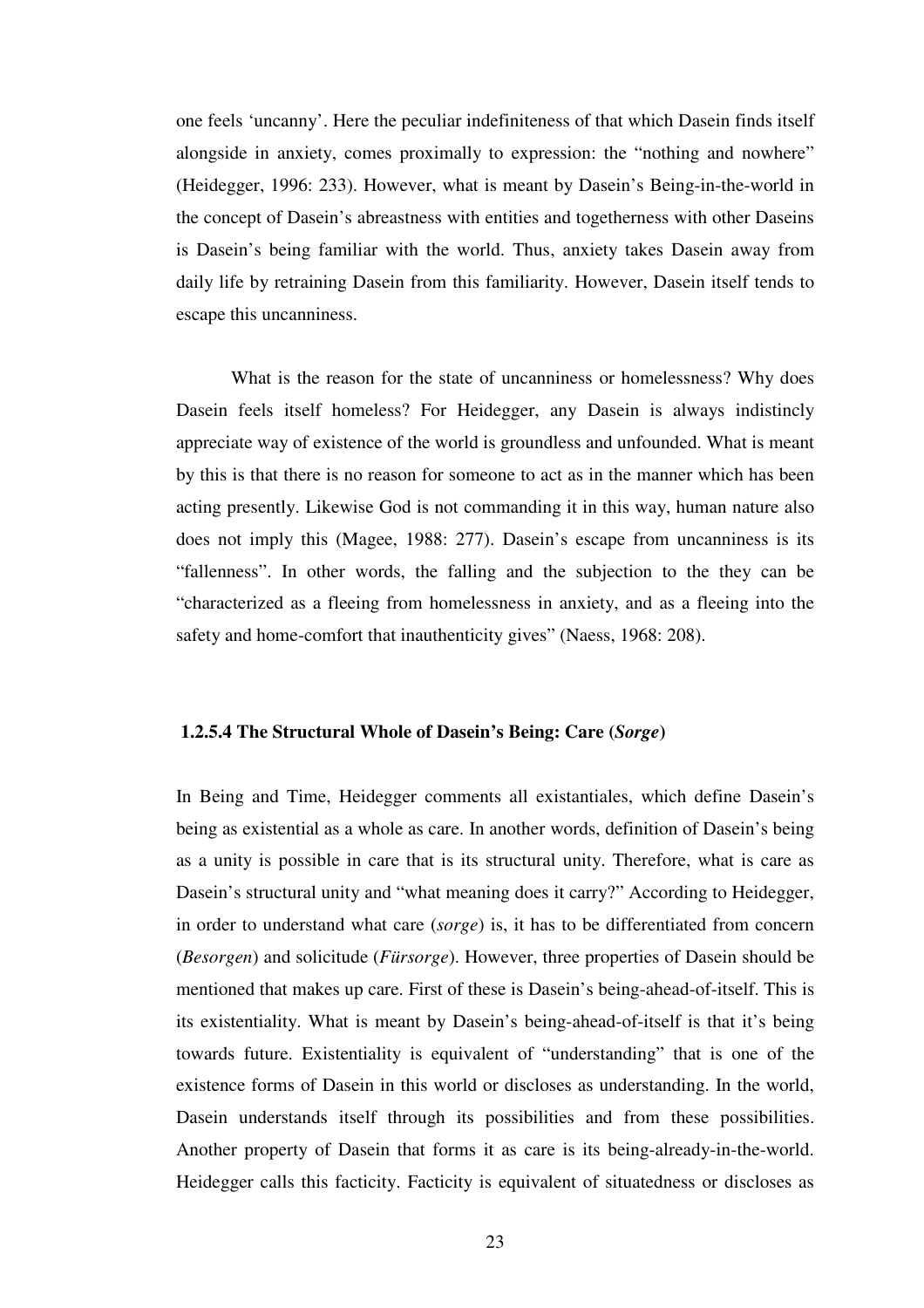situatedness. Dasein understands itself through the possibilities but as being-in-theworld it has limitations. The third and the last quality of Dasein that forms it as care is "being-alongside" entities within the world. Heidegger calls this as 'falling'.

 Concern indicates the togetherness of Dasein as being in the world with others. It means providing something, gaining something, interesting with something. Therefore, according to Heidegger, concern deals with Dasein's acts and activities in daily life and has been an important part of Dasein's fallenness. Because concern is just what is becoming and becoming at present. If we give an example for the relation of concern and care: As a daily life process, writing a thesis is about concern. However, when I pause writing or postpone writing a thesis or make up excuses for writing then care appears. Generally in daily life it is tried to cover the care. However, when I make a decision about writing and start to write then care discloses itself. Therefore, care is something that feeds concern. "I can only understand care or concern if I have experienced it. Without this, the "transcendental generality of the phenomenon of care would be meaningless to me" (Stack, 1969: 31).

 Solicitude (Fürsorge), indicates Dasein's as being-in-the-world, relation with other Daseins. It has two forms as authentic and inauthentic. In the inauthentic solicitude, Dasein leap itself into others. Heidegger (1996: 158) explains this in the following quote:

> This kind of solicitude, which leaps in and takes away 'care', is to a large extent determinative for Being with one another, and pertains for the most part to our concern with the ready-to-hand.

Authentic solicitude is, Dasein's bringing its own being to another Dasein and gives care to others (leaping ahead).

Heidegger insists that care is an existentialia of Dasein since man cannot wholly evolve care (Stack, 1969: 34). Care, is the care that makes Dasein to stand on its feet and carries concern and solicitude. For instance, "when I reflect upon myself, I center upon my interests, my concerns, my excitements, my disappointments, etc., and all of these things can be seen as a kind of caring" (Gelven, 1989: 119). In order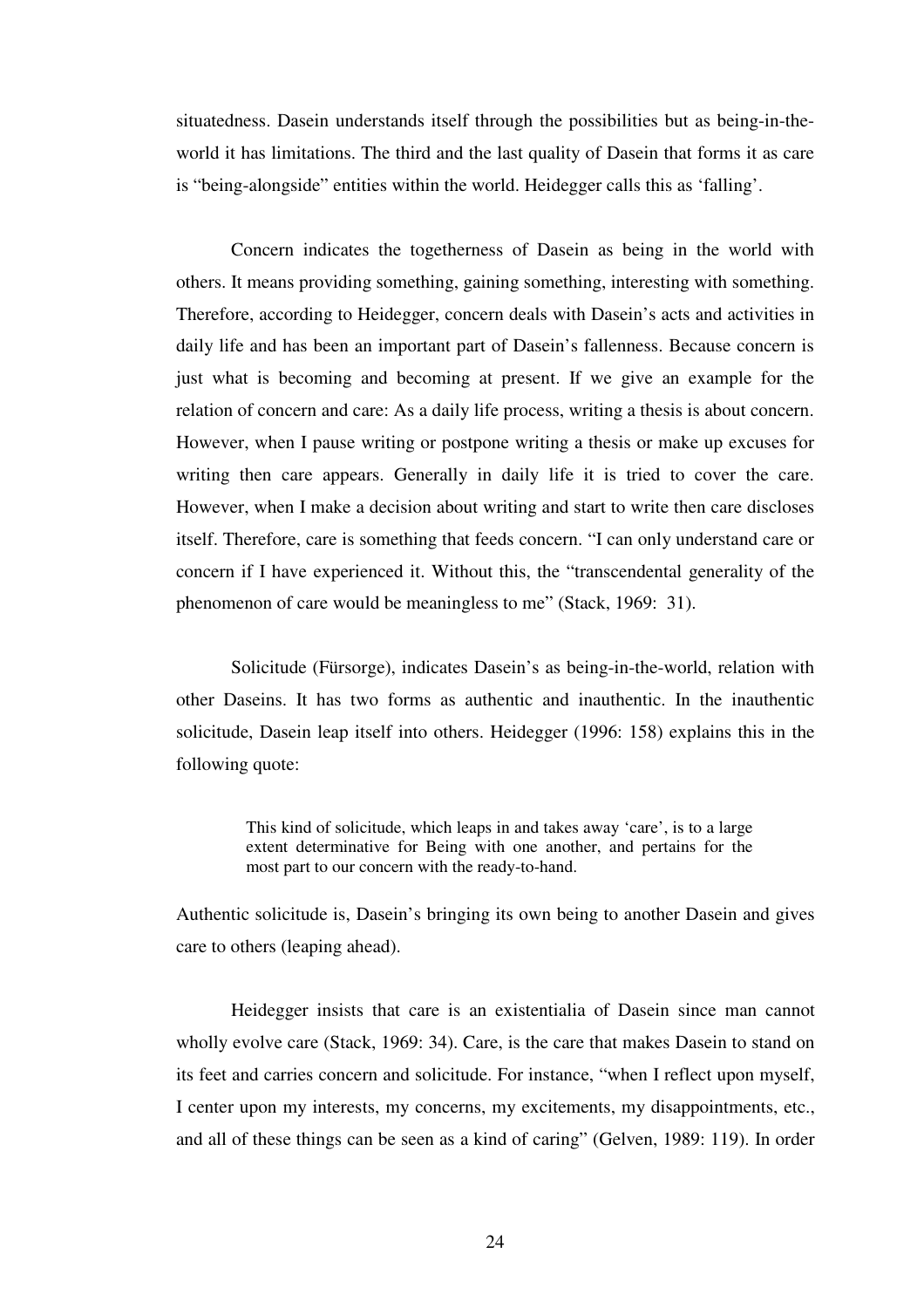to understand the importance of Care better and why Dasein's being is disclosed as care, Heidegger (1996: 242) tells a story from Latin mythology:

> Once when 'Care' was crossing river, she saw some clay; she thoughtfully took up a piece and began to shape it. While she was mediating on what she had made, Jupiter came by. 'Care' asked him to give it spirit, and this he gladly granted. But when she wanted her name to be bestowed upon it, he forbade this, and demanded that it be given his name instead. While 'Care' and Jupiter were disputing, Earth arose and desired that her own name be conferred on the creature, since she had furnished it with part of body. They asked Saturn to be their arbiter, and he made the following decision, which seemed a just one: "Since you Jupiter, have given its spirit, you shall receive that spirit at its death; and since you, Earth have given its body, you shall receive its body. But since 'Care' first shaped this creature, she shall possess it as long as it lives. And because there is now a dispute among you as to its name, let it be called 'homo', for it is made out of humus (earth).

As it is understood from this story, Care provides figure for human. Here it can be seen that human is not consist of just soul and body, that Care has also an important place in human existance. To put it in another way, "care as a primordial structural totality, lies 'before' every factical 'attitude' and 'situation' of Dasein, and it does so existentially apriori; this means that it always lies in them" (Heidegger, 1996: 238). Furthermore, "care ultimately makes possible and gives shape to our ability to make sense of what is around us" (Keller and Weberman, p. 380).

Dasein can get out of nothingness that is met in anxiety by Care. Dasein is thrown to the world and can stand up from where it is been thrown, by Care. Dasein, getting out of the state of being-in-the-world, makes its tendency to the Being also by Care. Even if there is no meaning, no fundamentals namely, no reason for Dasein to live care which is the basis of all meaning can still give meaning to Dasein's life. If Dasein can get out of nothingness by Care then Dasein can be authentic.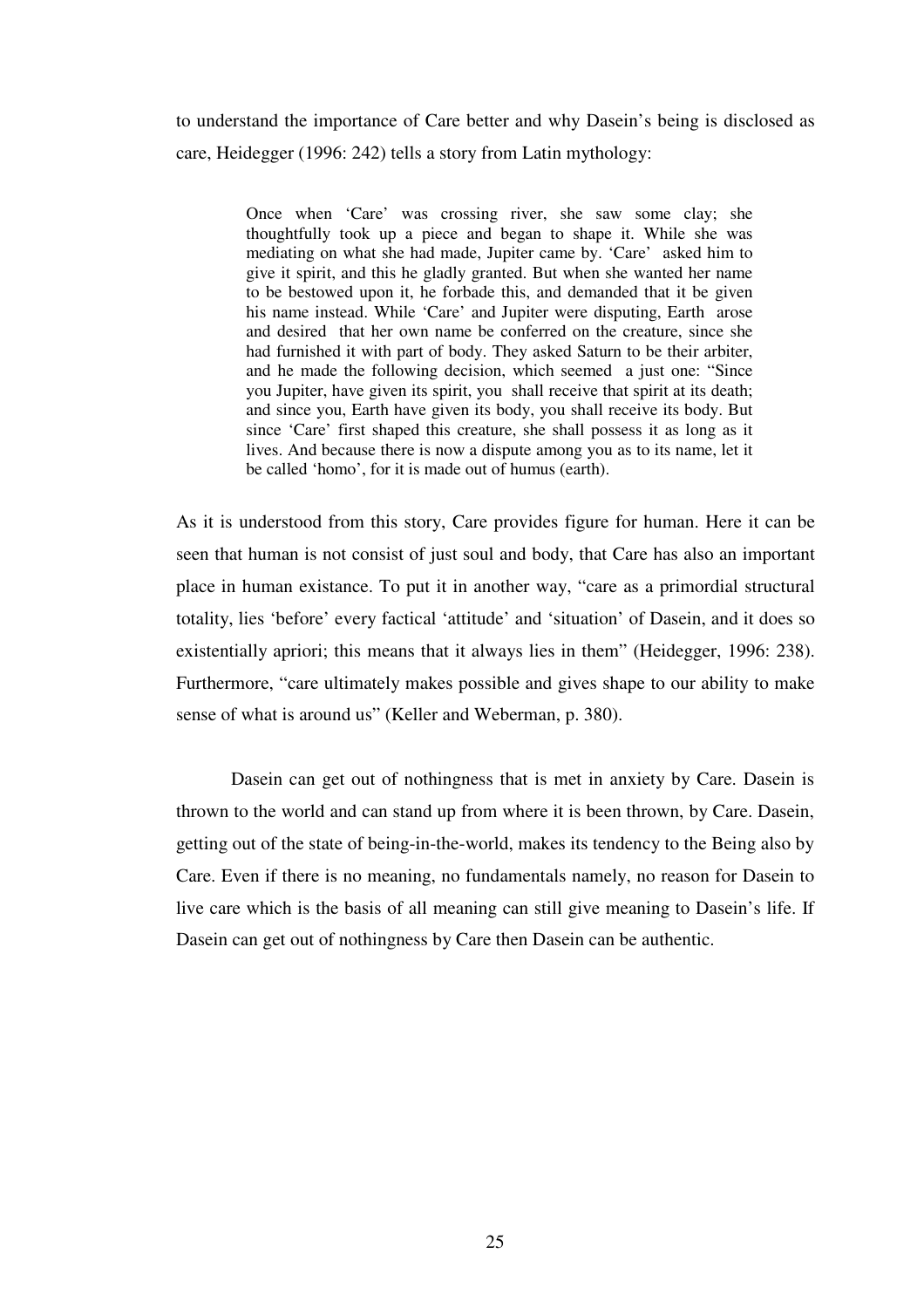# **CHAPTER II AUTHENTICITY AND TEMPORALITY**

#### 2.1 **Being-towards-death and Authenticity**

Care, as the structural unity of the existentiales that construct Dasein, have to be disclosed by its existence. For this reason, in Being and Time Heidegger starts to look out a ground for the care that is unclear for Dasein's existence, undetermined and in each case being-ahead-of-itself. This ground is one that will define the being of Dasein in the structure of care as an existence. According to Heidegger, it is not any other thing beside the temporal being of Dasein. Therefore, death has to be eluded from actual meaning and has to be disclosed as a phenomenon. Because disclosure of death as phenomenon is also disclosure of the relation of existence and death. Thus, what will define Dasein's existence as a care is disclose of death itself. According to Heidegger, this disclosure will show the connection between Dasein's temporality and itself.

## **2.1.1 What Does Death Mean as an "End?" (Dasein's "End"?)**

Death is an end for Dasein. Death, however as Dasein's end, in no case can mean simply completing, exhausting, finishing of something. Because as it is analyzed before, Dasein as being an entity in which its essence is in its existence is not a consumable entity. Therefore, elimination of the antinomy, and disagreement between Dasein and death as an end shows itself as a problematic in Being and Time. In this context, the definition of death in Being and Time is important: "Death, as the end of Dasein, is Dasein's ownmost possibility- non relational, certain and as such indefinite, not to be outstripped"(Heidegger, 1996: 303). Here, the meaning of death as being ownmost possibility is that death for Dasein is a possibility for itself.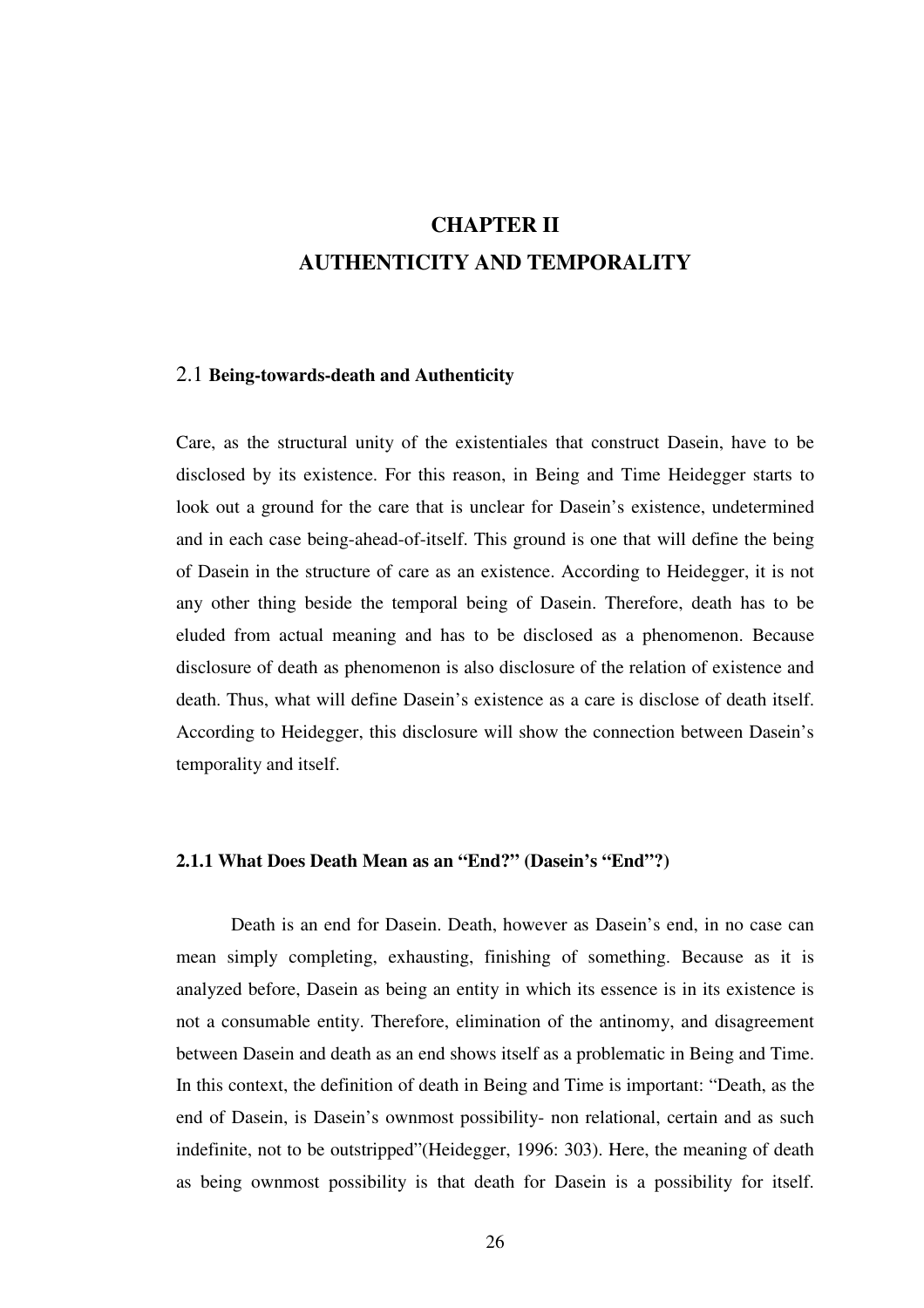According to Heidegger, Dasein is alone in its death. Being death non-relational means is that no one can live another Dasein's death. In other words, death can not be shared. Lastly, death's not being outstripped means that it can not be left behind or passed away. Thus, death is defined in Being and Time as "possibility of the impossibility of any existence at all" (Heidegger, 1996: 307). To put it in another way, death is the most fundamental possibility of Dasein which Dasein can not escape. Hence as an ending death, does not mean an ending like the completing of a construction or painting. Being and Time says the following:

> If man is neither ready-to hand nor present-at-hand, his end cannot be the kind of end appropriate to the ready-to-hand and present-at-hand, and his wholeness cannot be their wholeness (Heidegger, 1996: 119).

Heidegger examines the death of Dasein i.e. ending of Dasein, differently from the ending of ready-at-hands or present-at-hands. Then, for Heidegger, what kind of ending it is that happens with the ending of Dasein? In Being and Time, the following is said about death:

> In death, Dasein has not been fulfilled nor has it simply disappeared; it has not become finished nor is it wholly at one's disposal as something ready-to-hand (Heidegger, 1996: 289).

Death, because it is an original-fundamental possibility for Dasein's existence and as long as Dasein remains as Dasein stays with it and being the possibility for it, is becoming which Dasein's being-ahead is towards. According to Heidegger, the only thing that is defined by Dasein's being existentiality is Dasein's "being-towardsdeath" as presently and originally. As it is explained in Being and Time: "As soon as man comes to life, he is at once old enough to die" (Heidegger, 1996: 289). Therefore, death as an end is not a limit or border for Dasein. However, it carries a very special meaning of the concept of limit. As it is a limit for existentiality, it is not disclosed in every case and as long as Dasein remains Dasein it will be a possibility for it. Heidegger, here explains the concept of limit by going experience of the concept. For him, death as an existential limit for Dasein is a limit as "*peras*". "*Peras*" is an ancient Greek word used for limit and refers to a possibility that makes it continuously giving something as it is or is disclosed. Such that, this possibility is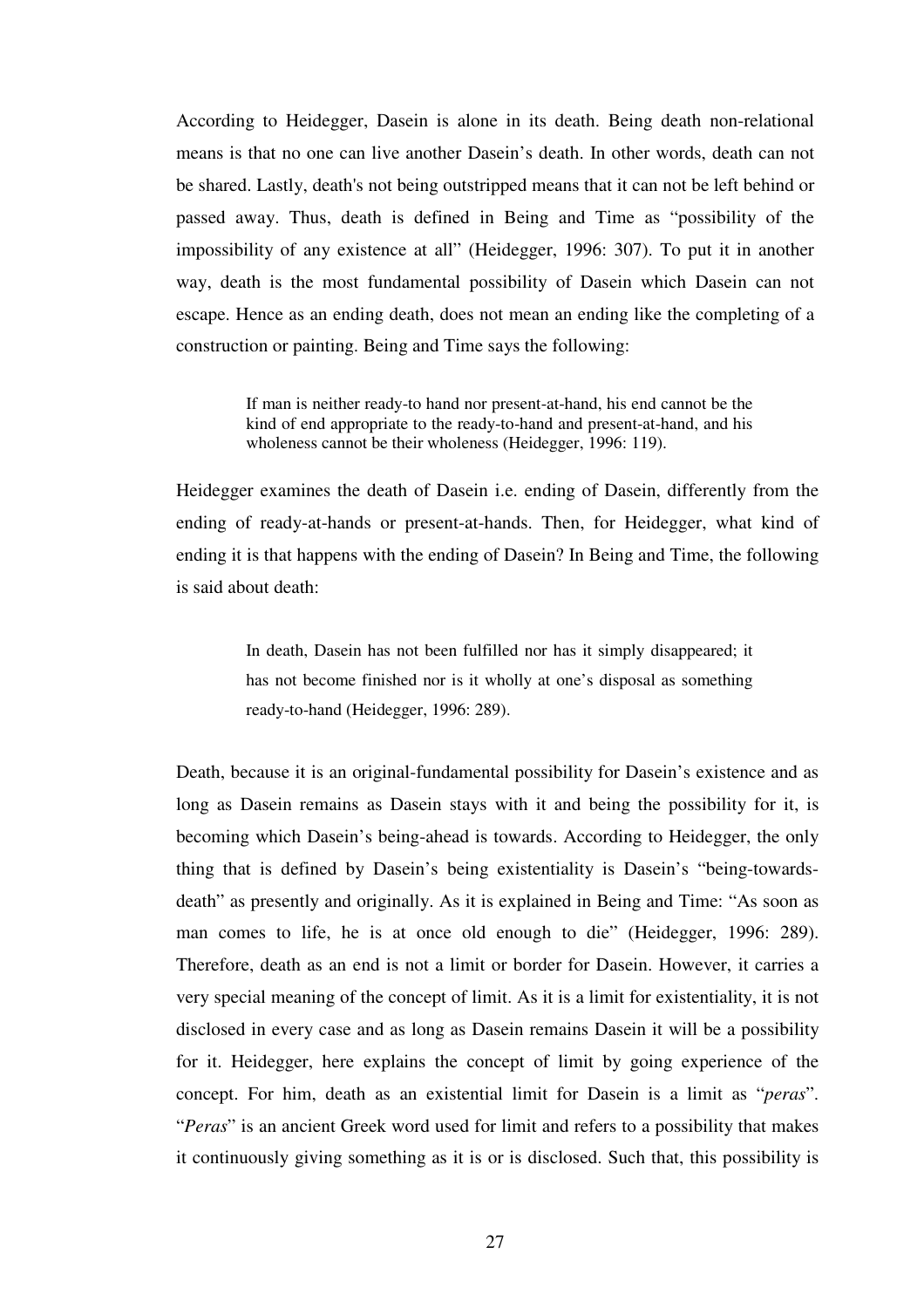one that discloses every possibility of Dasein whereas itself cannot be possible. Daniela Vallega-Neu explains this as:

> Heidegger thinks of death as a limit in the same way that he reads the Greek word for limit: peras, that is, as a limit that gives something free in its limiting. Death is a limit that frees Dasein's ownmost potentiality of being (Vallega-Neu, 2003: 13).

Another point which Being and Time examines is the question of why death can not be experienced in one another's death and why it is just for Dasein itself together with its understanding as en end. According to Heidegger examining this question is another step of forming the relation between Dasein's itself and death.

## **2.1.2 Experience of Other's Death**

According to Heidegger, Dasein's structure of existence in the world is no longerbeing-in-the-world. In this context, for Dasein death postulates the impossibility of living in the world forever. However, Dasein lives in the world as long as it remains Dasein. In this case, the relation between Dasein and death, and Dasein's understanding, experience of death seems impossible. Heidegger, examines this problem in a dual plane. First of them is the explanation of the relation between Others' death and Dasein's which analyzes whether Dasein can experience death in the others' death or not during the period that pass in this world.

 In others' death, the same case is valid with Dasein's death. In fact, when other dies, it is not being-in-the-world anymore. Meeting with the body of the other is as ready-at-hand. Therefore, being-in-the-world after death becomes ready-athand. However, according to Heidegger, there exists a property that differentiates this ready-at-hand, namely the body from other ready-at-hands and that is this readyat-hand's loss of life.

 In other's death, there is concern as being abreast with other entities within the world and solicitude as being abreast with other Daseins. Graveyard and coffin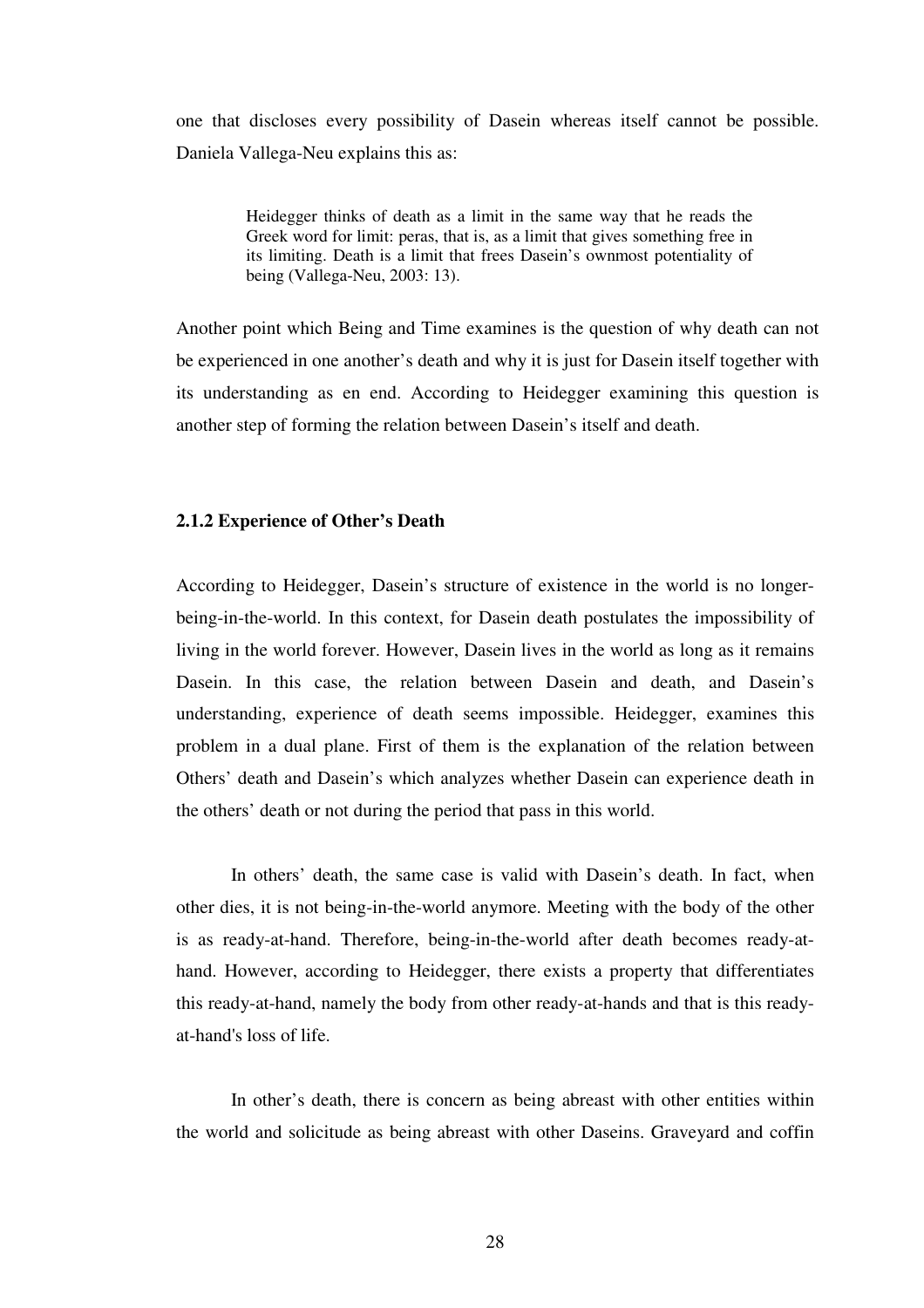are subjects of concern whereas mourning and praying are subjects of solicitude. Hence, death of one another is not examined in the context of concern.

In another's death, Dasein can continue being with another even it loses the other. This is possible if this other is someone that it knows, shares the same life areas. But in this case "what does Dasein experience?" Is Dasein experiencing lost of another even continuing to be with that other? According to Heidegger, only thing that can be experienced and being experienced in the death of other near to Dasein is the experience of pain that is because of the lost of that other. Therefore, for Dasein, death of other can not be experienced whether in which condition and case it is.

 How can Dasein's being originally namely, being in the world as always and at present "being-with" and being not able to experience other's death be understood? According to Heidegger no one can take death of another. Heidegger (1996: 284) explains this in Being and Time as: "No one can take the Other's dying away from him". Death of another can be an environment for Dasein to think of its own death. However, even if Dasein meet death experience in the environment of others death this can only be an experience for its own death. To Heidegger (1996: 284),

> dying is something that every Dasein itself must take upon itself at the time. By its very essence, death is in every case mine, in so far as it 'is' at all.

Death appears in "state-of-mind" which is one of the states of Dasein's being in this world. In "state-of-mind" Dasein firstly experiences death as a thing that happens to another. However, can Dasein grasp the real meaning of death for itself by experiencing death in this way? Heidegger's answer is negative. Because, when death is thought as a thing that happens to others there would be no possibility of death to define Dasein's life. This is, in Being and Time, examined as:

> In Dasein's public way of interpreting, it is said that 'one dies', because everyone else and oneself can talk himself into saying that 'in no case is it I myself', for this 'one' is the 'nobody' (Heidegger, 1996: 297).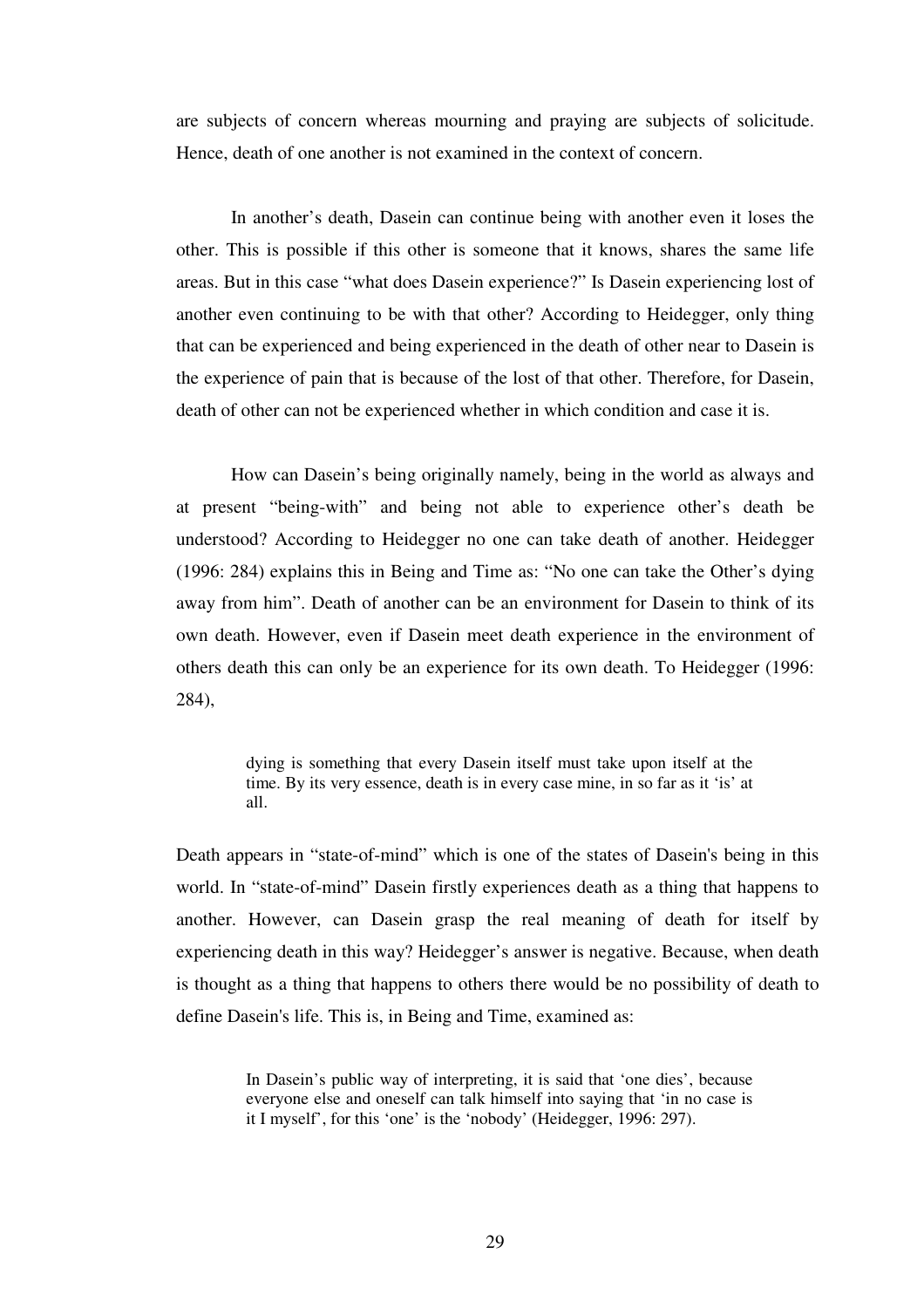Upon this issue, White makes this interpretation: "The 'impossibility' of existence is not something yet to come but rather is what determines existence as finite here and now" (White, 1984: 60).

## **2.1.3 Death as a Possibility and Being-a-Whole**

Death, as being a thing "not happened yet", being a possibility that is "staying there", defines Dasein's existence in every case. Heidegger uses the term "not happened yet" for Dasein's death. However, what does this not happened yet define exactly? For Gelven (1989: 145):

> The not-yet of Dasein's existence cannot be of the character of ready at hand (as for example, the unpaid portion of a debt is 'outstanding'), nor as present-at-hand (as for example, the last quarter of the moon is not yet during the three quarter phase), because Dasein is always more than presence-at-hand or readiness-at-hand,or even both combined. Rather, the not-yet element of human existence is something that is already there.

Dasein has to bring itself to its possibility that is 'not happened yet' and 'staying there'. Death's being not happened yet does not mean that it pick up Dasein randomly. Death is very important for Dasein even if it is not happened yet. Because, death is also a possibility of Dasein as being a thing not happened yet. In every case Dasein is a possibility that is not completed yet. Dasein's being possibility is disclosed in Care. Then what is the relation between anxiety and death or possibility and death? What does Heidegger want to mean by defining death as a possibility? As it is considered in Heidegger previously death is a possibility that makes all possibilities possible except itself. Therefore, death is the possibility of Dasein's two fundamental possibilities of being or disclosure namely, authentic and inauthentic. Therefore, how should we understand death as the possibility of all possibilities and being not a possibility of itself or Dasein's being-possible? Heidegger answers this question by the phenomenon of "not-yet". According to him, death is Dasein's "notyet". In this condition, what is the meaning of "not-yet" for Dasein?

Heidegger, gives the example of growing of a fruit to comment on the relation between not-yet and Dasein in Being and Time. Likewise the growing of a fruit is its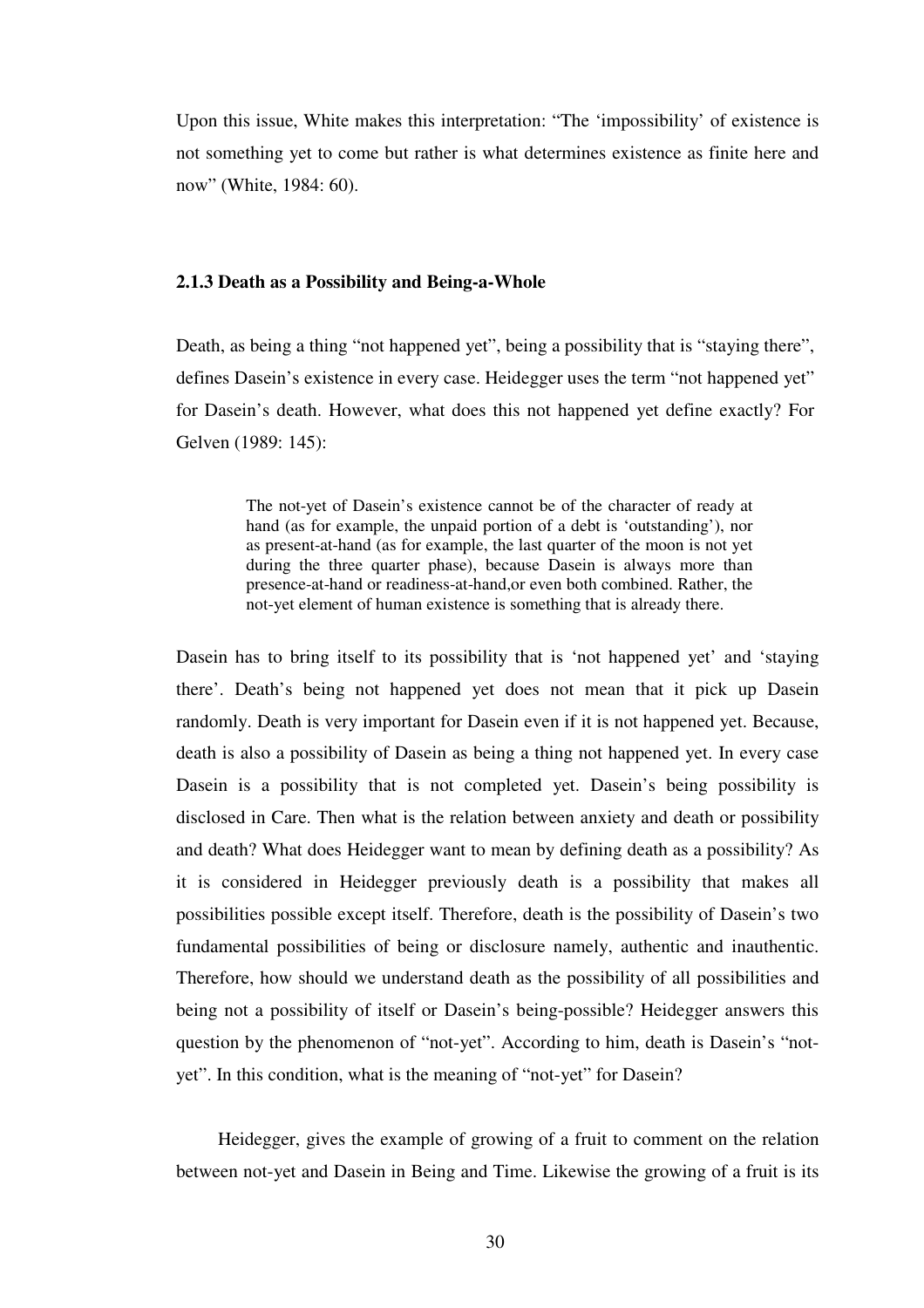"not-yet", death is Dasein's "not-yet". However, in the case of fruit, growing's being "not-yet" does not mean will never happen. Heidegger discusses that fruit completes itself by growing but can it be the case for Dasein. Can Dasein complete itself by its death, namely can consume all possibilities of itself? Or is it the case that by death all these possibilities are taken away from Dasein? These questions are answered like this by Heidegger (1996: 289): "Ending does not necessarily mean fulfilling oneself".

 It must be noted that in Heidegger, death is not an actual entity but a possibility. Because, when we see death as an actual entity then it lost its meaning for Dasein. When Dasein sees death as a possibility its relation with life changes in an original way. Because death, being the possibility of impossible, it allows the other possibilities in life to be seen clearly.

#### **2.1.3.1 Dasein's Facing with its Own Death**

In fallenness, although Dasein considers death as a distant thing, death is an approaching thing. However, when we want to define, it will not be enough to define it as approaching thing. Death is the possibility of not being an existence in Dasein that Dasein has to accept. In another words, it is possibility of impossibility. Dasein is thrown to death. Dasein's throwness to death shows itself in anxiety. Heidegger (1996: 295) explains the relation of death and anxiety in Being and Time as follows:

> This anxiety is not an accidental or random mood of 'weakness' in some individual; but as a basic state-of-mind of Dasein, it amounts to the disclosedness of the fact that Dasein exists as thrown Being towards its end.

In the area of the 'they' not much is known or thought about death and this shows that 'they' escape from death. In another words, "everyone dies does not mean that everyone realizes what it means to be going to die" (Gelven, 1989: 149). Although Dasein escapes from facing death, "being-towards-death" shows itself in daily life. However, death is being seen as coincidence in daily life. Death as coincidence which other people face is a familiar event. On the other hand, familiarity to death by this way means banishing from the realization that would be brought by death. Because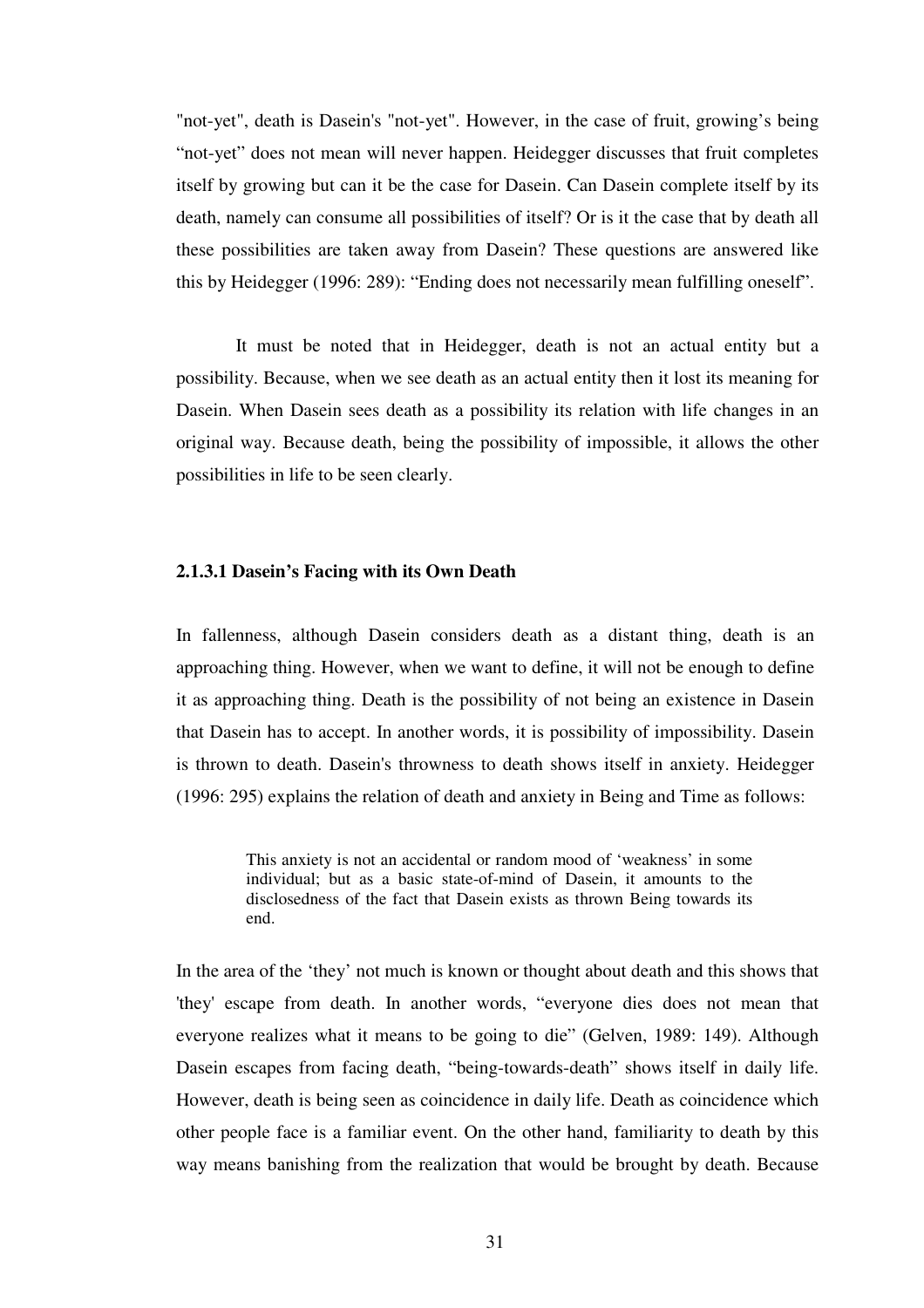death will not grasp attention if it becomes such a familiar event and Dasein will not think that it will happen to itself. Being and Time considers the meaning of death in the Others as :

> The "they" has already stowed away an interpretation for this event. It talks of it in a 'fugitive' manner, either expressly or else in a way which is mostly inhibited, as if to say, "One of these days one will die too, in the end; but right now it has nothing to do with us (Heidegger, 1996: 297).

In average everydayness of being in the world death is always seen as a thing that will not happen to Dasein, even if it happens, it will not be right now. According to Heidegger (1996: 299): "In explicating everyday Being-towards-death we have clung to the idle talk of the 'they' to the effect that one dies too, sometime, but not right away".

Such an approach to death is turning away from death, its meaning for itself. Dasein's attempt of not seeing death in daily life shows its being outside of the reality. Dasein accepts the reality of death but what he denies is that it can happen to Dasein one day. Obscurity of the time of death leads to the denial of the reality of Dasein's own death. Because Dasein disregards the possibility of its death's happening anytime.

 Death may happen at any time and it is for Dasein's itself. According to Heidegger, thinking death as end of Dasein's possibilities rather than seeing it as a thing or event that may happen to another one allows a ground for being authentic. Therefore, the only thing that will open Dasein to authenticity is Dasein's not turning away from death, its own death and analyzing of the fundamental structure of the relation between itself and death. Gelven (1989: 145) says the following about this:

On the other hand, Dasein will remain in an inauthentic relation between deaths if it escapes from facing its own death. Indeed, Dasein's approach to death is generally daily and therefore inauthentic. White examines this as: "inauthentic Being toward

My awareness that I am going to die is sufficient to give me the perspective of totality; I do not have to actually die in order to see my 'end'.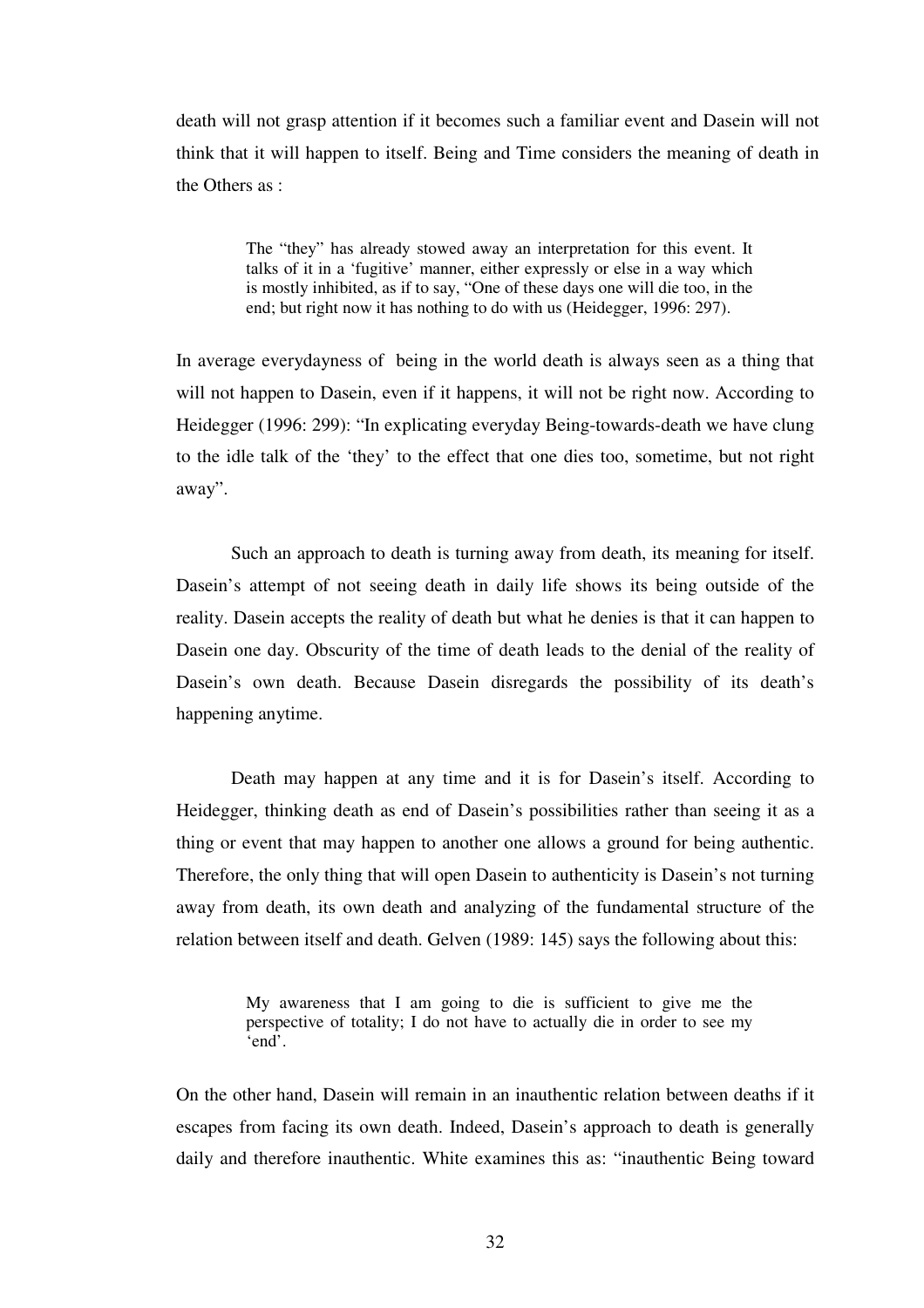death flees anxiety in the face of death by turning it into simple fear in the face of some oncoming event."(White, 1984: 63) Dasein that becomes authentic feels anxiety rather than fear as fear is related to the actual, anxiety is related to possible.

According to Heidegger seeing and understanding that death is closely related to me makes me to easily see the possibilities in my life and make my choices. If death is a necessity, authenticity is reaching a consciousness of necessity and clearer understanding of possibilities. Golomb (1995: 106) mentions this as "authentic acceptance of one's death liberates one from losing one's self in the inauthentic illusions of the anyone".

## **2.1.3.2 Call (as "Care") of Conscience**

For Dasein which can be defined as an existence with its possibility of understanding its own death, remaining in the anxietic meeting with, holding this relation requires origin or source of anxiety. For what and how anxiety is Dasein in? What is in the basis of the relation of Care and anxiety according to Heidegger? Being and Time answers this question by phenomenological comments of calling and conscience. Heidegger (1996: 313) defines conscience as: "As a phenomenon of Dasein, conscience is not just a fact which occurs and is occasionally present-at-hand. It is only in Dasein's kind of Being..." Conscience, as a phenomenon namely in showing its existence in itself, is seen as a calling. Calling of the conscience is calling of Dasein to its own existence, to being itself. For this reason, according to Heidegger, calling in the voice of conscience, is being called or is called to be all Dasein itself. The one that called is not lost in daily life or in 'they' area. Whereas the one that called is lost in the 'they' area and calling is done for drawing Dasein back from 'there'.

It has been mentioned that call of the conscience is for Dasein to come to its own being. According to Heidegger, the form or condition of being that has being called by conscience is being-guilty. The concept of guilt that Heidegger forms ontologically refers to a duality that Dasein's existence is destined and the lack that belongs to Dasein itself, never becoming whole. Dasein is originally lack-in-being.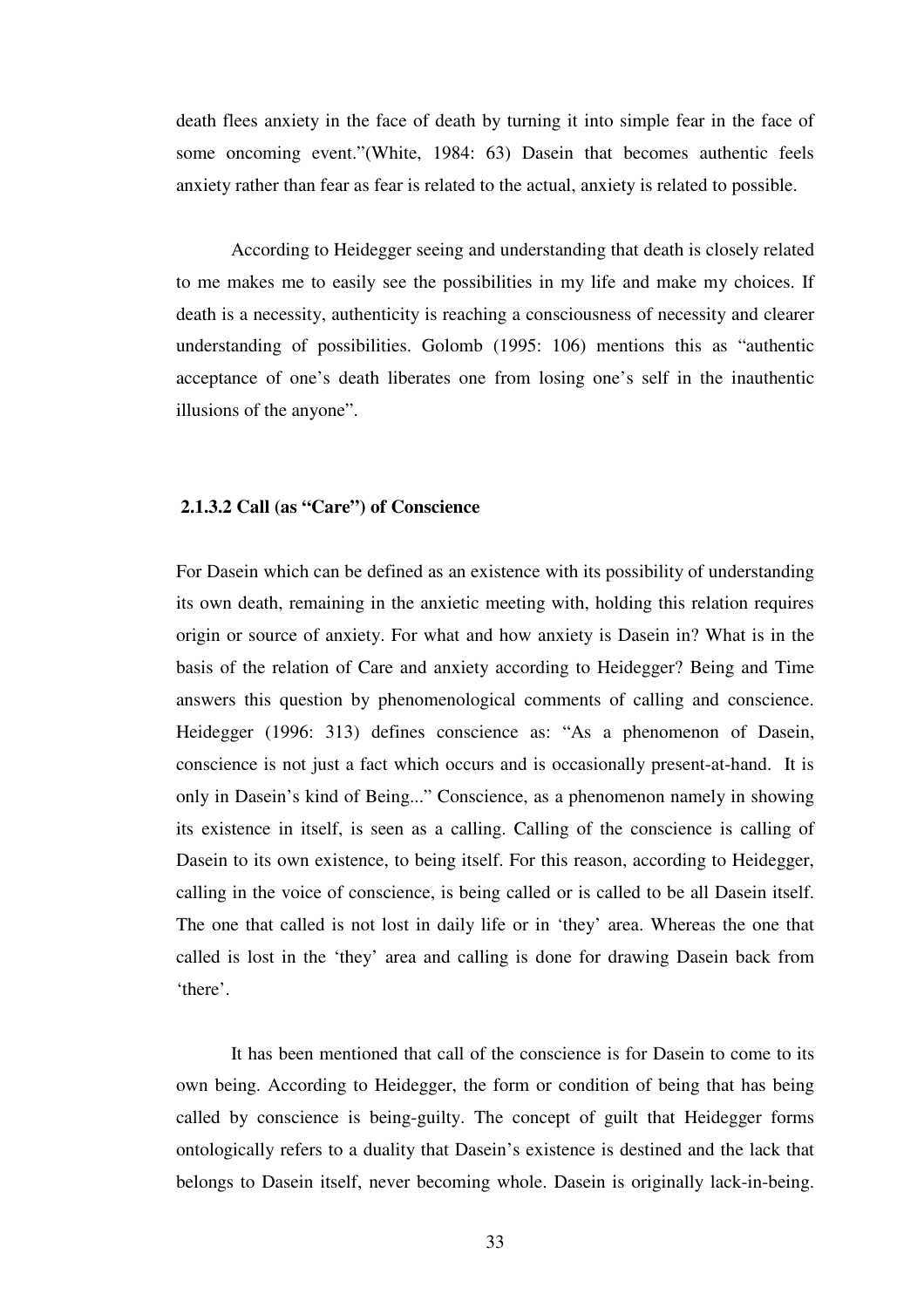For Heidegger, the dual plane of being-guilty is based upon throwness and fallenness. Dasein belong to this duality as long as it remains Dasein. It is a continuous come and go between its possibilities, namely being-possible and the 'they' area. In this context, fallenness is the original in the possibility of Dasein's being. Conscience is opened for the fallen Dasein in the calling. Call of the conscience can be heard in the draw back from all voices, meanings, events that belongs worldly in to the being-guilty namely absolute remaining silent and keeping this silence. According to Heidegger, this is the authentic condition of hearing. In hearing of the calling of conscience, Dasein's answer to the calling can be "willing to have this conscience" (Heidegger, 1996: 314). This answer is Dasein's will to have conscience, Resoluteness.

 According to Heidegger, call of conscience says nothing. Then, how can the question of the source of the call namely where is it coming be answered? Heidegger, again relating it with Dasein's own being, says that the call is coming from both Dasein's itself and beyond Dasein. The one that calls is explained in this way in Being and Time: "The caller is unfamiliar to the everyday they-self; it is something like an alien voice" (Heidegger, 1996: 321). In another words, call comes from Dasein's side that is not in relation between the 'they'. Therefore, call is inviting Dasein to be authentic and the answer to this call namely resoluteness is also resoluteness for being authentic.

At this point, this question arises: If, for Heidegger, conscience is calling Dasein to being authentic, why does not it call more clearly? Because for him, call's being unclear makes Dasein feel itself homeless. In this condition of homelessness Dasein is called to its possibilities.

## **2.1.3.3 Anticipatory Resoluteness as Having Existential Authenticity**

What reveals Dasein's possibilities of being authentic is "anticipatory resoluteness". For Heidegger, "anticipation of death" is not foreseeing an event that supposed to happen in the future. Because, what is foreseen in death is "death's being a possibility for Dasein" (Kurtar, p.100-101). According to Heidegger, anticipatory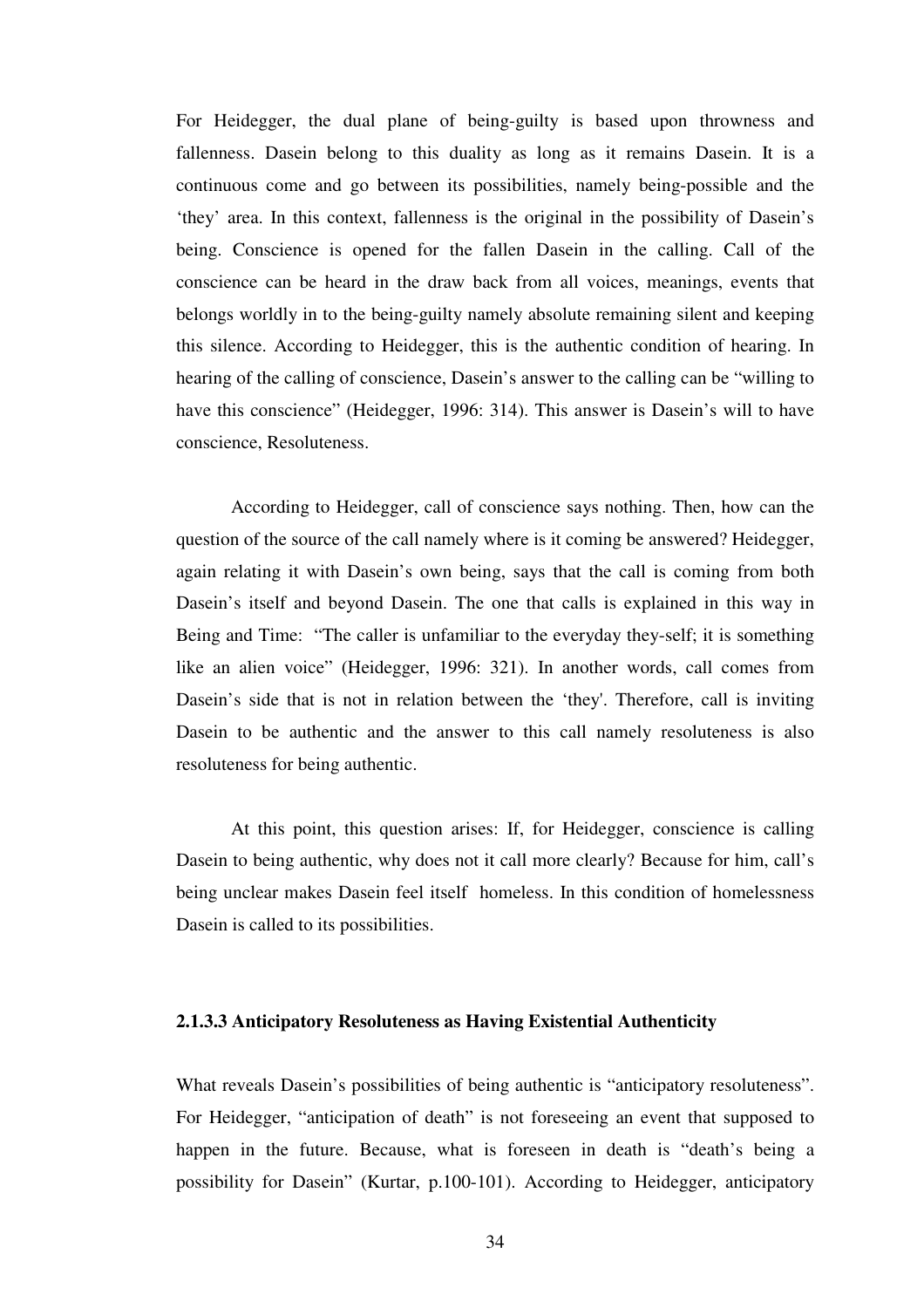resoluteness is Dasein's resoluteness in being itself by foreseeing death. Therefore, in foreseeing death any Dasein will face with being itself namely possibility of being authentic. For this reason, in anticipatory resoluteness what is faced is any Dasein's self authenticity so it is an existential authenticity. In this context, the phenomenon of resoluteness has to be analyzed in order to understand anticipatory resoluteness in Heidegger and how it can have an existential authenticity. Resoluteness in Being and Time is

> to the call of conscience there corresponds a possible hearing. Our understanding of the appeal unveils itself as our wanting to have a conscience. But in this phenomenon lies that existentiell choosing which we seek- the choosing to choose a kind of Being-one's-Self which, in accordance with its existential structure, we call 'resoluteness' (Heidegger, 1996: 314).

As it can be seen here, resoluteness is the fundamental form for Dasein to answer conscience and will to have this conscience. Its openness is to hear its own existence and to remain in this openness. However, resoluteness in this sense is not authentic yet namely related to Dasein's own existence. Heidegger, by placing the possibility of resoluteness being authentic in the basis of death says that only a resoluteness that foresees death can be authentic.

 Anticipatory resoluteness is said to be disclosing death as Dasein's possibility of being authentic in which death is the possibility of all possibilities except itself. At this point Heidegger (1996: 357) examines a point he has to emphasize about anticipatory resoluteness in Being and Time:

> Anticipatory resoluteness is not a way of escape, fabricated for the 'overcoming' of death; it is rather that understanding which follows the call of conscience and which frees for death the possibility of acquiring power over Dasein's existence and of basically dispersing all fugitive Self-concealment.

Foreseeing of death is a condition that creates anxiety. However, by this condition Dasein can face its own existence and can be authentic. In other words,

> suppressing awareness of my imminent death, I also hide from the significance of my life, and refrain from taking chances, from realizing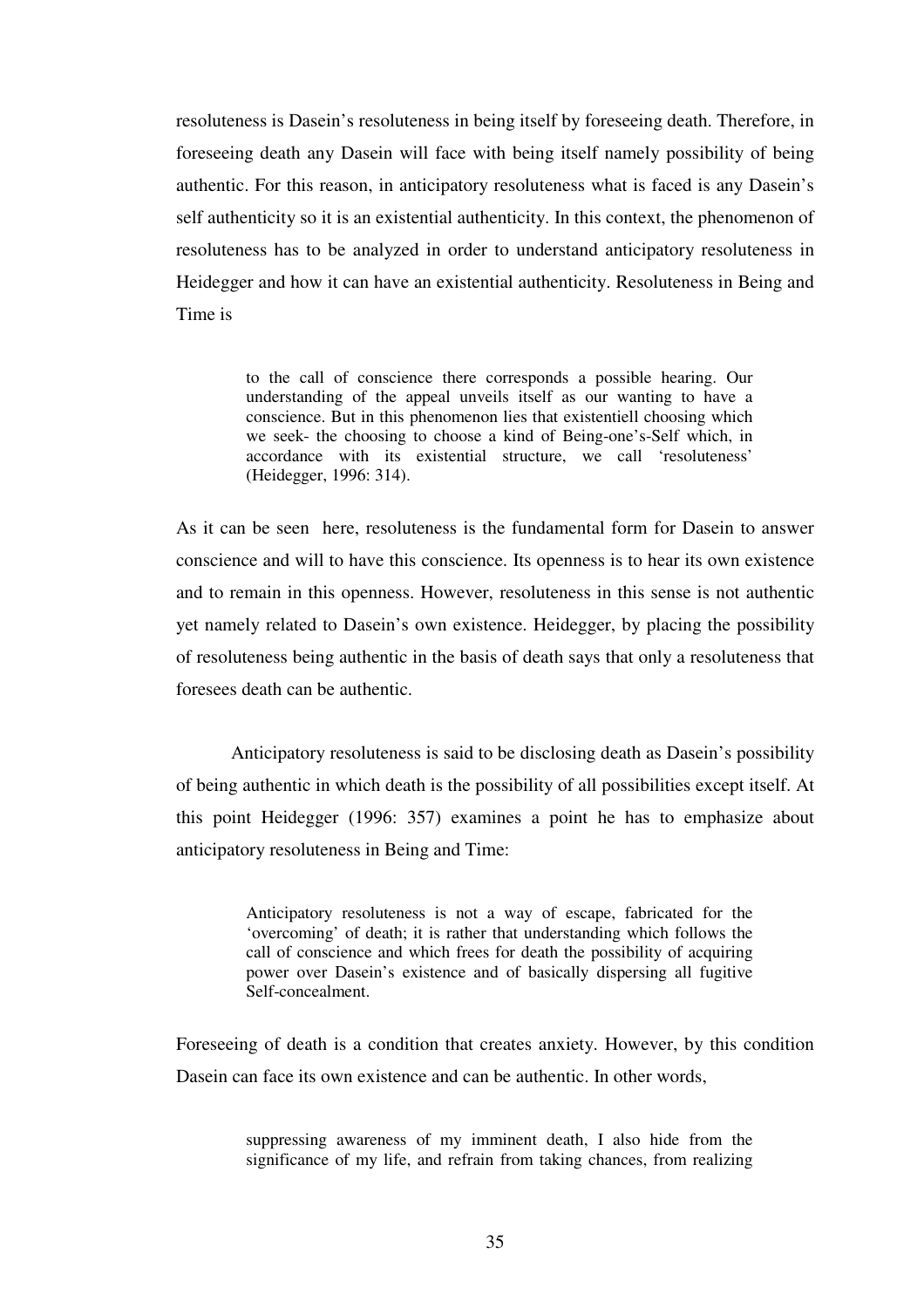my possibilities. To be afraid death and not to accept this anxiety courageously is to fear life and jettison authenticity (Golomb, 1995: 107).

As a result, for Heidegger, the meaning of anticipatory resoluteness can be examined in the following way: It is Dasein's foreseeing of death, that is awareness of death as it can happen to Dasein at any time, and by this way its will to understand and accept the possibilities of itself rather than the possibilities that presented to it, or more original concept than will; its own resoluteness. Dasein's being resolute to understand and accept its own possibilities means its being open to itself, appear as its own existence.

#### **2.2 Existential Authenticity as Disclosure of Dasein's Temporality**

Heidegger, while forming the possibility of Dasein's being itself, being authentic namely existential authenticity as any particular human existence as a resoluteness in which death is foreseen, in the broadest sense namely as a whole he constructs existence's being authentic in temporality. Therefore, existential authenticity requires an analysis of the relation between Dasein's existence and time. For this reason, in Being and Time Heidegger, first of all, discusses the relation between time and care which is discussed as Dasein's structural unity and in every case and always already being-ahead-of-itself. This discussion brings the consideration of time as a phenomenon and therefore it is the examination of how Dasein shows itself both in daily life and in its possibility of being itself. In other words, it is the comment of its relation between its existence and time in the basic possibilities of Dasein which are being authentic and inauthentic.

## **2.2.1 The Temporality of Dasein's Existential Constitution**

#### **2.2.1.1 Care and Temporality**

The examination of the relation between care and temporality means first of all, seeing the relation between existentiales of Dasein, which gains structural unity and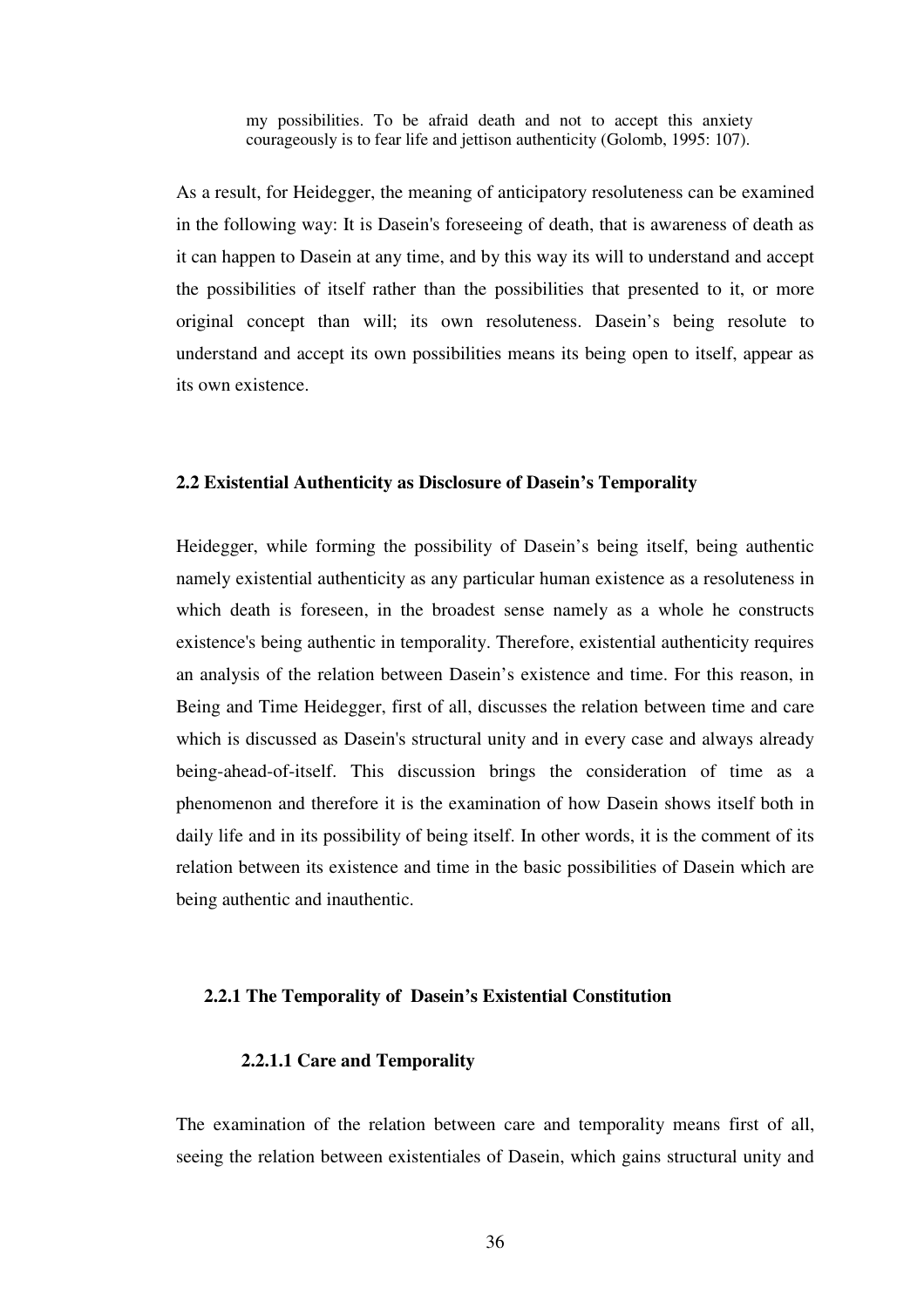basis in care, and time. Therefore, Heidegger first of all mentions the relation between understanding and time. As it is discussed before, understanding priorly and existentially, is Dasein's understanding and disclosure of its own possibilities. According to Heidegger, this relation of understanding which is originally with the being-possible of Dasein relates it with one of the basic ectases of time, the future. For Heidegger, future has a special position between the other ectases of time namely past and present. This is a priority and privilege based on the foreseeing structure of the future. Gelven (1989: 179) says that:

> To have a future means to expect, to anticipate, and to look forward to. Hence the future is meaningful. If the future were merely a not-yet now, it could have no meaning for us at all.

In foreseeing, Dasein as being foreseer of its own death is disclosed as an authentic future. According to Heidegger, future is in every case does not need to be foreseen. Because in the 'they' area, the relation of Dasein and future is disclosed as a wait for not being yet. Therefore, whereas inauthentic future is about 'waiting' in authentic future Dasein towards the possibility of being itself by the awareness of the disclosed finiteness in the foreseeing of death.

In authentic present namely moment-of-vision, Dasein forms present by freedom, where as in inauthentic present namely, in making present, Dasein is dependent on conditions. Authentic past is based on repetition whereas inauthentic past is on forgetting. In inauthentic past Dasein can not form bounds with past properly.

Heidegger, after discussing the relation between understanding and time in this way, shows Dasein's disclose of being-in-the-world the second existantiale and time. For this end, the relation of mood and time must be analyzed. Because Dasein, as commented before, is always and in every condition as a worldy being is in a mood. Being in a mood refers to which Dasein's throwness to the world. Therefore, which exstase of temporality is this throwness related to? In Being and Time the answers this question as in the following: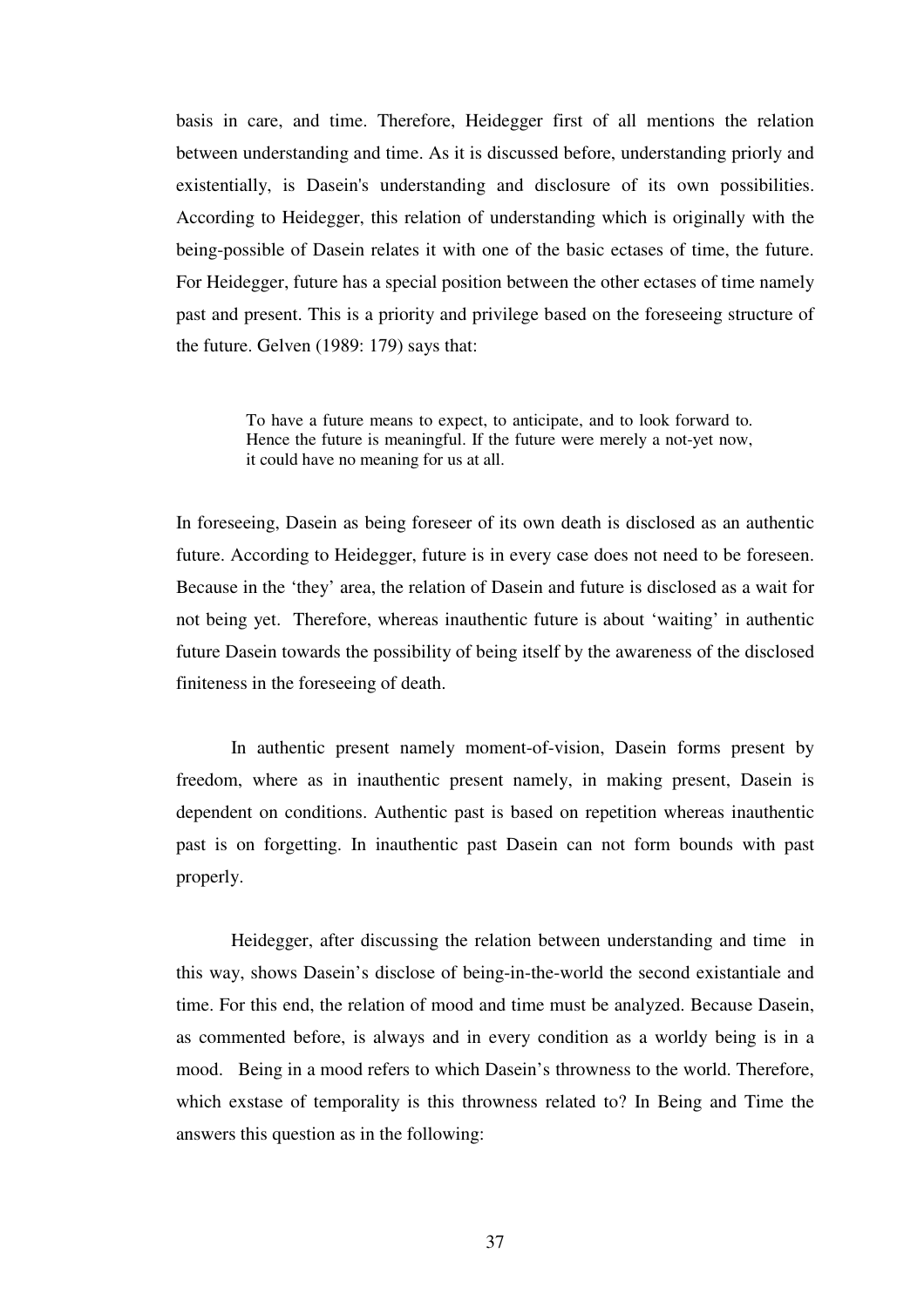Understanding is grounded primarily in the future; one's state-of-mind, however, temporalizes itself primarily in having been (Heidegger, 1996: 390).

At this point, the relation between fear, which is one of the fundamental conditions of Dasein, and temporality has to be considered. Fear is an inauthentic mood of soul. Because, as it is argued, it comes from the being of Dasein, not from the existence itself. Heidegger says that fear can be defined as waiting for a bad thing which is approaching. At this point fear is related to future. However, it can not be said that fear only have staying-being characteristic. In fear, Dasein forgets itself and can not know what to do with its possibilities, truly in a condition of fuzziness. In this condition, fear is related with inauthentic past because forgetting is inauthenticity of the past. On the relation of fear with temporality Being and Time says: "The temporality of fear is a forgetting which awaits and makes present" (Heidegger, 1996: 392).

According to Heidegger, the relation of anxiety and temporality can be understood in the relation of anxiety and temporality can be understood in the context of future. Anxiety is awareness of nothingness indicating the left of familiar world. In anxiety, there is no definite event that is a threat or reason. Therefore, in anxiety there is no expectation that something bad will happen. Anxiety is about foreseeing the death and thus comes from Dasein's impossibility in future. In this sense, anxiety can be disclosed as authentic future.

Another existentiale of Dasein, fallenness, comes out in the "present" which is one of the exstataes of time. Present is the least important exstatae of temporality. Present, as being the place where the events take place may be important for the ordinary understanding of time but it is not so important in temporality. Because present is related to actual rather than possibility.

Fallenness is explained through idle talk, curiosity and ambiguity. However, Heidegger takes only curiosity into account in the context of temporality. Curiosity is mostly related to seeing. This mood of seeing is based on "present". As it has been argues before that, there is no will of understanding in curiosity. Will is toward actualization of possibility as soon as possible rather than waiting it to become thus,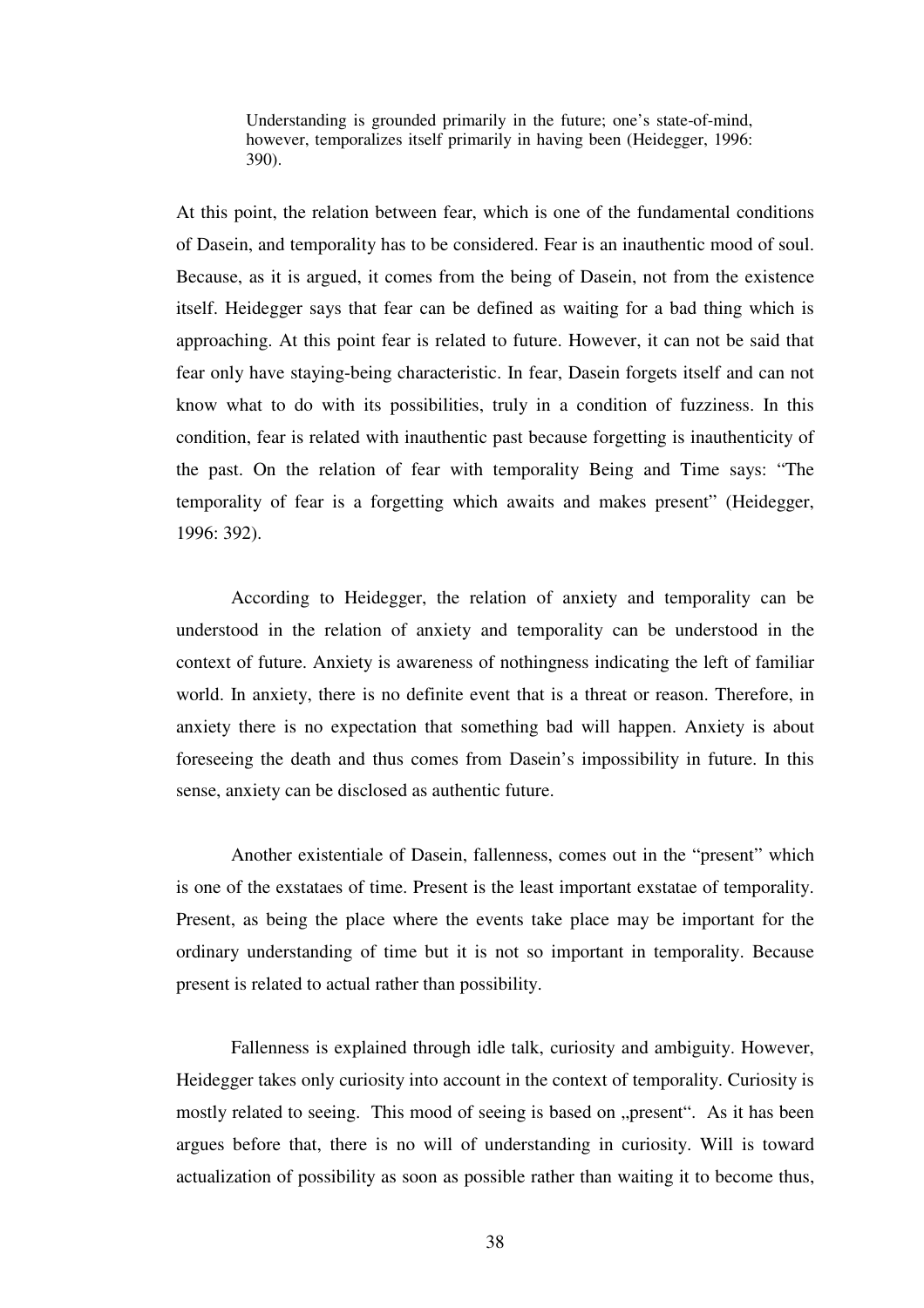it shows that it is related to inauthentic future. Dasein's condition of finding itself abreast to the entities-within-the-world and will to one of them without understanding and obtaining another shows that "curiosity" is related to inauthentic present. In Being and Time Heidegger (1996: 398-399) commented the following:

> The fact that curiosity always holds by what is coming next, and has forgotten what has gone before, is not a result that ensues only from curiosity, but is the ontological condition for curiosity itself.

Lastly the relation of discourse and time has to be analyzed. Heidegger says that discourse is not equivalent of any of the exstataes of time. But the closest exstatae to discourse is "present".

 According to Heidegger, understanding of time as a phenomenon, namely its showing itself from its own existence is interpreting its exstateas (future, past, present) distinct from the ordinary time. Thus, it has to be a kind of time understanding that is different from the ordinary understanding of time that shows the inauthenticity of daily life but also enables it. As Dasein's disclosure of itself, this authentic time understanding is the period of time that time comes out namely disclosure of its being. Heidegger calls this existential-ontological analysis of time as the temporality of time. For Heidegger, in analysis or understanding of time as temporality what is different from the ordinary time understanding is that in temporality, there is no consecutive and linear period that past is before present or future is after present. In Being and Time Heidegger (1996: 375) commented as following:

> If this it was the case, care would then be conceived as an entity which occurs and runs its course 'in time'. The being of an entity having the character of Dasein would become something present-at-hand.

Constructing time and Dasein's being's relationship in the understanding the time itself or its existence thus distincts from ordinary time within every case, reaching to a state that postulates itself as origin of the time. Heidegger puts the possibility of disclosure of Dasein in temporality as the understanding of time itself or the existence of time in the heart of this distinction. In another saying, temporality, in the disclosure of trinite temporality meaning that future-past-present, is a whole in the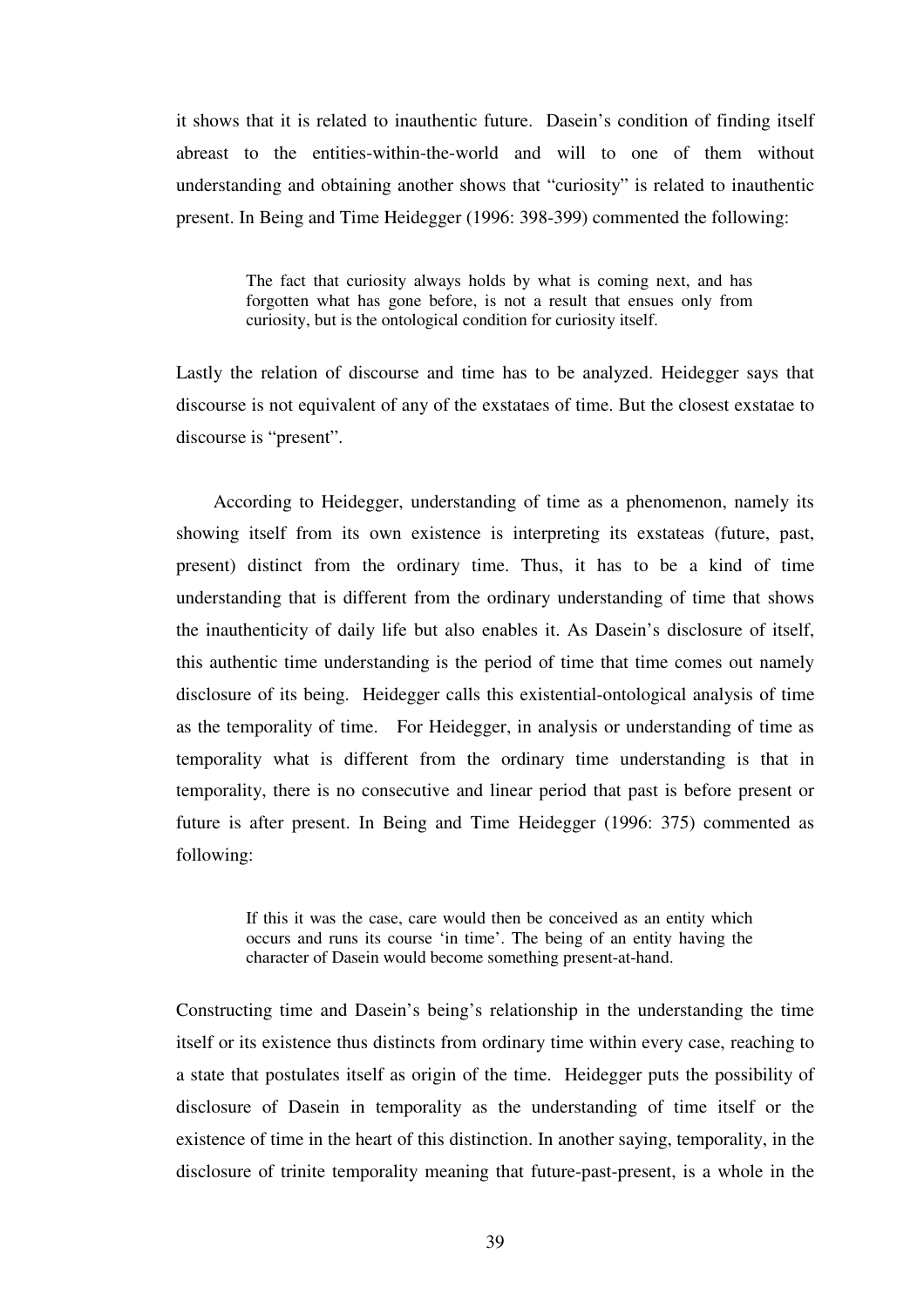Dasein's being. None of them can be understood separately from other. Gelven (1989: 181) examines this as following:

> Neither the past nor the future can be theoretically described as no-longer or not-yet. The past and the future are significant, they do have meaning, and as such they must be seen as essentially tied to human existing.

As a conclusion, the time itself or the existence of time is Dasein's existence or its temporality. This means that Dasein can be a whole in temporality. Therefore according to Heidegger, care, as the structural unity of the existentiale of Dasein can only disclose as a whole in temporality. Hence, in between care and temporality there exists an original and continuous relationship. However since being a care Dasein is always and in every condition discloses in this world so it has to be seen both of these possibilities of coming to be from the point of the relation of time. Therefore, for Heidegger, what kind of temporality is the temporality of Being-inthe-world?

## **2.2.1.2 The Temporality of Being-in-the-World**

The ecstatic unity of temporality, as it is examined, finds its fundamental possibility in Dasein's being. This being is cleared as care. Dasein manifests itself in its clearing in events or entities one by one. According to Heidegger, Dasein discloses in ecstatic temporality as care namely a cleared being.

 Dasein's fundamental structure is as it is examined previously, Being-in-theworld. According to Heidegger, disclosure of Dasein's being as Being-in-the-world is possible in temporality. In this respect, the prior structure for manifestation of the relation between being-in-the-world and temporality can be understood as concern (*Besorgen*).

 For Heidegger, thing that consists concern is "letting-something-be". This is also related to future by having a character of "stand-by". One property of "lettingsomething-be" is forgotten. In order to transaction Dasein has to forget itself.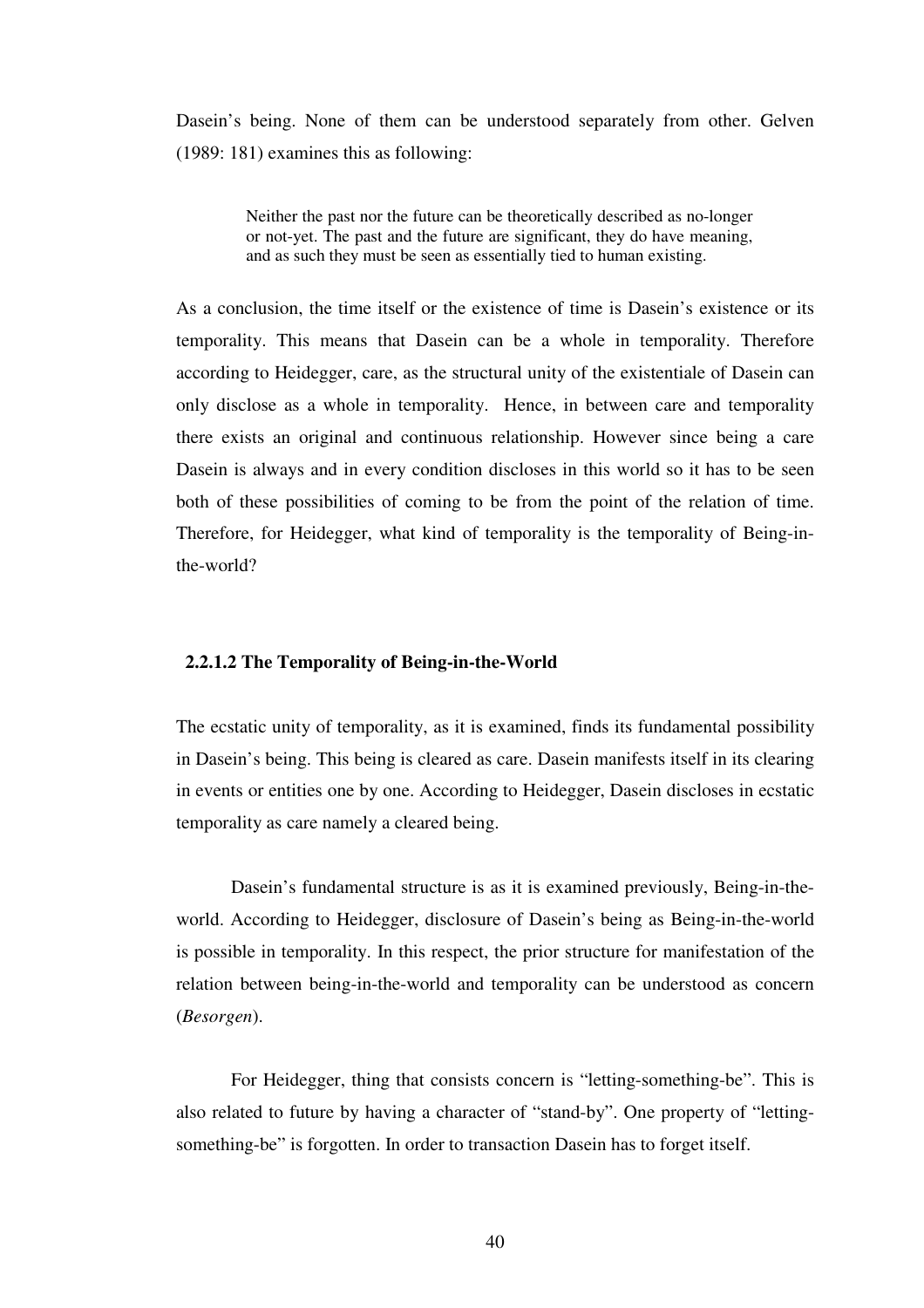In transaction with concern, circumspection of concern brings what is to be transacted more clear state. Therefore, it becomes clear that when and where, what would be done with that mean. Circumspection of concern, at the same time, closes up the environment of Dasein to itself by "bring to life in the eye" namely, it can conceive things that are needed for, even if they are not present. Bring to life in the eye is related with "present", one of the exstataes of temporality.

However, according to Heidegger, in order to circumspection of concern to realize the "bring to life in the eye" it has to been understood the life sooes on. Therefore, concern is not only deal with present but also with past and future.

In the disclosure of Dasein with temporality, world also is disclosed at the same time, simultaneously. In Being and Time Heidegger (1996: 417) commented as following: "The world is neither present-at-hand nor ready-to-hand, but temporalizes itself in temporality". In this concept the ez-xistae of temporality is disclosed ad the following: The ectase of Dasein is "for-the-sake-of-itself". It shows to the old Dasein "what has to be" in the past, and now how to be "in order to"

#### **2.2.1.3 Inauthenticity and Temporality**

It was told that when Dasein forgets itself in the they area, does not ask the meaning of its existence and its being mortal and when it is not aware of the possibilities it have this condition is Dasein's inauthenticity. It is required that in order to have inauthenticity and time relation in this context it has to be understood that how time discloses in Dasein's daily life. Because for Heidegger, Dasein's in authenticity shows itself in daily life.

Daily life is formed through its regulation and routine rather than its possibilities. However, nevertheless there is a condition of boredom for Dasein because of habits. This boredom can be avoided from time to time but can never be completely eliminated. In a daily life like this yesterday, today and tomorrow are so alike that Dasein's past and future are covered in an absolute present. Because everything that are in such sequential moments of time, is locked into "present" in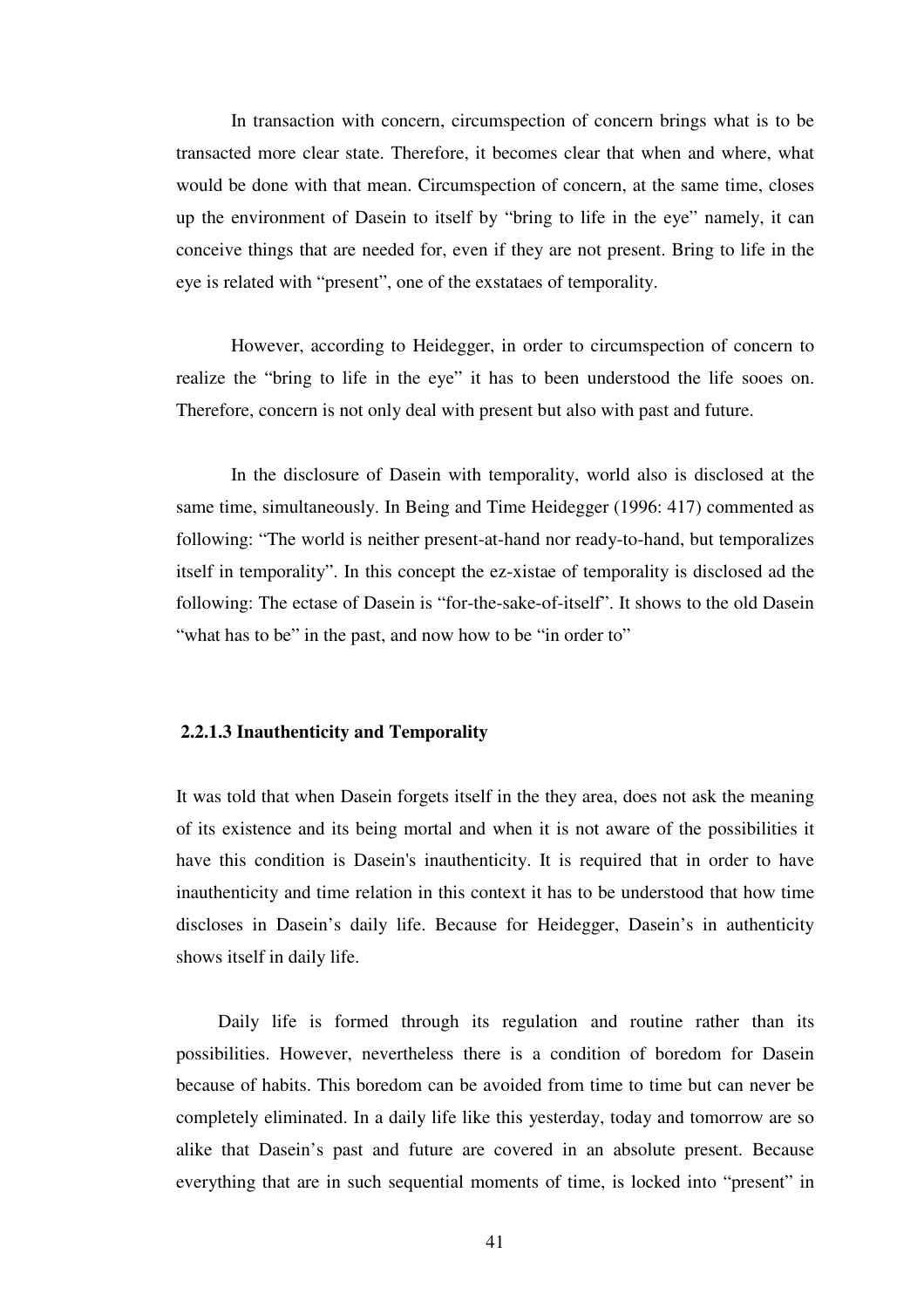every case. Dasein in its "present" focused temporality therefore fallen apart from temporality, which discloses as its own existence's unity in itself. Heidegger believes that this falling is because of Dasein's seeing itself eternal in ordinary time which is time of being daily or inauthentic time. Therefore, in disclosure of inauthenticity as temporality Dasein is its existence itself that faced with its primordial finitude and is a Dasein that fallen apart from being itself of this finitude.

## **2.2.2 Dasein's Authenticity and the Original Temporality (Ec-stasis of Temporality)**

In Heidegger's authentic or original understanding of time, it was mentioned that the existentence of time –mode of time-. Therefore, time in this manner can be undertand to have a continuous and mutual relationship with Dasein's existence. For Heidegger, the key term, in the explanation of this relation between Dasein's existence and existence of time, death is Dasein's death. Death is the only definition in this existence of Dasein which is inconsumable and for this reason lack-of-being. It was mentioned that, the fundamental possibility of death in which all possibilities of existence are impossible in every condition is its form of covering the ambiguity of existence. Therefore, death as being the "*possibility of existence impossibility as a whole*" (Heidegger, 1996: 311) has to have an original relation with temporality by being the possibility of disclosure of this existence. Because death is the origin of Dasein's temporality.

 Heidegger, while defining Dasein's being which is disclosed as care, as beingahead-of-itself by death, he forms the comment of this definition as Dasein's finiteness. The problem here is in a finite but continuous being or disclosure, how Dasein discloses temporally. In Being and Time, Heidegger calls this time understanding which is based on Dasein's finiteness and can be understood in the priority of being finite as ec-stasis temporality and comments it as originally, namely prior in the content of existential-ontological. Tina Chanter's (2001:104-105) appraisal is like this: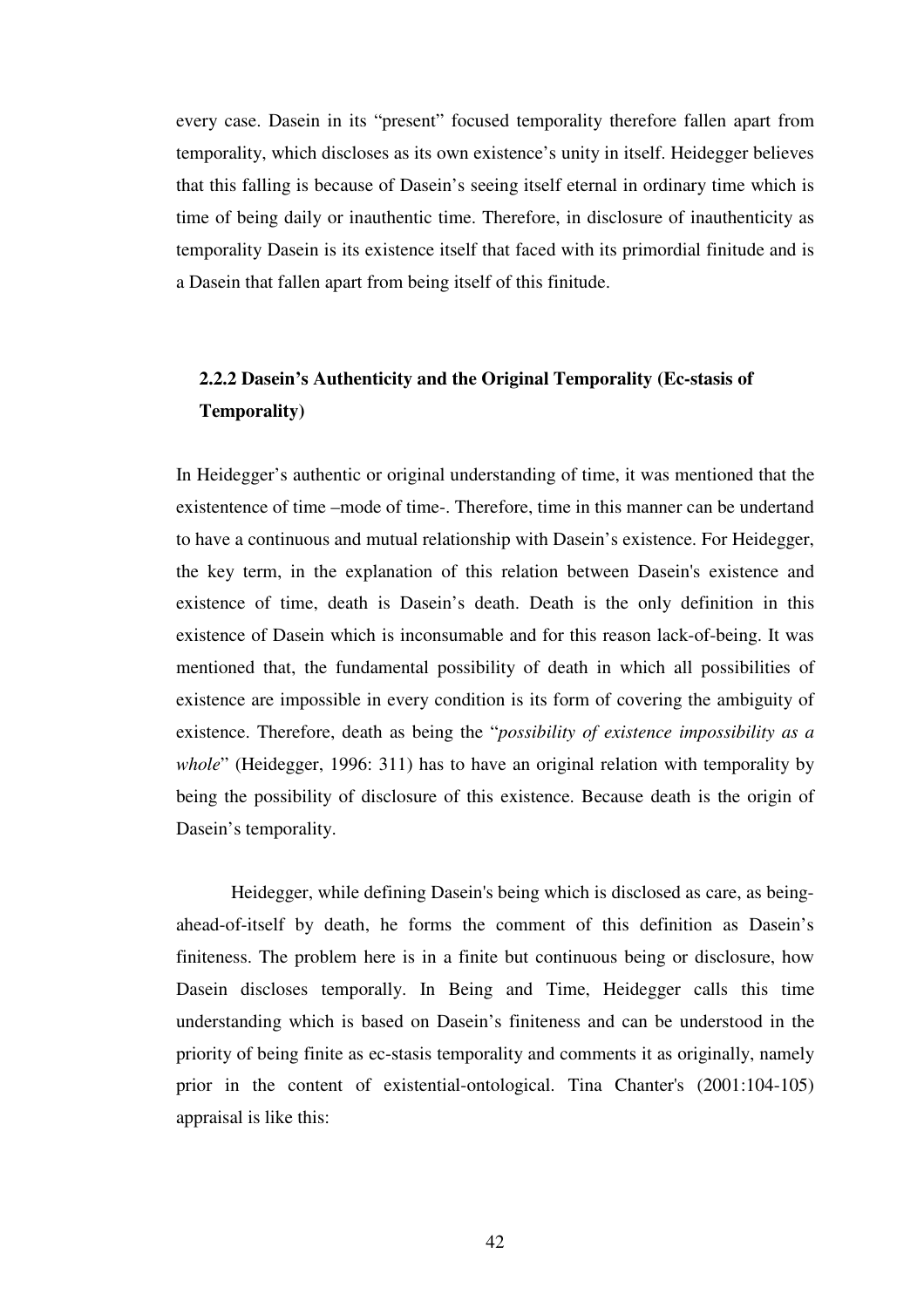Death as finiteness has an important place in Heidegger's understanding of time. Temporality (*Zeitlichkeit*) is thought in the base of death. (Otherwise is not possible.) Therefore, Heidegger puts his finite understanding of time which he explains it in the basis of death, against the one of western metaphysics which is defined as a flow that is infinite and blind.

Dasein in its original temporality which is based on its death is disclosed as a unity in the ternate ecstasies of time. In this respect, as it is mentioned before, future has a privileged and prior place in the case of foreseeing death. Future is a being continious but finite or *coming to be* in Dasein's original temporality. According to Heidegger, this being or disclosure which future is coming to is not happened and end or passed away but is a past which is a having been for the ecstatic unity or totality of Dasein. Future, which is coming to the "having been past" as finite and continuously, discloses itself in the point of "moment of vision" which Heidegger (1996: 437) calls as "authentic moment or present" (augenblick).

 Consequently, Dasein's authenticity as a being, as disclosing Dasein to itself by allowing it to face its possibility of being itself and making this possibility possible, can be understood in the context of death, finiteness and temporality. Analyses of these three phenomena and understanding of their original-mutual relation forms and constructs Dasein's authenticity in Being and Time.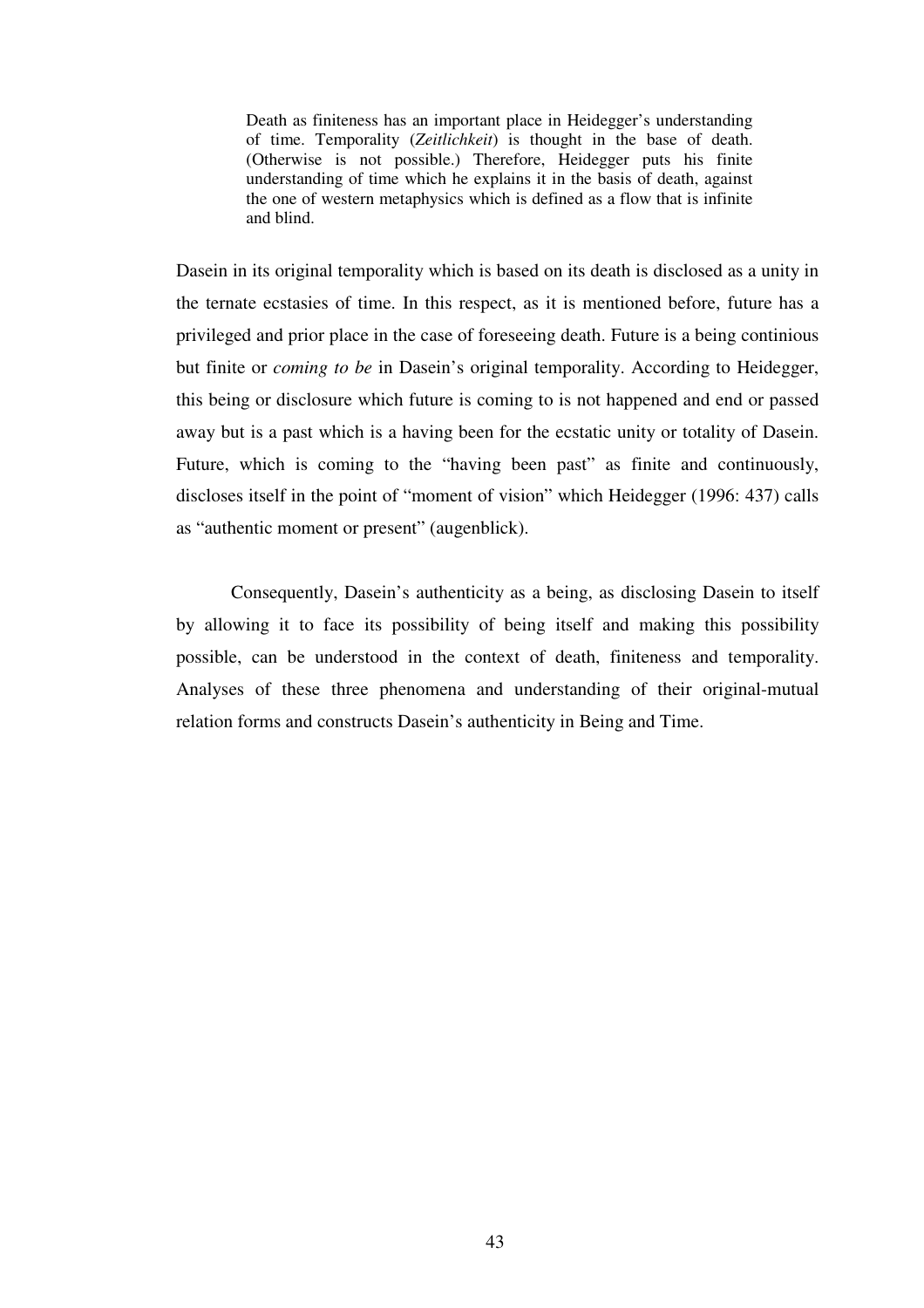# **CHAPTER III ART AND AUTHENTICITY**

## **3.1 Heidegger's Inquiry on the "Origin" of the "Art"**

## **3.1.1 Whether the "Artist" or the "Artwork" is the Origin of the Art**

The fundamental problem of Heidegger in *The Origin of the Work of Art* is examination of the origin of the art. According to him, the artist is the first subject in this examination. In this respect, Heidegger by furthering his examination on the nature of art asks what makes artist namely what is the possibility of artist being himself. According to Heidegger, what makes artist be "artist" is nothing but the artwork. In this condition, while there will be no artwork without an artist there will also be no artist without an artwork. Moreover, a third entity is needed for both artwork and artist to enable being themselves. For Heidegger, this third entity is "*art"*.

In *The Origin of the Work of Art* Heidegger discusses what art is, what the nature of art is, and if art be able to make the existence of artist and artwork possible. *The Origin of the Work of Art* answers the question of "What is art?" as: "Art- this is nothing more than a word to which nothing actual any longer corresponds" (Heidegger, 1996: 143). What does Heidegger try to do by making the examination about the origin of art and discussing that we can not find any correspondence of art in this world? According to Heidegger, there exists no real entity in this world that we can show as art. Only there exists two things that we can show as related to art. These are the artwork and artists. However in this respect, Heidegger takes his discussion one step forward and asks whether it is the artists and artwork that make the existence of art possible or the art itself makes the existence of artists and artwork possible.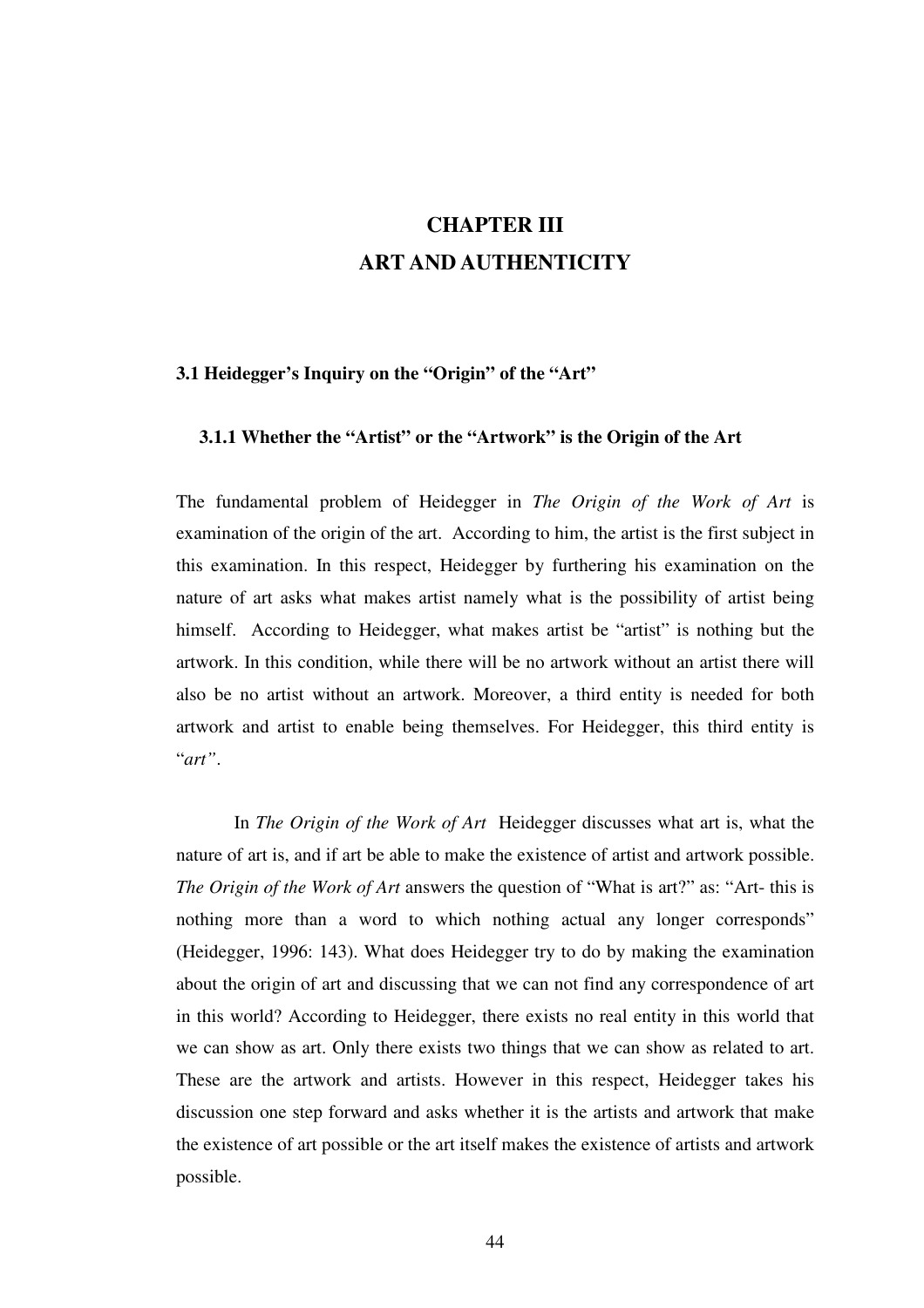The origin of art has been questioned continuously and many answers given for this subject. Related to the subject, J. Young (2001: 16) says the following:

> Traditionally, philosophers have answered [this] question by focusing either on the creator of art (Nietzsche's approach) or on the receiver (Kant and Schopenhauer's approach) and then extrapolating to the nature of the work from their chosen vantage point. Heidegger, however, says that he intends to do neither of these things and argues that the origin of the art can neither be artist nor work of art.

#### **3.1.2 Artwork Priority for the "Origin"**

Heidegger starts his explanation with trying to understand the nature of art by the fact that the first thing which is seen and come to mind when we say art is the artwork and artists. In this respect, he tries to uncover the place that art comes to reality namely, "whatness" of artwork if there is no reality that can be shown as art.

For him, "artist is one who produces and creates something" (Heidegger, c1993: 184). However, Heidegger does not think that the artist creates from nothing. Artist makes sure the cover on beings is removed and makes unseen be seen.

 We can easily communicate with one another thanks to the fact that we use a common language in our daily lives. Likewise, thanks to the common meaning we attribute to a vehicle in our daily lives, we know how to use it. Thanks to these preagreed meanings, we see words and sentences as elements facilitating our lives, without too much thinking on them in our daily lives. However, the artist uses the words that we ignore in our daily lives. He or she uses them in a manner that we notice their other meanings, which we have not previously noticed. A word that makes us feel nothing when used in our daily lives makes us experience many feelings at the same time in poetry. The reason that words create very different feelings in us or the reason of the effect created in us when we look at Van Gogh's painting is because of the artist's attitude. Artist lets the being reveal itself. The artist is in a mood of letting be. Heidegger (c1993: 125) says that: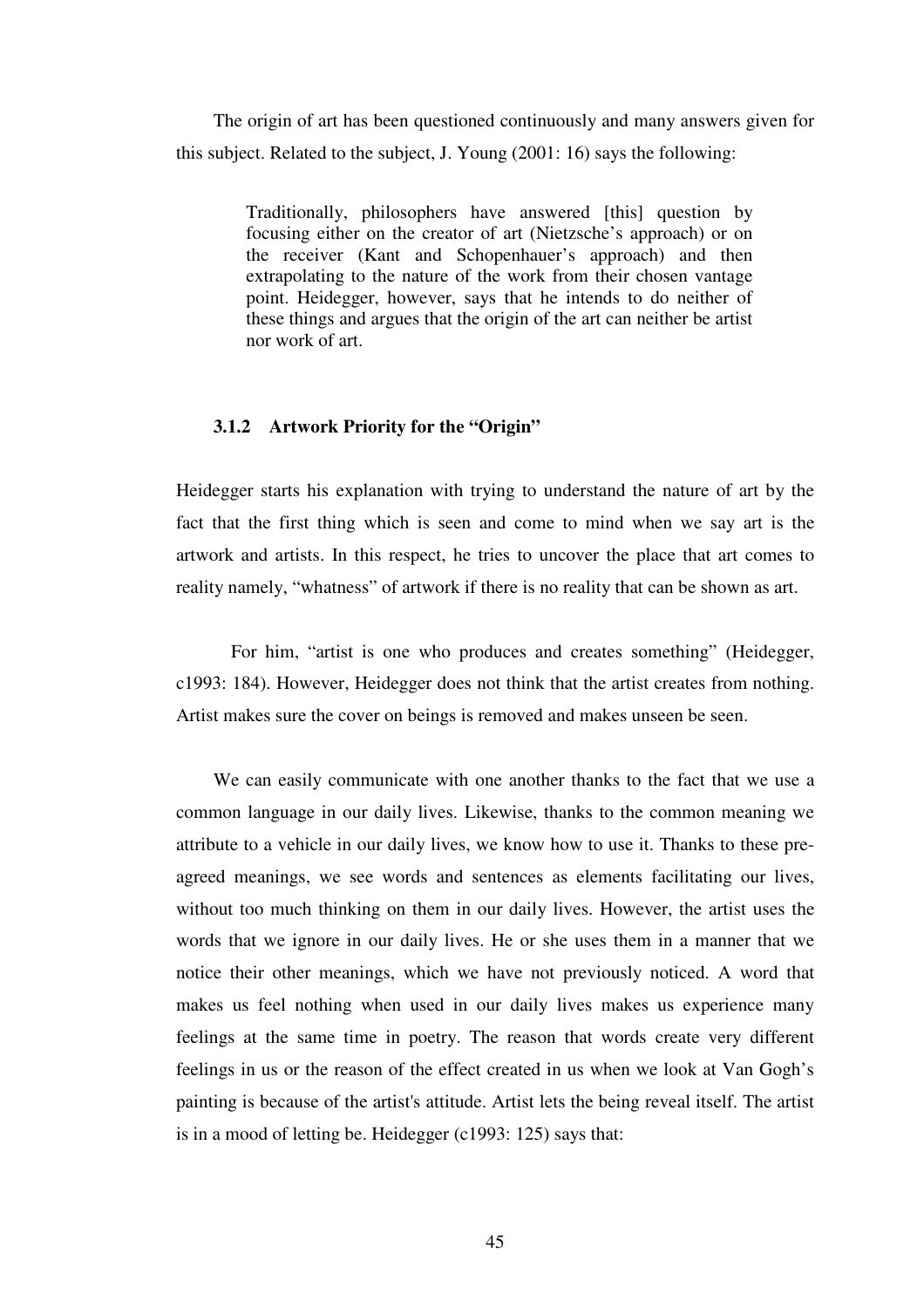Ordinarily we speak of letting be whenever, for example, we forgot some enterprise that has been planned. 'We let something be' means we do not touch it again...

Thus, the artist approaches beings in a manner that he or she does not give it a meaning by force. To the opposite, he or she stands in front of being so that its meanings come out naturally. "To be sure, the painter also uses pigment, but in such a way that color is not used up but rather only now comes to shine forth"( Heidegger, c1993: 173).

When the artist creates his work, one can claim that he/ she is within the mood. He/she understands the being; he/she can hear the voice of the being within this mood. Therefore, the artist should be prepared to stay within the mood and to interact with the Being. Perhaps Being requests the entire life of the artist in order to enable its voice to be heard. The artist should experience a transition or a conversion in order to enter into the mood. He should adjust his lifestyle in a way that enables him to see or hear Being. When he enters into such a mood, and experiences transition, Being talks to us by using poetry.

What one has to be careful about here is that Heidegger does not think that the artist has a very significant role in the creation of work of art. He (c1993: 166) says that:

> It is precisely in great art-and only such art is under consideration herethat the artist remains inconsequential as compared with the work, almost like a passageway that destroys itself in the creative process for the work to emerge.

Therefore, for him, first the work of art exists, and then comes out the artist.

## **3.1.2.1 Artwork and the Thing**

Heidegger believes that artwork is not a foreign entity to us. We continuously encounter artworks whether in squares, in museums, or in our houses. They have the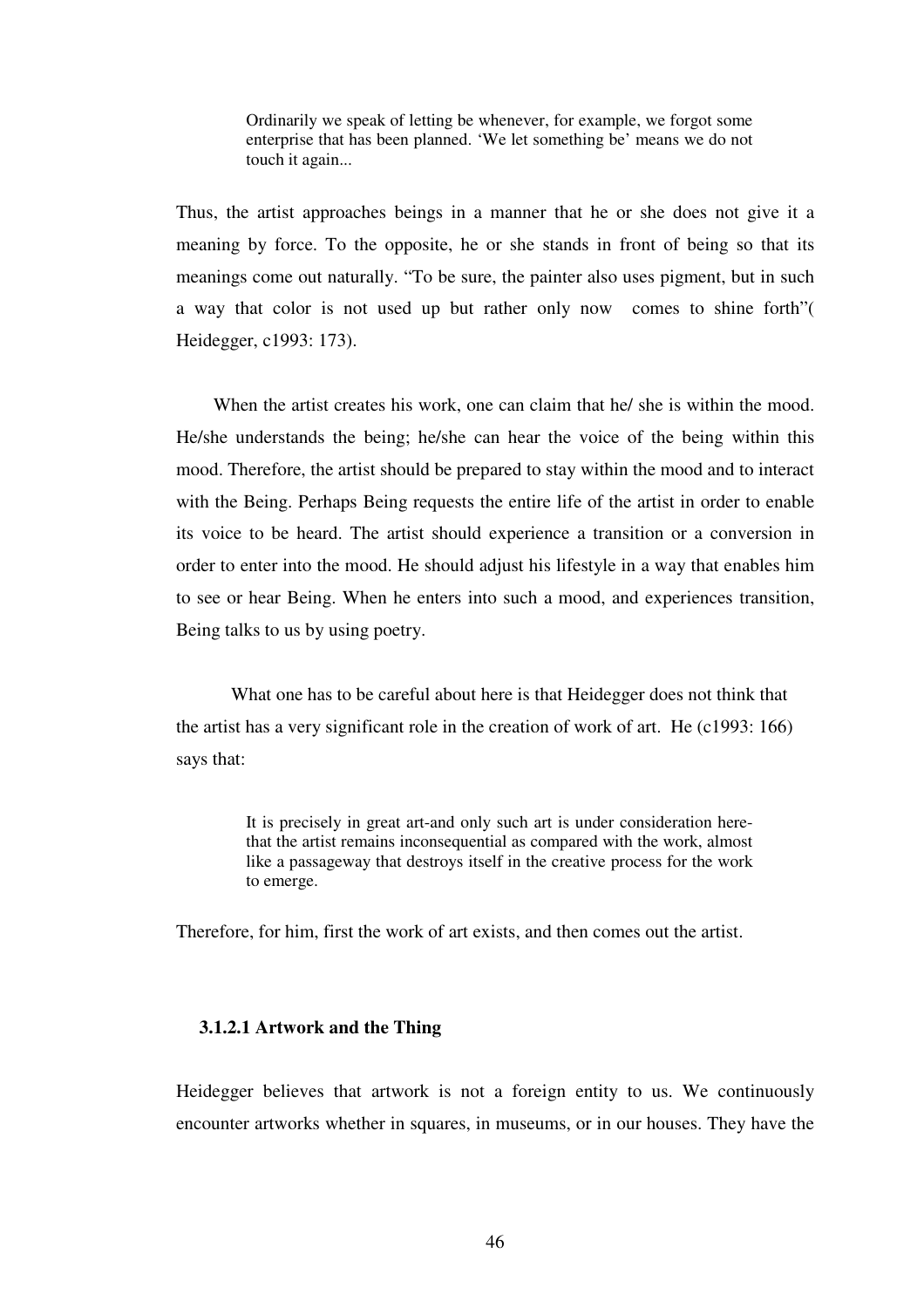property of portability thus they carry thingly character. It is hard to accept this thingly character because when we say art an eminent being comes to mind.

 How can this thingly character be explained? Heidegger says the following about this thingly character: As we all know, artists use words in poetry, colors in painting, stone in architecture and when it is considered in this respect what consists of the artwork is this thingly character. However, Heidegger says that artwork is much more than this thingly character. So this thing that is much more than thingly character at the same time makes artwork "artwork". In other words,

> the artwork is, to be sure, a thing that is made, but it says something other than what the mere thing itself is, allo agoreuei. The work makes public something other than itself; it manifests something other; it is an allegory (Heidegger, c1993: 145).

Starting from this context, Heidegger derives the conclusion that there exist two facts that consist artwork. First of these is artwork's thingly character whereas what is more than the other thingly character namely what makes artwork "artwork".

 Heidegger says that in order to understand what consist of artwork firstly we should understand what "thingly" is. In daily life door, well, waterfall, cloud and likewise what we encounter or see are all "things". According to Kant, even God is a "thing". Therefore, whole universe is a totality of "things". According to Heidegger, there exists a subject to be discussed at this point. Can we name god or ourselves as "thing"? "A man is not a thing." (Heidegger, c1993: 147) Also not only for human beings even for animals, plants in nature we can not use the "thing" term easily. Besides, also tools we use in daily life can not be named as "thing".

 In order to explain the concept of "thing" Heidegger firstly mentions three approaches related to the "thing" that is encountered in the western thought and tries to uncover if artwork is a "thing" or not and in this context if it is a "thing" then what kind of thing it is by analyzing three of these approaches one by one. The first definition or approach of "thing" is that something is the totality of its properties. However, for Heidegger, this approach regarding to the "thing" is not enough for differentiating it from the non "thing" entities. Another definition of "thing" is that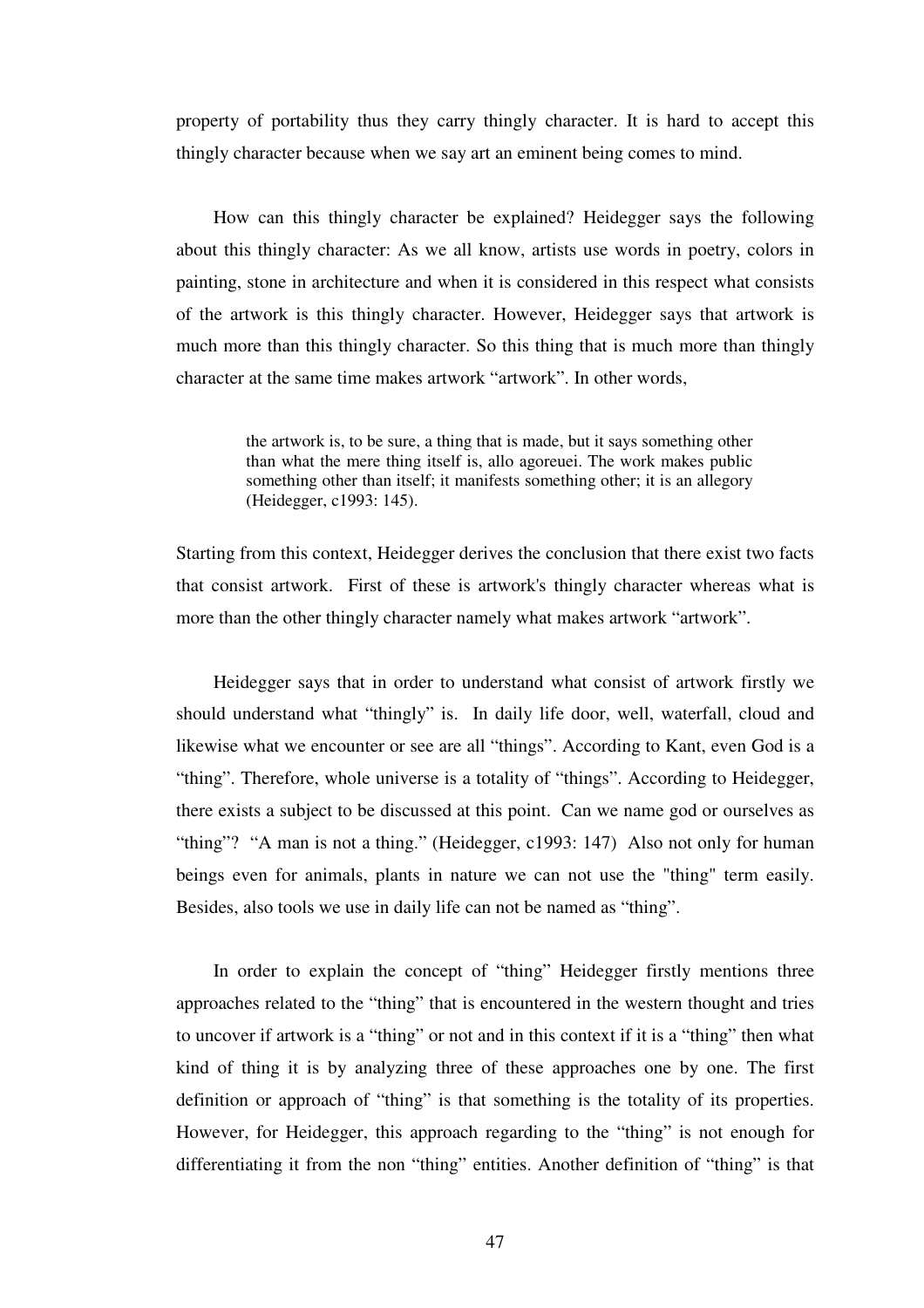"thing" is the totality of sense data. On the other hand Heidegger says that in both of these approaches we lost the "thing" itself. According to the third definition "thing" is as following: "The thing is formed matter" (Heidegger, c1993: 152).

In this respect, Heidegger makes the distinction of equipment, thing and artwork as in the example: A mass of granite is an un-formed matter, has the property of gaining form by itself. Equipments are as being formed "thing" are closer to artwork because they are formed by human hand however they do not have the property of gaining form by itself. Whereas artwork is both have the property of gaining form by itself and made by human hand. Therefore, "equipment has a peculiar position intermediate between thing and work, assuming that such a calculated ordering of them is permissible" (Heidegger, c1993: 155).

However Heidegger stands against this third interpretation of "thing" namely the totality of form and content. Heidegger thinks that to be able to understand this thingly character of "thing" before all else the equipmental character of equipment has to be thought and gives the example of a pair of villager shoes.

 According to Heidegger, if the most significant character of a pair of villager shoe or a hammer is asked, the first answer would be "effectiveness". Villager woman forgets the shoes when she wears them even though they are being effective. The equipmental property of equipment comes out at this point. It is said that the equipmental character of equipment is its "effectiveness", effectiveness is based upon reliability. When looked to the painting of Van Gogh shoes can be seen but painting reflects lots of emotion even in painting the shoes can only be seen.

 Heidegger thinks that when a Van Gogh painting is looked the equipmental character of the shoes has already uncovered it is enough to look at Van Gogh's painting without reading about the shoes or making observations because as Heidegger (1993: 161) says "this painting spoke".

 Therefore, painting uncovered the existence of the shoes and what are they in reality. This uncovering requires shoes to be understood as "thing". At this point, Heidegger refers to the *aletheia* concept of ancient Greece. Forwhy, the Greeks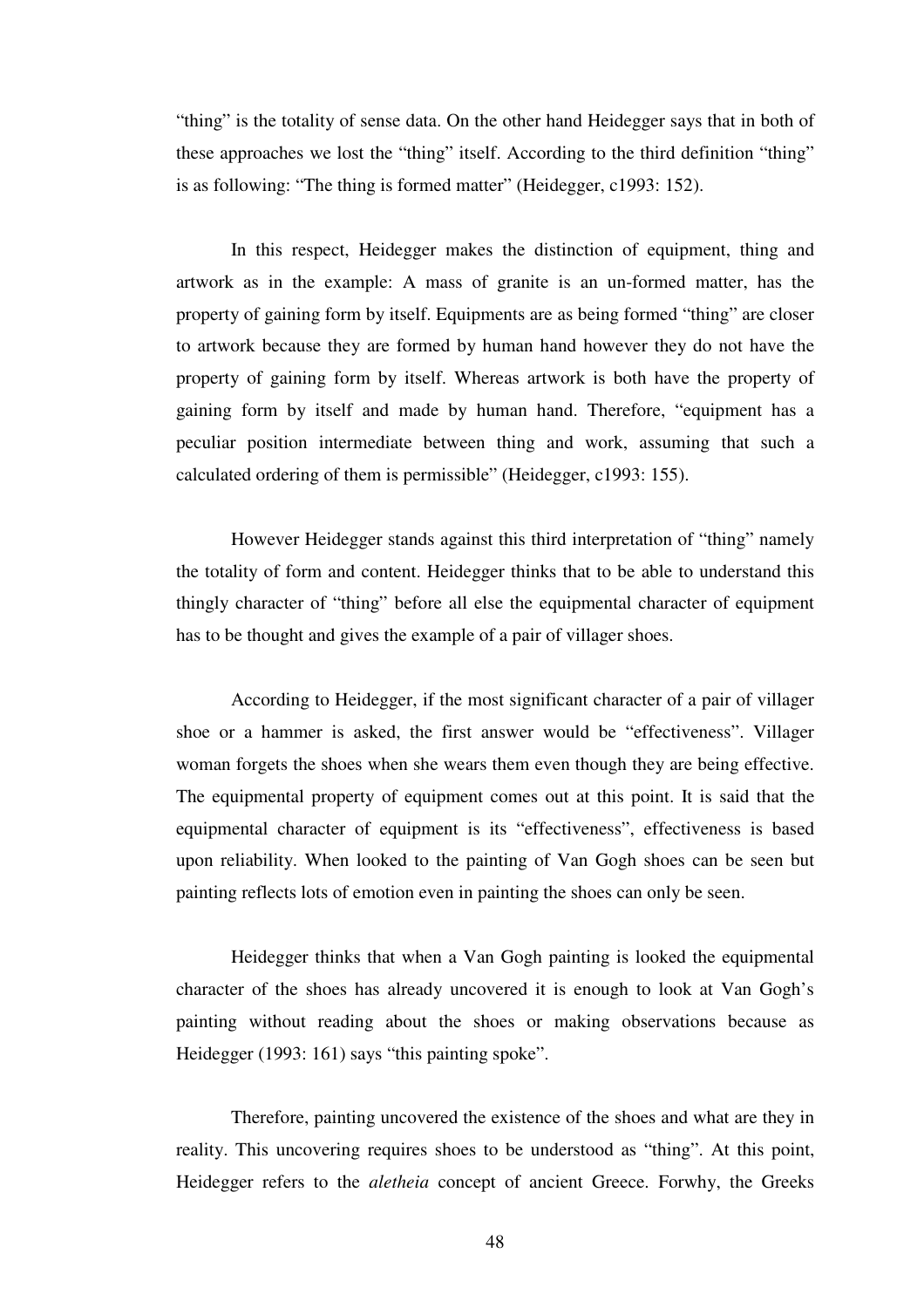called this unconcealment of beings *aletheia*. This meaning of *Aletheia* can be corresponded with truth although there is not precise concordance, says Heidegger. *The Origin of the Work of Art* tells the following:

> We say 'truth' and think little enough in using this word. If there occurs in the work a disclosure of a particular being, disclosing what and how it is, then there is here an occurring, a happening of truth at work (Heidegger, c1993: 161-162).

At this point, while uncovering the equipmental existence of equipment Heidegger discloses what the nature of art is. After making the distinction between thing, equipment and art, Heidegger (c1993, 164) says the following: "But the work is not a piece of equipment that is fitted out in addition with an aesthetic value that adheres to it". In this respect Heidegger (c1993, 165) redefines art as: "Art is truth setting itself to work".

#### **3.1.2.2 The Origin of the Work of Art: "World Disclosure"**

Heidegger's first step in elucidating the Greek definition of art as 'happening of truth' is to replace 'happening of truth' with 'opening up of the world' as for him, the artwork is something which opens up a world (Young 19). Thus, for Heidegger every artwork constructs a world. With artwork, one side of the world that man created is seen. However, it can not be thought that world consist of the totality of the entities around us. Stone, plants, animals are all worldless, they belong to environment. Only man can have a world. Discovery of the reality that can not be recognized before artwork is recognized by the artwork. Artwork creates spaces in the earth and with this space it constructs a world.

While artwork is constructing a world something different from the equipment making takes place. Since the fundamental character of equipment is "effectiveness" stone is used and as less resistance as the stone shows much more it will become effective. Yet, while artwork is constructing a world stone is allowed to disclose, color is allowed to shine. In other words, "the work lets the earth be an earth" (Heidegger, c1993: 172).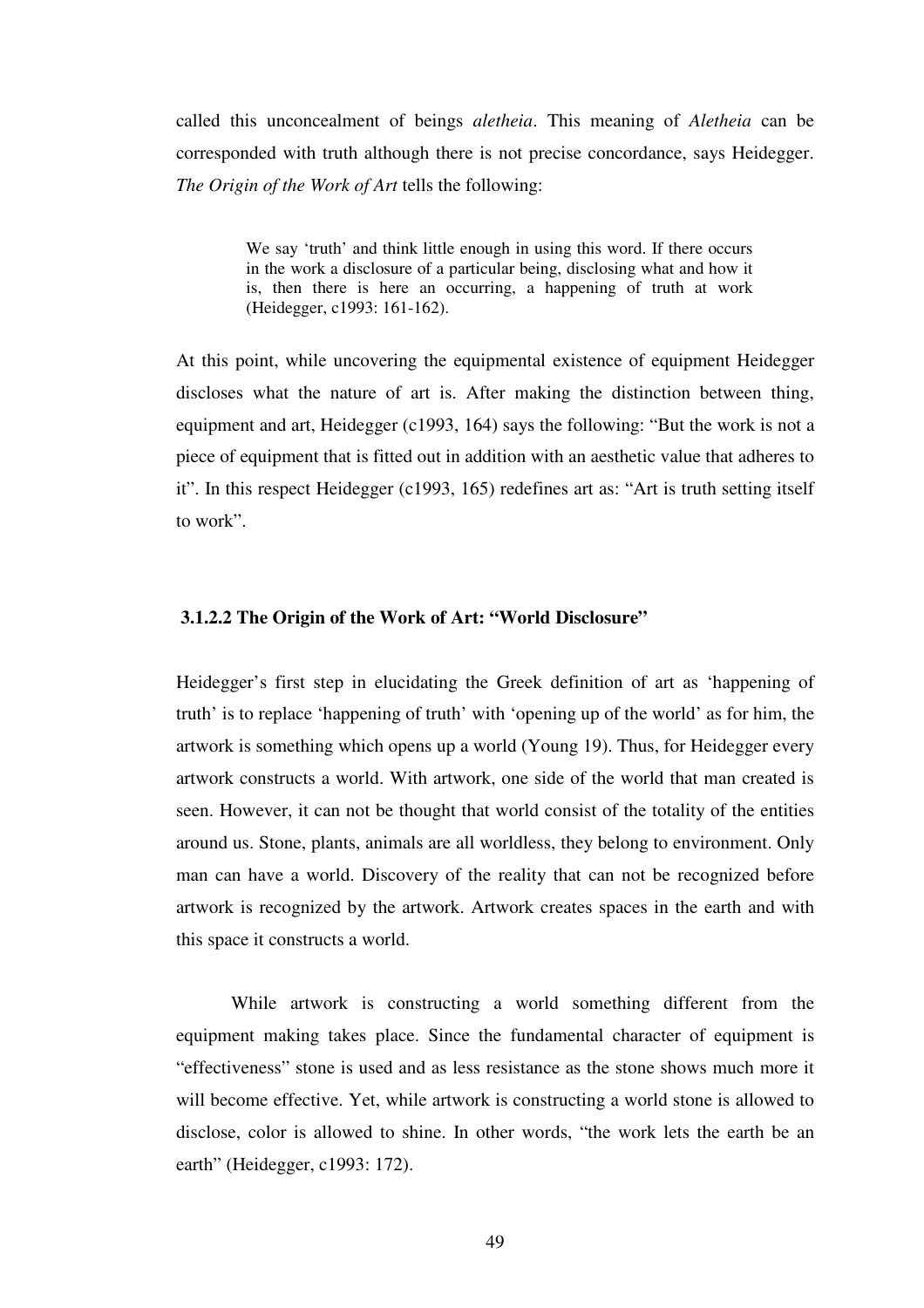While art allows the world to disclose, science forces world to disclose, irritates it makes unnecessary interventions to it. To put it in Heidegger (c1993: 172),

> colour shines and wants only to shine. When we analyze it in rational terms by measuring its wavelength, it is gone. It shows itself only when it remains undisclosed and unexplained. Earth thus shatters every attempt to penetrate it.

Hence, according to Heidegger, there exists two things that make artwork "artwork". First of these is artwork's world disclosure and the second is artwork's making earth to come out. The world and the earth that exist in artwork are always in competition. However this competition should not be seen as a negative. In artwork, world wants to come out as itself likewise earth wants to appear as earth. When a sculpture is made, both world and earth come out, in fact the earth which passes through the world's filter comes out. When a painting is done on cave wall both the world of the one who painted, and the state of the cave wall before being painted on, come out. If an example from contemporary world is needed then we can say that in a gallery where a hyper realistic human sculpture is being exhibiting, when the gallery is being wandered that sculpture can be seen as a one that wanders the gallery rather than a sculpture. When it is assumed that sculpture is made of marble if properties of marble is not being accessed by the audience than the value of the sculpture as art is discussed. Or when it is thought that an African totem maker creates a totem representing god, although it defines god namely having a great meaning it keeps the characteristics of stone. The one who looks at it knows that it is made of stone. Even a person who does not know the material can define the material by the work.

 At this point Heidegger (c1993: 175) asks the following question: "In what way does truth happen in the work- being of the work, which now means to say, how truth happens in the instigation of strife between world and earth? What is truth?" Truth is being non-hidden. For him, "beauty is one way in which truth essentially occurs as unconcealment"( Heidegger, c1993: 181).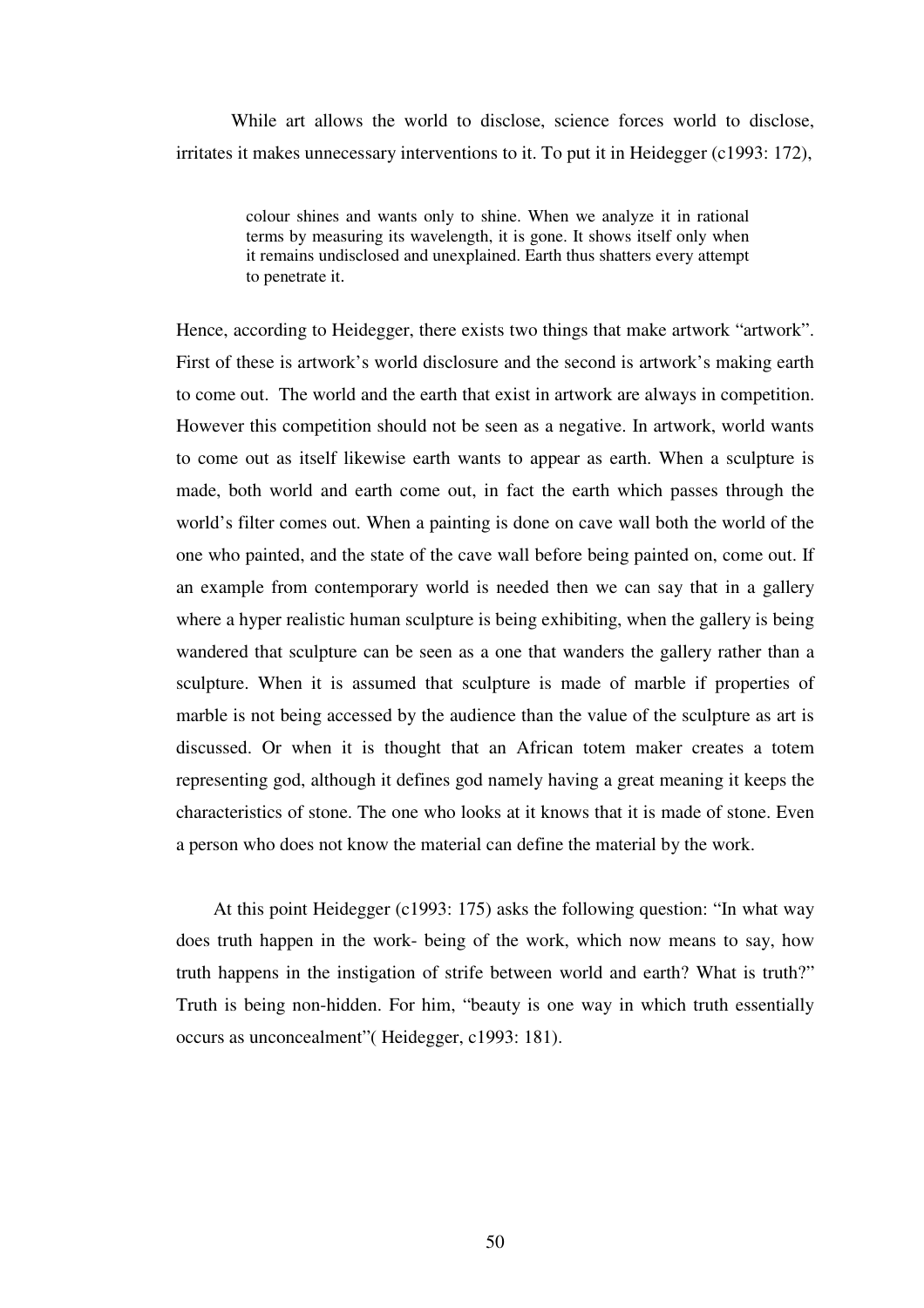## **3.2 Truth as "Aletheia" and the Work of Art**

## **3.2.1 The Work and Truth**

According to Heidegger, the significant characteristic of artwork is its uncovering the hidden truth<sup>1</sup>. This "truth" Heidegger says in *The Origin of Work of Art*, is the unconcealment of that which is (being). He also adds that "unconcealment, this never a state that is merely present-at-hand, but a happening. From here he easily relates truth to the happening in a work of art" (Hyland, 1971: 182). Thus for him, truth discloses in artwork because in artwork what is a being clearly comes out in full sense. W. Bossart (1968: 62) examines as following:

> Particular beings are disclosed where there is a world. Insofar as a work of art is the coming to pass of the truth, it constitutes a world in which particular beings first appear.

In artwork, the truth of the being comes to reality. In artwork what makes the truth of the being comes to reality is being's gaining permanence by artwork. Art is up to date has been thought related to beauty, its relation between reality has not been thought because reality is seen to belong to the logic's field. Young's (2001: 19) interpretation about this case is:

> Heideggerian point that art should belong, not in the museum as an object of 'aesthetic connoisseurship', but rather in the marketplace as a public 'happening of truth'.

However, there is a point to be paid attention. Art work, uncovers the truth, the reality but it does not accomplish thin by imitation. Artwork does not become artwork by imitating the reality. In this respect, the reality that Heidegger mentions has to be understood well. Reality for Heidegger is a different reality from the correspondence in western thought i.e. something different from the correspondence of the existents in mind and in the world outside. Heidegger (c1993: 118) explains the "correspondence" in western thought as following:

 $\overline{a}$ 

<sup>&</sup>lt;sup>1</sup> In Greek, *aletheia* means the uncovering of the sheets on the being, unfolding of the truth.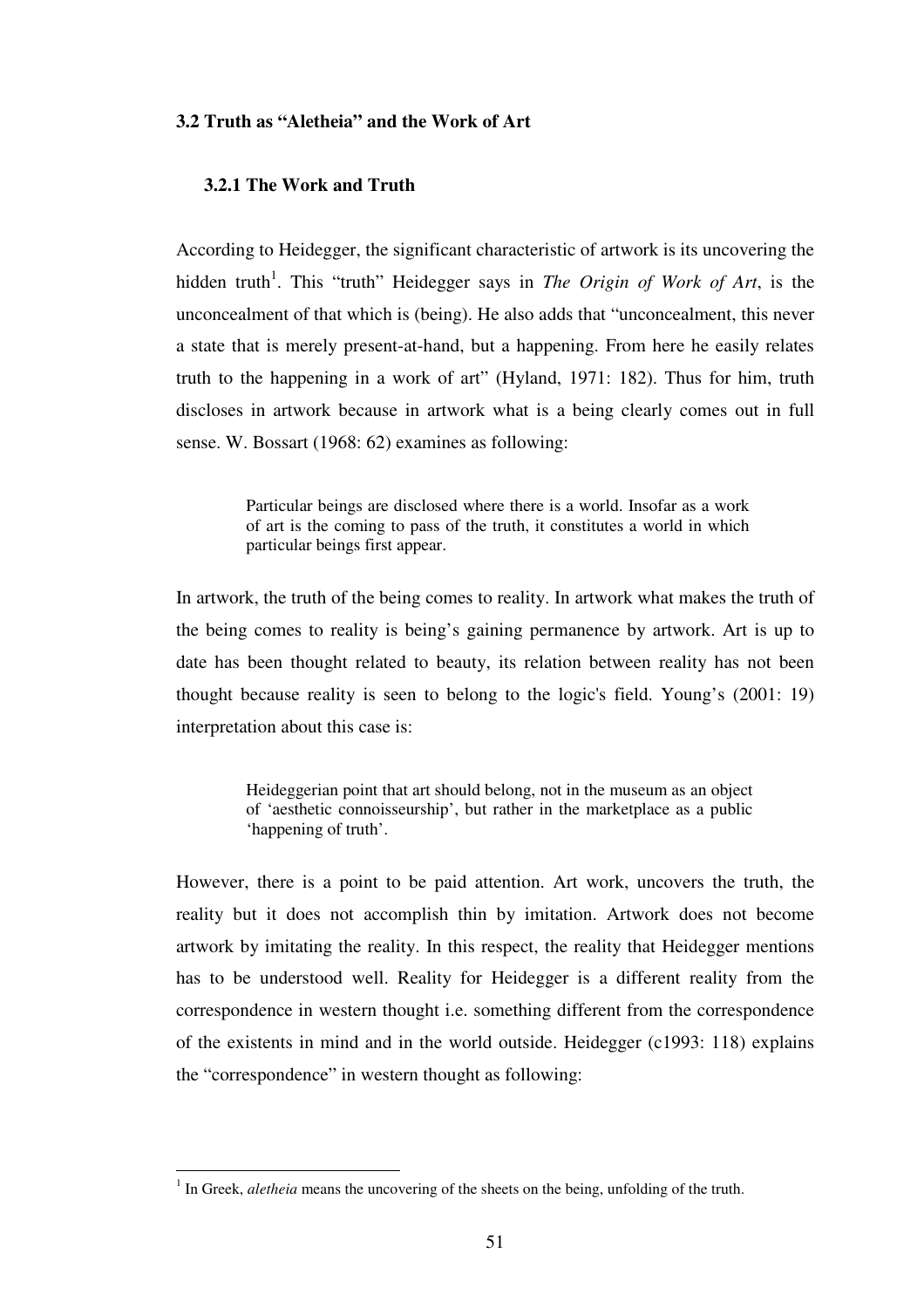Truth is the correspondence of the matter to knowledge. But it can also be taken as saying truth is the correspondence of knowledge to the matter.

According to Heidegger, what is meant by the truth in the artwork is not the correspondence of the subject in artwork and thing in the world. The approach which holds that as much as artwork resembles the real thing the more artistic it becomes which is a view that Heidegger opposes. For Heidegger, *Truth of Being* that comes out in the artwork does not mean imitating the being but creating being from the beginning.

 Heidegger considers the Athenian Temple to show how truth comes out in artwork. Temple is made for communicating with gods. With temple what lies in the origins of culture become concrete. Heidegger (c1993: 168) explains this case as following: "The temple, in its standing there, first gives to things their look and to men their outlook on themselves". Heidegger says that the statue of god enables existence of god likewise the temple did.

 Literal texts also should not be seen as works in which related events are told. Literal texts hold a meaning beyond the description of daily life. Because, literal texts allow us to encounter entities that we do not encounter in daily life and by this they uncover truth. To be able to see the truth uncovered by artworks allows Dasein to be authentic.

## **3.2.2 Truth and Art**

A work of art is one mode of truth. In order to uncover "the peculiar characteristics of this mode of truth Heidegger contrasts the manufacture of an art craft with the creation of a work of art" (Bossart, 1968: 62). Craft is built on "doing". Whereas art requires 'doing' but also goes beyond it; because art is "creation". In "creation" truth unfolds. Does truth only unfold in "creation"? According to Heidegger there are several ways of unfolding of truth. For instance, founding a government or selfsacrifice are some ways of it.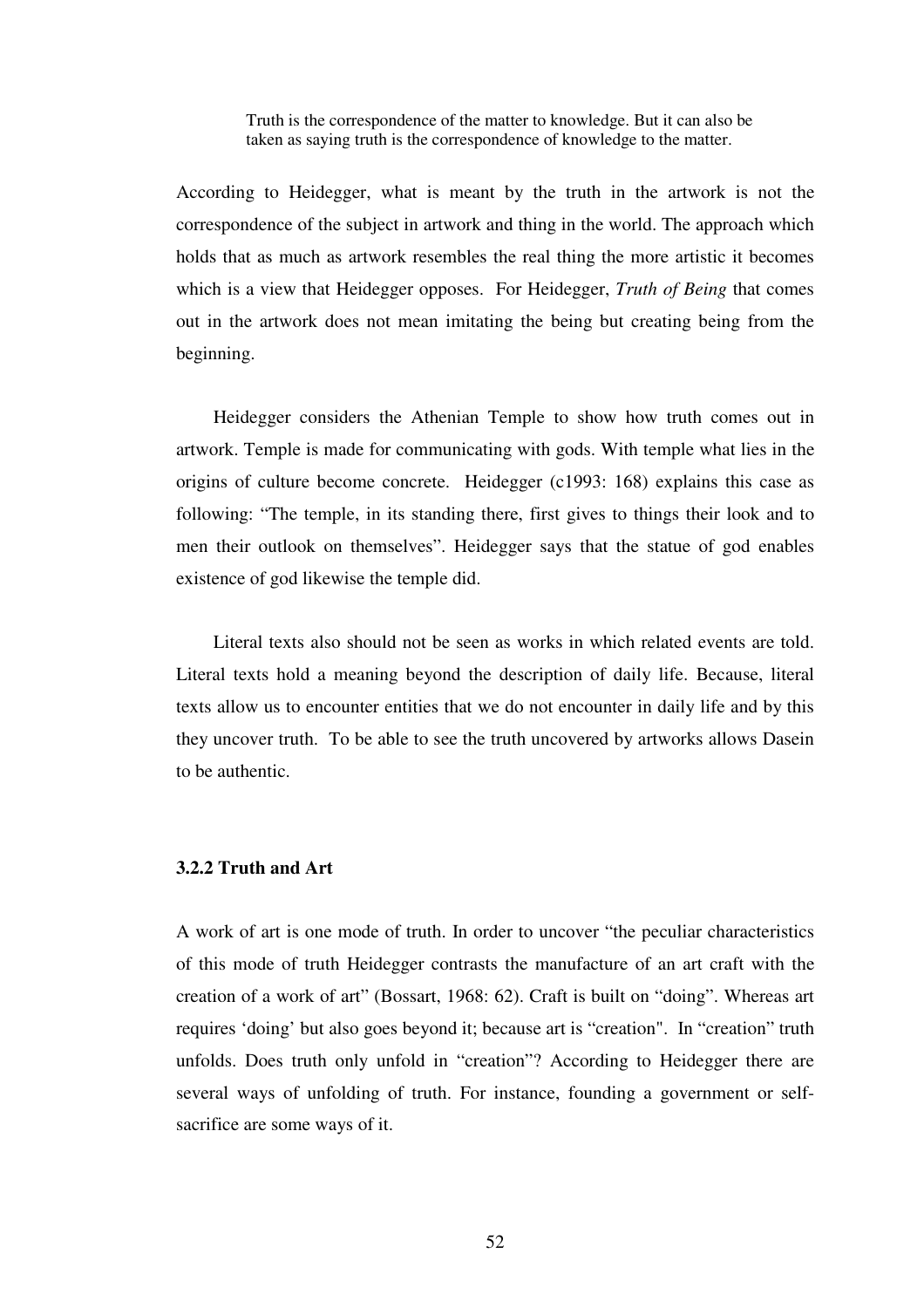How does truth unfold with art? According to Heidegger, truth shows itself in the artwork and does this in the form of world and earth competition and through this competition. This competition brings near the world and the earth.

Why in art does truth unfold rather that craft? Heidegger examines the reason of truth' unfolding in art rather than craft as following: Because, while for both of craft and art the common character is "being made" this character is omitted in craft. The "effectiveness" in craft overruns "being made" and becomes more important. Therefore, truth unfolds in art rather than craft.

In existence of artwork the reality that artwork has to have a creator is important as artwork's character of being "created". Another fact required for artwork's existence is the audience of artwork. With art, whatness of both of the creator of the artwork and audience of the artwork comes out. Art takes out them from being hidden and discloses who they are actually.

 At this point, Heidegger defines art as the space where truth unfolds. The actual place where truth comes out is poetry. According to Heidegger art has a poetic nature. However, Heidegger does not think poetry as a weird combination of dreams and thoughts. Poetry brings out beings in to sun light by opening the sheet over them. Therefore, poetry has a privileged condition than the other arts. Heidegger (c1993: 198) explains this thought as following:

> Nevertheless, the linguistic work, poetry in the narrower sense, has a privileged position in the domain of arts.

How does poetry take out beings from being hidden? Heidegger says that we have to think on the concept of language in order to answer this question. Language is a communication tool but it can not be understand just as a communication tool. That is why beings are brought to open space by using language. It is impossible to brought things which do not have language to open space. Poetry also takes out beings from being hidden by bringing them to open space through language. Poetry discovers truth in an unusual manner.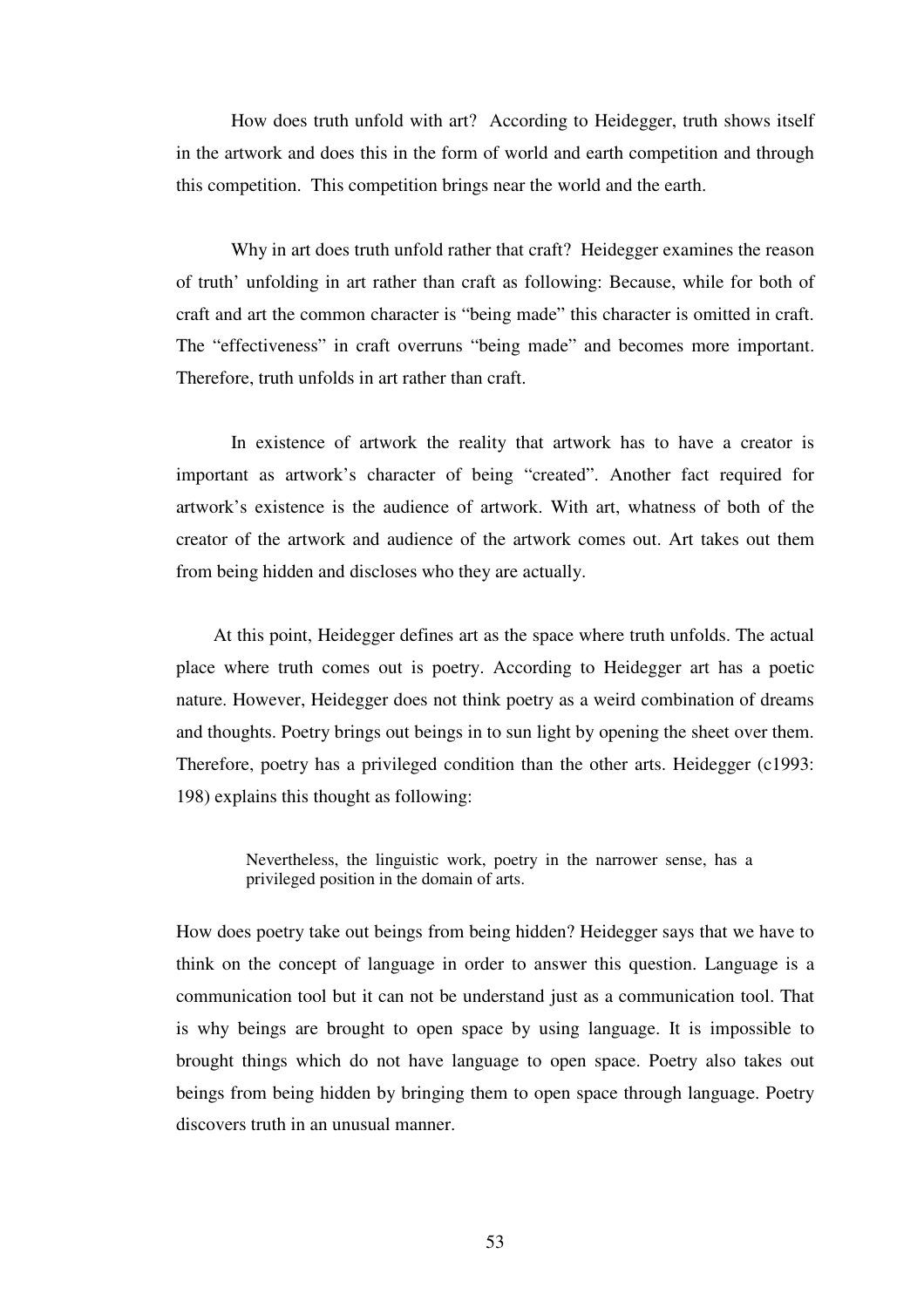#### **3.3 The Disclosure of Primordial Relation Between Authenticity and Art**

#### **3.3.1 Dasein's Authenticity and Truth**

Why Dasein is related with truth? Because, for Heidegger Dasein provides unfolding of truth. According to him, truth is rendered possible by Dasein's existence. Truth is related to "openness". Dasein's open existence enables world being open to it. Providing Dasein's open existence beings can disclose themselves as they are. Therefore, as it is disclosure of beings truth is related to Dasein's open existence rather than the correspondence of the thing in mind and the thing in the outside world.

Dasein's being "being-there" is its openness. Dasein is thrown to be there. Thus, Dasein is thrown to openness. Dasein's this throwness to the openness shows that it is an open being to possibilities. Dasein always finds itself in the continuity of unfolding. At the same time, Dasein hides itself in death which is a possibility of it. Because, with death Dasein can no more be the "being-there" so Dasein's unfolding is not possible.

 Therefore, if truth is self disclosure of beings as themselves and if this is possible with Dasein's openness namely being there then does Dasein's death eliminates truth? According to Heidegger, Dasein's death does not eliminate truth. This is so because truth has a dual structure. Truth is both openness and hiding itself. For Heidegger every self hiding is a kind of disclosure too.

 Dasein can not disclose itself fully after death. However, Dasein's death as Dasein's self hiding is Dasein's disclosure in a different way. Dasein's death, discloses truth by reporting the end of "disclosure". Dasein continues its state of "disclosure" until facing death.

 For Heidegger, truth is not only self disclosure of beings as themselves but also their self hiding. While Dasein's self disclosure as itself shows one side of the truth, Dasein's self hiding in other words its death shows the other side of truth.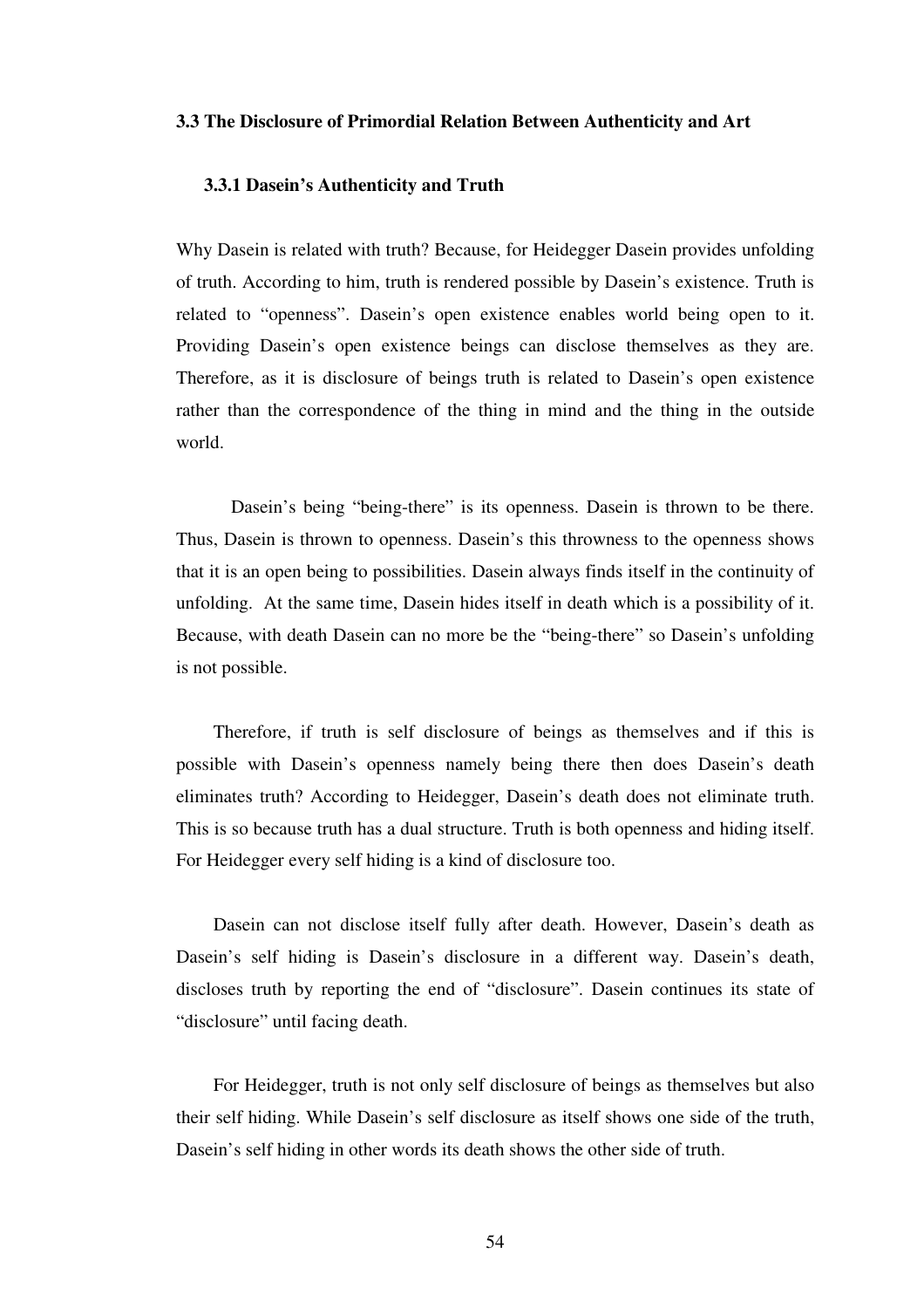For Heidegger, it is shown that Dasein's realization in truth is its authenticity. Truth becomes real in two ways in Dasein's being. Truth emanates by Dasein's self disclosure as itself and Dasein's self hiding. In this condition, Dasein's being authentic is also depending to Dasein's self disclosure as itself or Dasein's self hiding. Dasein's self hiding, namely its death is an important possibility for Dasein's being authentic. Because, if Dasein realizes that death can happen to itself and also it can happen anytime then will see life as a field of possibilities and tries to realize its own possibilities. What provides possibility to Dasein's self disclosure as itself and also to other things' self disclosure as themselves is art.

 Art is the space where truth discloses. Owing to art, beings can show themselves as themselves. Individually things or events disclose as themselves through art. Thus, according to Heidegger art allows the unseen Being that we cannot see in daily life that is covered by someway to be seen. It was mentioned that this condition happens in art in other words the disclosure of being as itself is ancient Greece's *aletheia*.

 The fundamental element of the relation between art and authenticity is *aletheia* too. In this case, it can be asked that why *aletheia* is the fundamental element of this relationship. Because for Heidegger, Dasein's authenticity depends on its self disclosure as itself. Hence, Dasein's being authentic is related with *aletheia*. When Dasein discloses itself as it is namely when becomes authentic then *aletheia* becomes real. Considering art as being one of the most important fields that *Aletheia* actualizes then art has an important role in Dasein's self disclosure as itself and in *aletheia*'s actualization and depending on these Dasein's being authentic.

 According to Heidegger, Dasein who deals with art is the one who allows being to disclose as itself. As long as Dasein stays in this manner earth can disclose as earth itself. At the same time Dasein allows itself to disclose as itself when deals with art. Thus, Dasein can be itself and can draw itself back from the 'they' area in artwork in full sense. Hence, there exist a relation between art and authenticity which finds its basis, possibility and first beginning in *aletheia*.

 Dasein takes an important step in being authentic if it sees artwork as artwork and sees the truth and the windows opened by artwork. Because artwork is the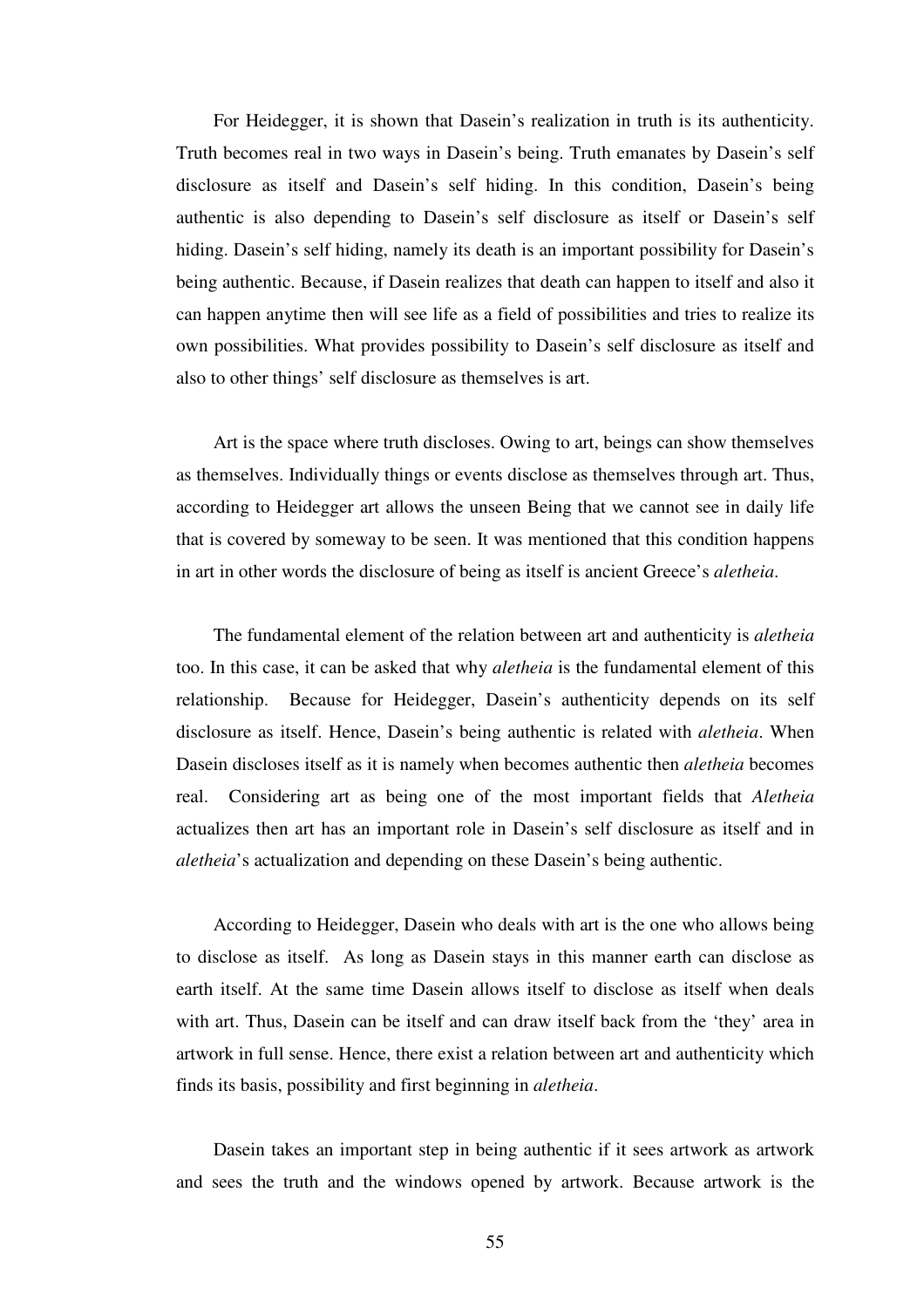original form of disclosure of truths that are related to life and Dasein itself. Dasein can reach the possibility of being itself without falling in to the fallacy of the conformity of resembling the "they" owing to art. Forwhy art is fed from the beingpossible not from the being-actual by passing beyond the daily life and thus, can be saved and maintained in the continuous relation between its possible existence lies in the basis of its nature. In this respect there is an original relation between the nature of the art and being itself of the being-possible of Dasein or disclosure of Dasein namely its authenticity in the basis of this possibility. Henceforth, art is the space for Dasein's own being and thus its authenticity in the subjects of Dasein's being for its own possibilities, disclose its own possibilities with the openness in the nature of art.

Consequently, in modern age where everything even people gain value with their effectiveness and usefulness art has great importance for Heidegger even though it presents nothing in the account of effectiveness and usefulness. The reason for this is that Heidegger pay attention to being authentic rather than effectiveness and usefulness.

#### **3.3.2 The Influence of the Art as World Disclosure in Authenticating Dasein**

According to Heidegger, art allows disclosure of both Dasein's own world and world. Forwhy every artwork creates a world. Dasein's world and entities-withinthe-world can be seen more clearly owing to the world created by artwork. In Heidegger's words with art world "worlds". What is meant by artwork's opening a world is the disclosure of the selfness of nature, world and Dasein that are not realized in daily life.

 Dasein manifests its own world in the artwork through art. At the same time, Dasein understands its own world from the other artworks created by other Daseins. Thus, Dasein takes an important step in being itself by the world artwork opened.

 Dasein's understanding of its world and disclosure of its world by artwork makes Dasein authentic. This is so because authenticity of Dasein depends on Dasein success in drawing itself back from the 'they' area and being itself. Dasein can be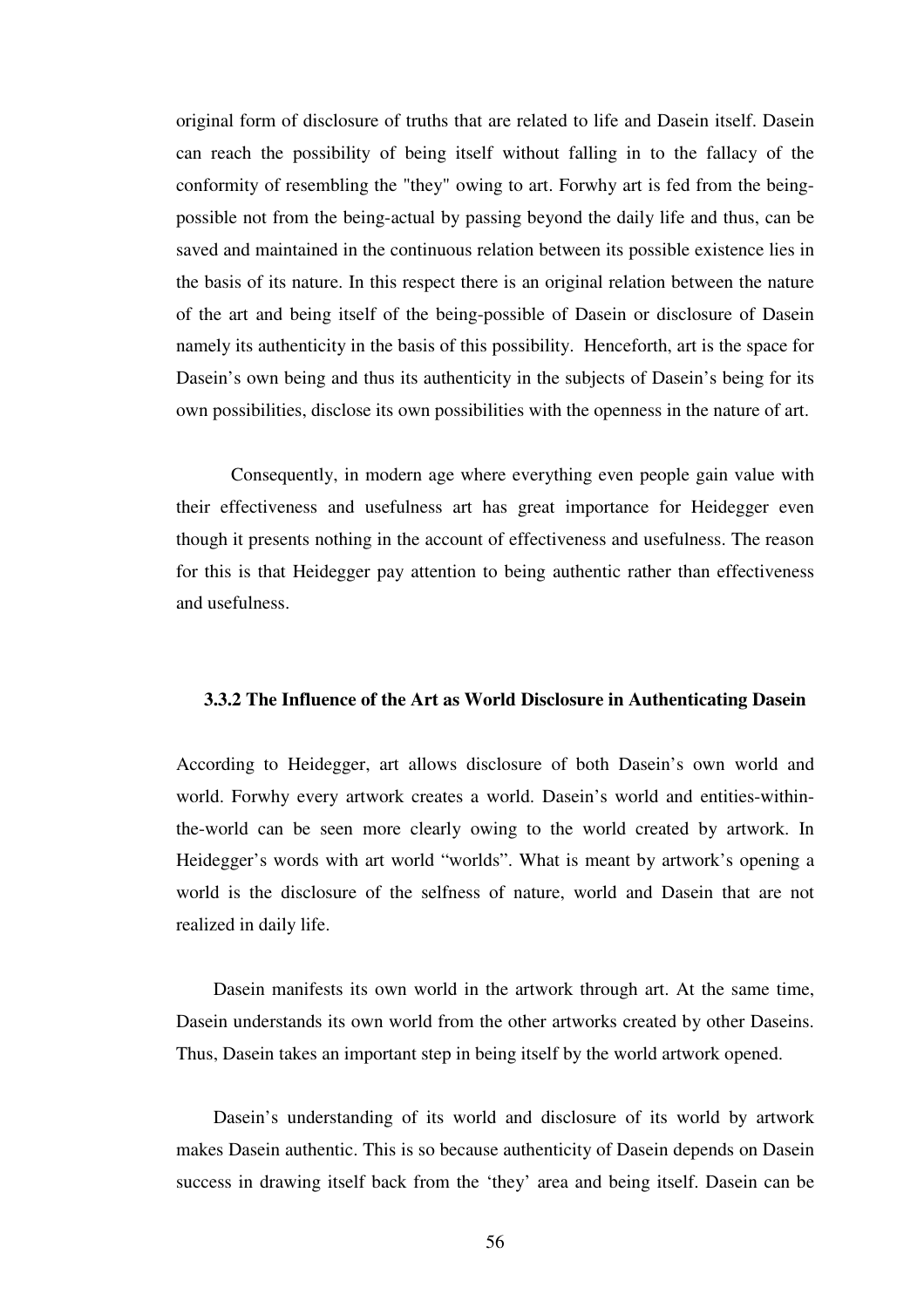successful with art. That is why every Dasein has a world specific world. However, Dasein's specific world can not find the possibility of disclosure in the 'they' area and daily life. Actually authenticity is the disclosure of this specific world of Dasein. Art is playing a crucial role in Dasein's being authentic by making it disclose its own world in work of art.

Dasein forgets itself in the comfort of resembling to the 'they' in daily life. Dasein omits that it has a world different from the 'they' and can be authentic as long as Dasein discloses this world. Dasein looses the possibility of disclosing its own world as long as it defines and limits its own life with the activities in the daily life. Dasein's dealing with art means that remembering itself and living as itself together with the 'they' but without becoming a copy of the 'they' in the sense of disclosing its own world.

 Art expects originality and creativity from Dasein. Art wants Dasein to be itself and come out from the daily life in which Dasein lost itself. Art plays a crucial role in Dasein's being authentic as being the representation of Dasein's specific world, representing it in a way specific to Dasein itself.

 The difference of Dasein from each of beings in the world namely what makes Dasein itself is its having a world. Therefore, every Dasein has its own world. At this point, can it be said that every Dasein is authentic if every Dasein has its own world? According to Heidegger, it is not possible. It is a must for Dasein to disclose this specific world in an original way in order to be authentic. The most fundamental and original way of disclosing this specific world that belongs to Dasein is art.

 Whereas Dasein takes a crucial step in the way to being authentic by disclosing its world through poetry or painting, the reader of the poetry or the audience of the painting can realize his own world by the help of artist through understanding the world of artist. Audience of art can disclose his own world if he realizes that world. It is hard for Dasein to realize its own world in daily life. Art plays an important role in coping with this difficulty. Therefore, art contributes not only artist's being authentic but also to the audience's being authentic.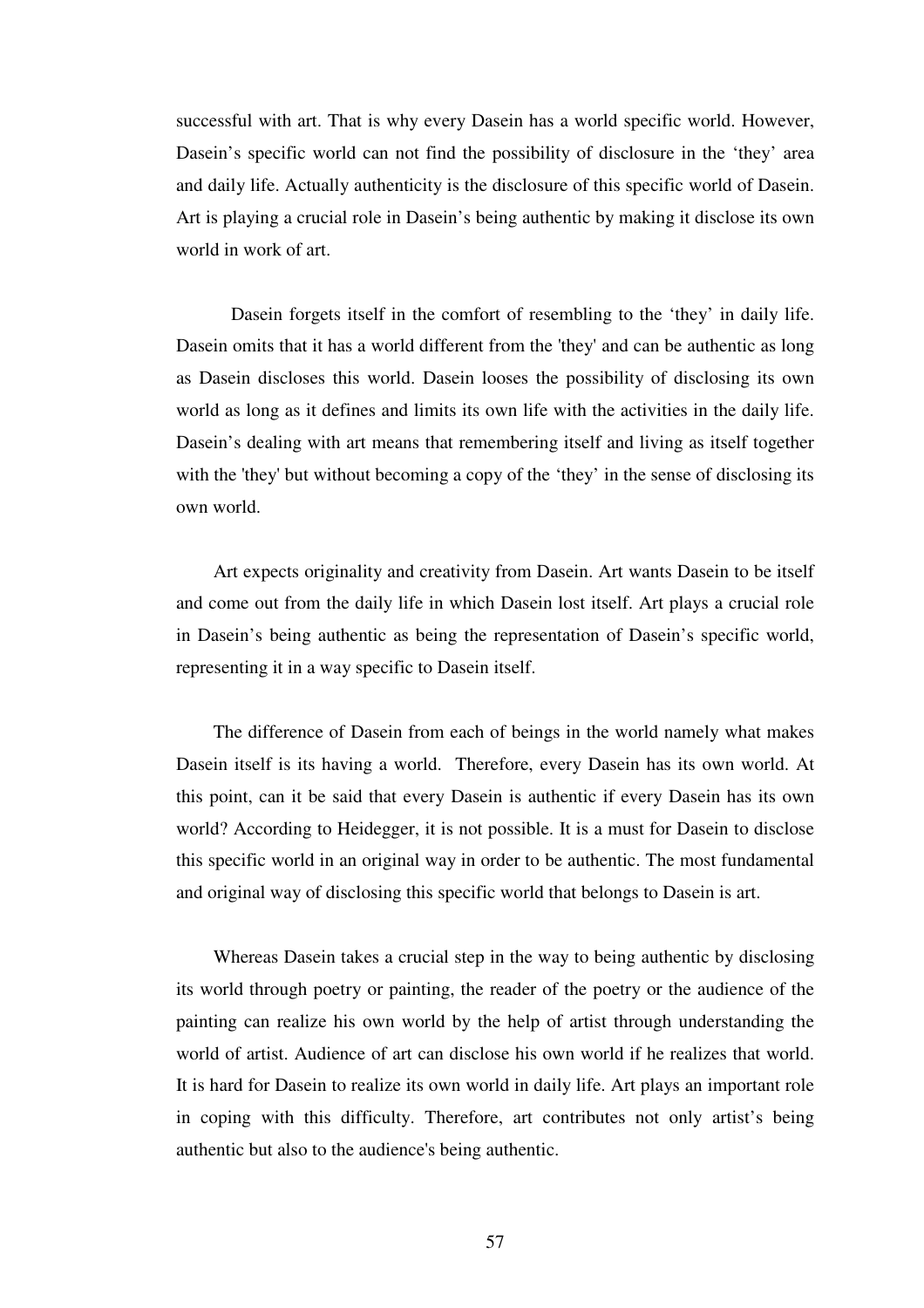## **CONCLUSION**

The conclusion derived from the three-part discussion of authenticity and art relation in Heidegger's thought is:

 In the first part, it is demonstrated that before all else the meaning of Dasien's ontic priority, different from all other things, is being able to have possible existence ways, and Dasein's ontological priority is understanding its own existence and the entities that are outside of Dasein. Then, it is explained that in both conditions of being authentic and inauthentic Dasein is itself. It is mentioned that in order to understand Dasein's authenticity or inauthenticity it must be seen and considered as being-in-the-world. While Dasein's condition of being abreast with entities-withinthe-world and other Daseins as being-in-the-world it is uncovered that in daily life Dasein is defined by other Daseins i.e. the 'they'. The condition of being defined by the 'them' continuously is demonstrated as Dasein's inauthenticity. Subsequently, Dasein's daily life and how Dasein can draw back from this life to itself is demonstrated by explaining the Dasein's existantiales. It is mentioned that to be authentic Dasein must live anxiety, nothingness and uncanniness. Lastly the structure which constructs all existantiales that makes Dasein "Dasein" namely Care is discussed. As a conclusion, it is explained that for Dasein's being authentic, it has to draw back itself from the 'they' area, face with nothingness and then convert nothingness to Care.

 In the second part, it is shown that the death of Dasein is an end but this end holds different meaning than the other "end"s. The reason for holding a different meaning than the other ends is explained as death for Dasein is a possibility. It is also explained that Dasein can not experience death in another's death. Because, in another's death Dasein never considers death to be able to happen to itself. Death is mentioned as a possibility that is not happened yet has to define every moment of Dasein's life. Dasein's seeing death as a thing that would never happened to itself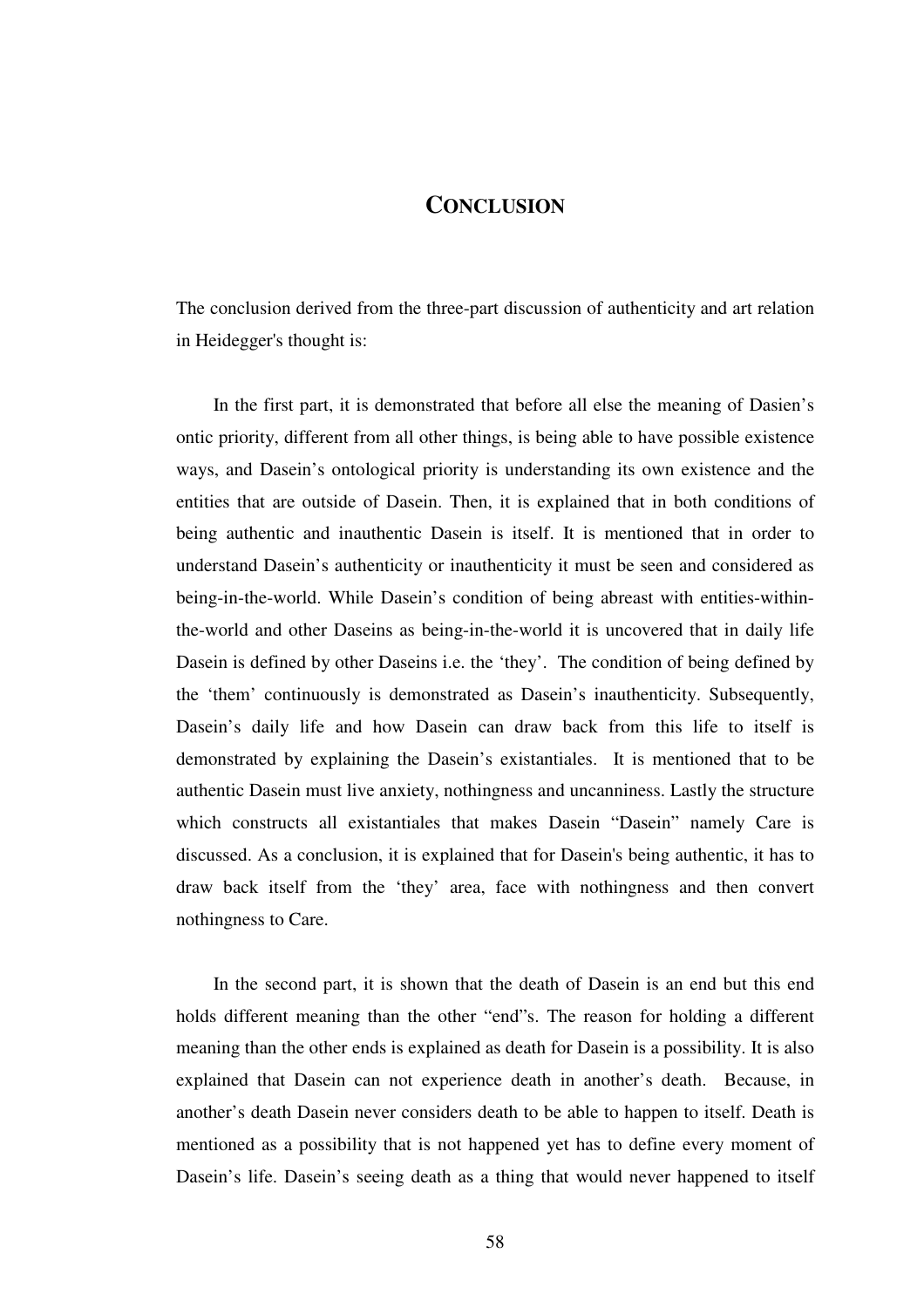refers to Dasein's inauthenticity. It is explained that, Dasein's seeing death as a thing that happens in any time and happens to itself and as being a possibility death's defining Dasein's life refer to Dasein authenticity. Subsequently, the Call of Conscience that invites Dasein to being authentic and the Anticipatory Resoluteness that answers to this call is considered. At last, the relation of authenticity of Dasein and temporality is examined. Dasein's condition of focusing only to "present" and living only "present" in daily life and therefore ignoring the past and the future and resulting in inauthenticity is being mentioned. It is uncovered that Dasein's authenticity is fixed upon death and thus "future". Consequently, it is a must for Dasein to see death as a possibility and this possibility has to define every moment of Dasein's life in order to Dasein's being authenticity. At the same time, again for Dasein to be authentic, it should not lost itself in the "present" of daily life, has to give importance to both future and past but priory to future.

In part three, while discussing what is the origin of the art, it is shown that according to Heidegger the origin of art can not be the artist or the work of art itself. The fundamental reason of this is that the origin of the art is not artist or the work of art itself but understanding the whatness of work of art is shown. In this context for Heidegger, what is seen in the work of art priory is the thingly character of work of art is demonstrated and this thingly character is explained. Subsequently, it is discussed that in Heidegger there must be something else that work of art holds rather than this thingly character. It is explained that this other thing is its disclosure of truth that makes work of art "work of art". In this context, the disclosure of truth in work of art is in its commenting a new world in this world. At last, it is discussed how the relation between Dasein's authenticity and art can be constructed in Heidegger's thought. It is mentioned that Dasein's authenticity depends on Dasein's disclosure of itself as such itself and this is "truth". For Heidegger, it is shown that Dasein's realization in truth is its authenticity. Truth's coming to realization in two ways is shown. First of both is Dasein's self disclosure, the second is Dasein's self hiding. While Dasein's hiding itself namely death shows one side of the truth related to Dasein, disclosing itself namely art shows the other side of the truth related to Dasein. Thus, according to Heidegger, both death and art play crucial role in Dasein's being authentic. However, death in this context is the fundamental space for Dasein to come out as itself whereas art with its world commentative property,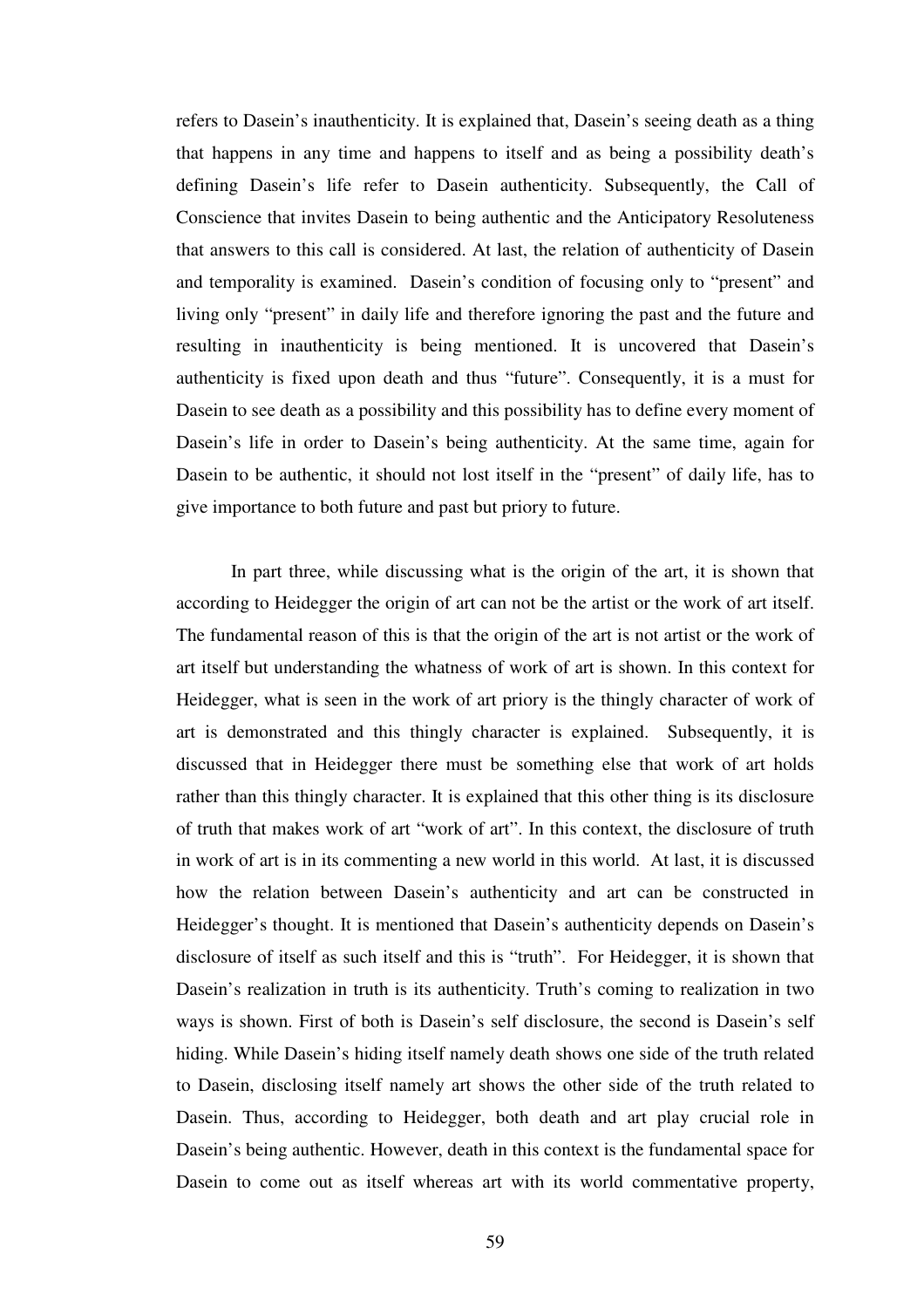allows Dasein to come out as itself by discovering Dasein's world. Therefore, the space for Dasein's being authentic namely coming out as itself forms in death, by the way the fundamental form in this finite-vanishing space's disclosure is art. In another words, Dasein comments in art and art comments in work of art therefore Dasein is commented as its world in the work of art. Thus, there is an original and continuous relation between authentic existence and art that is based on truth.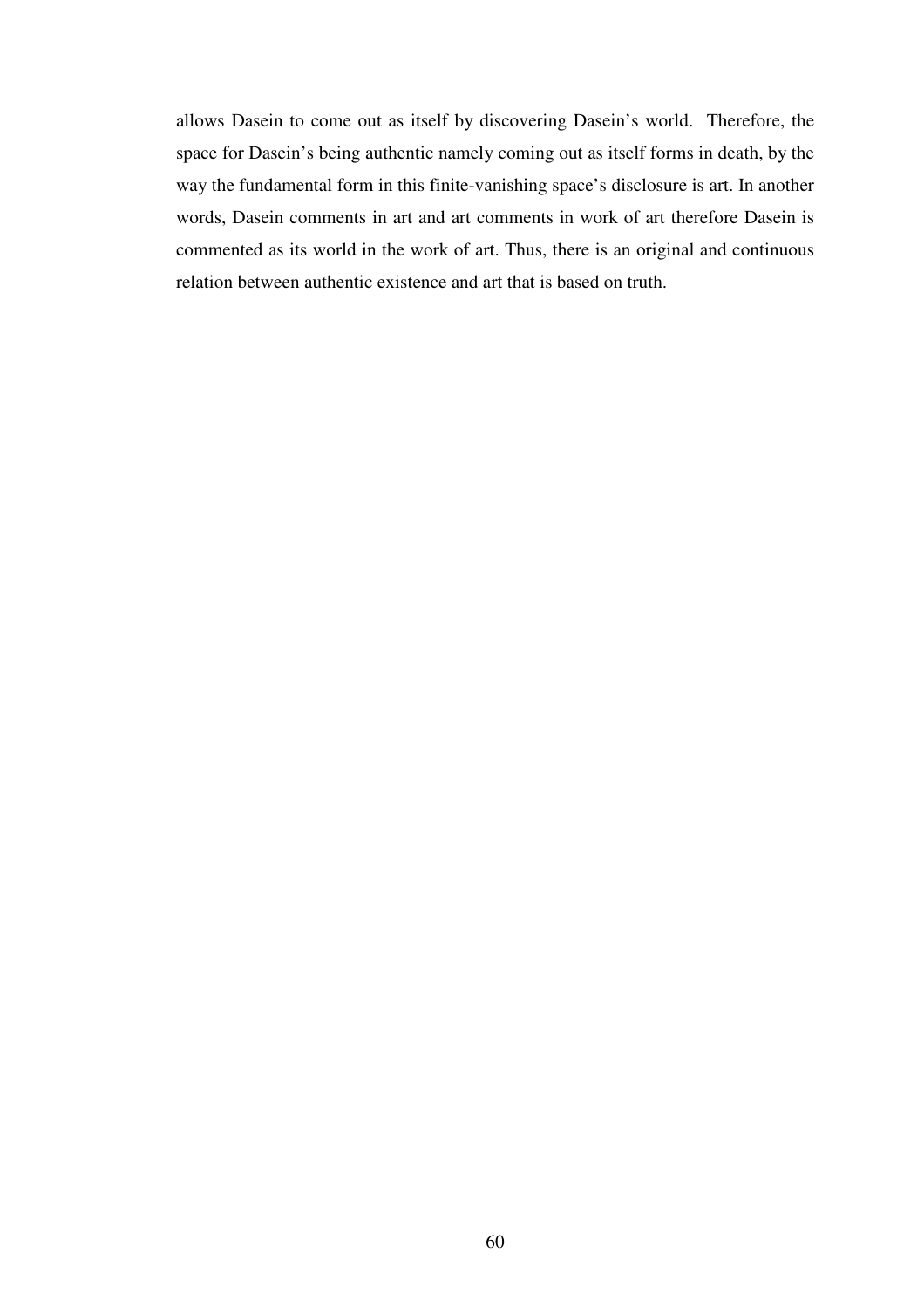## **BIBLIOGRAPHY**

- Arnold, Dana. c2003. *Art and Thought*. Malden, MA : Blackwell Pub.
- Bernosconi, Robert.1999. The Greatness of the Work of Art" in James Risser, ed., *Heidegger Toward the Turn: Essays on the Work of the 1930s.*  State University of New York Press.
- Bossart, William H. 1968. "Heidegger's Theory of Art". *The Journal of Aesthetics and Art Criticism*, 27(1).
- Bungay, Stephen.1977. "On Reading Heidegger". *Mind-New Series*, 86(343).
- Carroll, Noel.1999.*Philosophy of Art: A Contemporary Introduction*. London : Routledge.
- Chanter, Tina.2001.*Time, Death and the Feminine: Levinas with Heidegger*. CA, USA: Stanford University Press.
- Cohen, Richard A. 1983. "Dasein's Responsibility for Being".*Philosophy Today*, 27(4).
- Dreyfus, Hubert L.1991.Being*-in-the-world : a commentary on Heidegger's Being and time*. Cambridge, Mass.: MIT Press.
- Edwards, Paul.1975. "Heidegger and Death as possibility". *Mind-New Series*, 84.
- Farber, Marvin.1958. "Heidegger on the Esence of Truth". *Philosophy and Phenomenological Research*, 18(4).
- Gelven, Michael.1989.*A commentary on Heidegger's Being and time*. Northern Illinois University Press.
- Glicksman, Marjorie.1938. "Note on the Philosophy of Heidegger". The *Journal of Philosophy*, 35(4).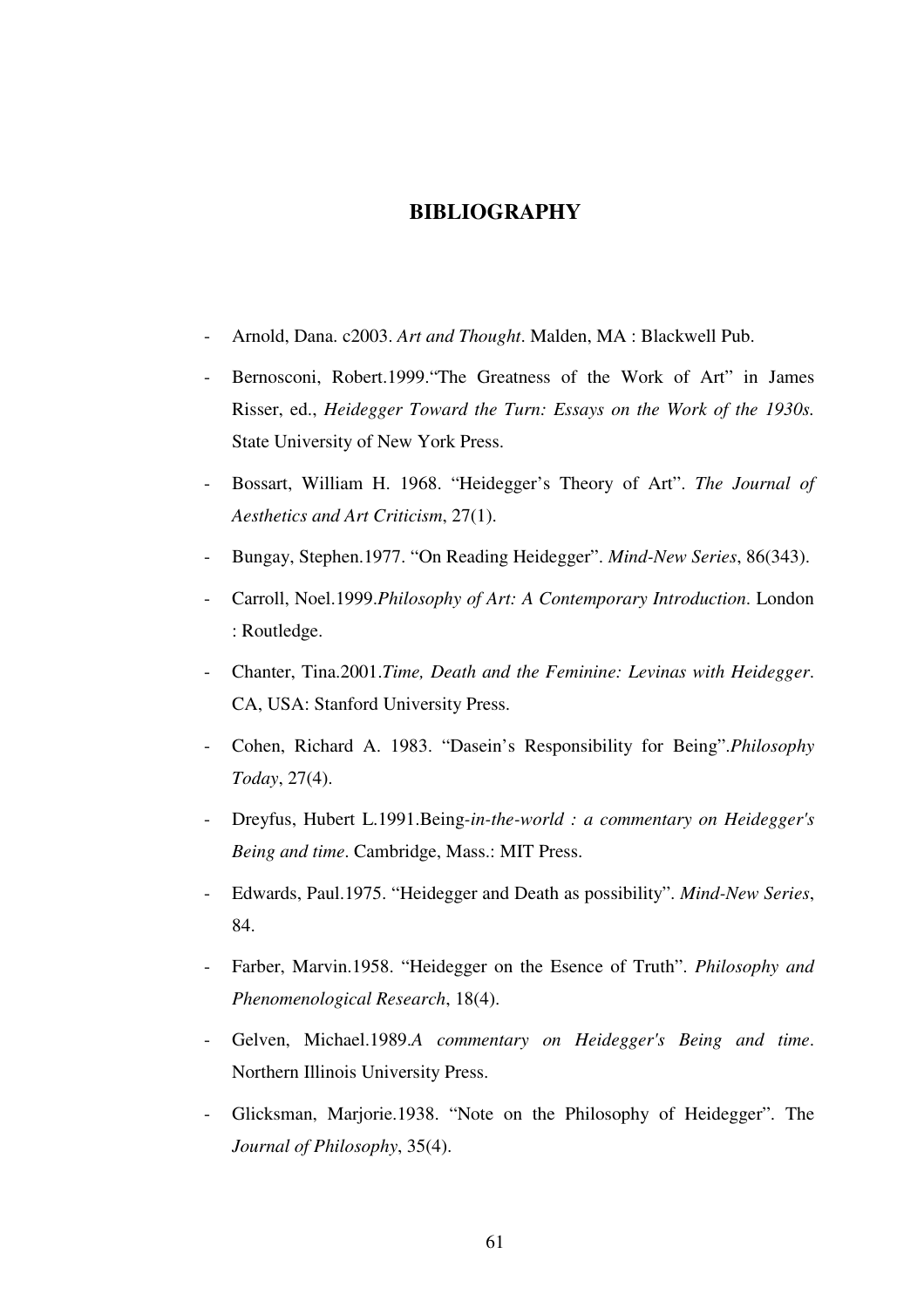- Golomb, Jacob.1995.*In Search of Authenticity : From Kierkegaard to Camus*,.London ; New York : Routledge.
- Graham, Gordon.1997. *Philosophy of the Arts : An introduction to aesthetics*. New York : Routledge.
- Gray, J. Glenn.1952. "Heidegger's 'Being'". *The Journal of Philosophy*, 49(12).
- Grene, Marjorie.1952. "Authenticity: An Existential Virtue". *Ethics*, 62(4).
- Günok, Emrah.2004.*Reformulation of the concept of understanding in Heidegger's and Gadamer's hermeneutic theories*. Thesis: Ankara: Middle East Technical University, Department of Philosophy.
- Heidegger, Martin.1993.*Basic Writings: from Being and Time (1927) to The task of thinking (1964)*. San Francisco: HarperSanFrancisco.
- Heidegger, Martin.1996.*Being and Time*. translated by Joan Stambaugh, Albany, NY : State University of New York Press.
- Heidegger, Martin.1971. *Poetry, language, thought*. translated by Albert Hofstadter, New York, Harper & Row.
- Heidegger, Martin.1958.*The Question of Being*. Albany, NY : New College and University Press.
- Hyland, Drew A.1971. "Art and the Happening of Truth: Reflections on the End of Philosophy". *The Journal of Aesthetics and Art Criticism*, 30(2).
- Jaeger, Hans.1958. "Heidegger and the Work of Art", *The Journal of Aesthetics and Art Criticism*, 17(1), 1958.
- Keller, Pierre and David Weberman.1998. "Heidegger and the source(s) of intelligibility". *Continental Philosophy Review*, 31.
- Kockelmans, Joseph J. 1989. *Heidegger's "Being and time" : the analytic of Dasein as fundamental ontology*. Washington, D.C.: Center for Advanced Research in Phenomenology : University Press of America, 1989.
- Kurtar, Sanem.2004. *Heidegger Felsefesinde Ölüm ve Do*ğ*ruluk* İ*li*ş*kisi Üzerine Bir Deneme*. Thesis, Ankara: Ankara University, Department of Philosophy.